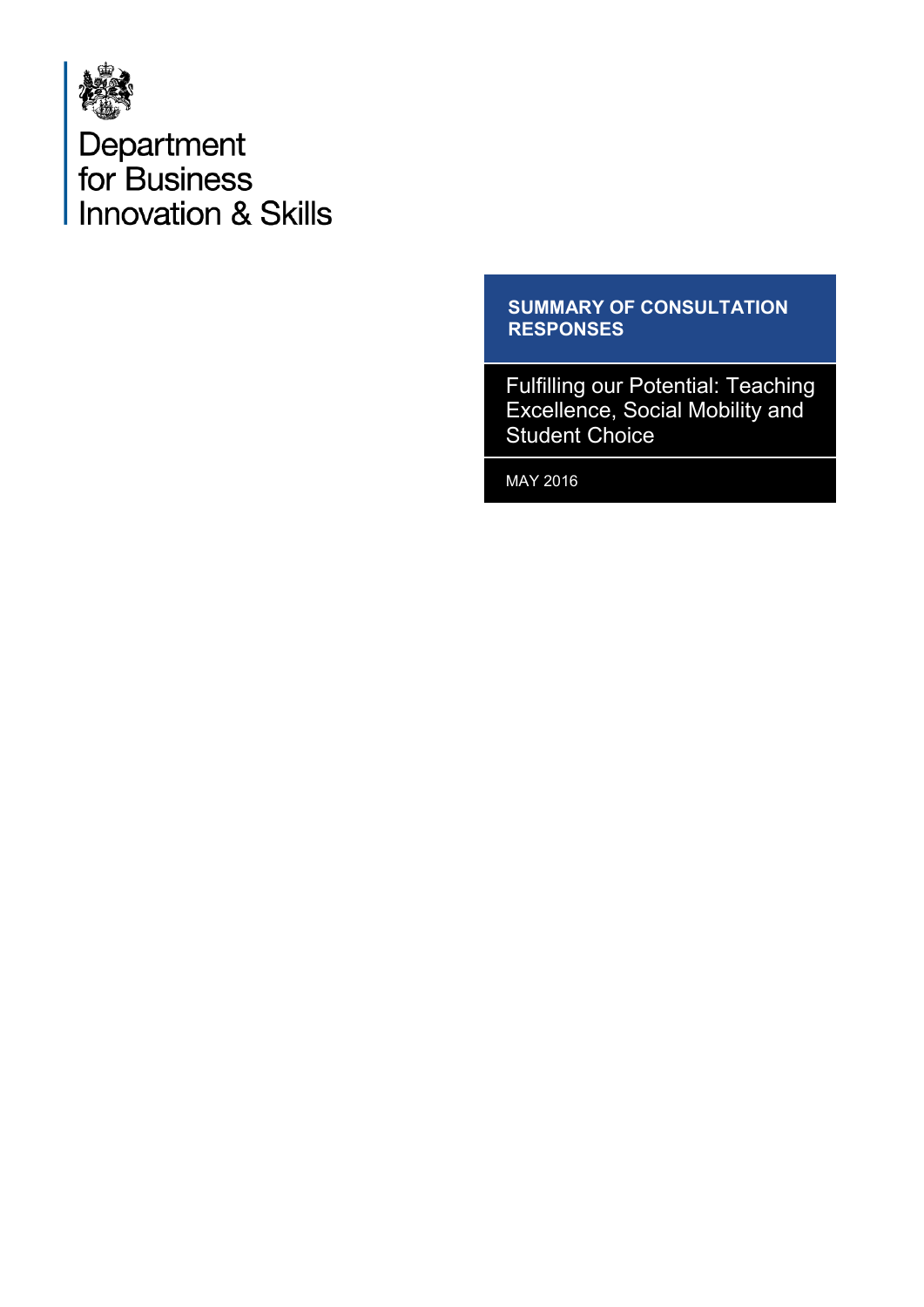# **Contents**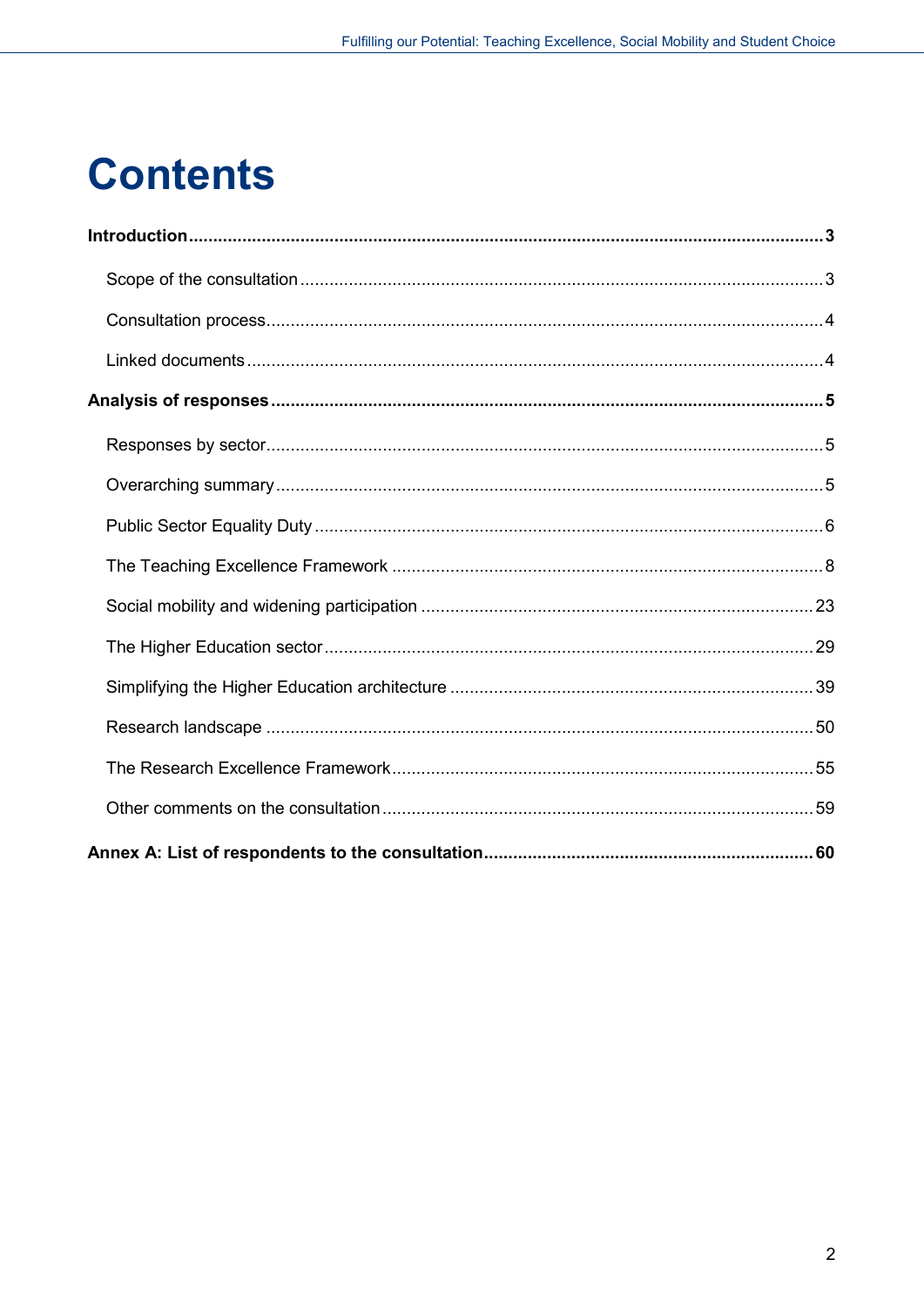# <span id="page-2-0"></span>**Introduction**

The Government's consultation '*Fulfilling our Potential: Teaching Excellence, Social Mobility and Student Choice'[1](#page-2-2)* set out proposals to reshape the higher education landscape to have students at its heart. The core aims of the reforms are to raise teaching standards, provide greater focus on graduate employability, widen participation in higher education, and open up the sector to new high-quality entrants. It also set out proposals, following the Nurse Review, relating to research and innovation.

The consultation invited comments on:

- proposals on how a Teaching Excellence Framework (TEF) might be designed and developed;
- plans to drive social mobility by further increasing higher education participation by those from disadvantaged and under-represented groups;
- a new single gateway for entry to the sector, which would create a common system for all providers;
- proposals for new architecture for the higher education system, to reflect the way higher education is now funded by students, and to reduce the regulatory burden on the sector; and,
- establishing a more strategic approach to funding research and innovation

It also sought views and further evidence on the equality impacts of the proposals in the consultation document.

# <span id="page-2-1"></span>**Scope of the consultation**

-

The consultation summary is relevant to those with an interest in higher education, including statutory and quasi-statutory bodies, higher education providers, representative bodies, students and employers.

Higher education is a devolved matter in Scotland, Wales and Northern Ireland so most of the proposals covered by the consultation apply to England only. However, the funding delivered through the Research Councils and some broader elements of research policy are reserved matters, so the proposals on research have UK wide applicability. Some areas of policy (such as the TEF) could conceivably also be expanded, at the discretion of the Devolved Administrations, to encompass more than just English institutions.

The Government is working closely with the Devolved Administrations on our areas of shared interest.

<span id="page-2-2"></span><sup>&</sup>lt;sup>1</sup> [www.gov.uk/government/consultations/higher-education-teaching-excellence-social-mobility-and-student](https://www.gov.uk/government/consultations/higher-education-teaching-excellence-social-mobility-and-student-choice)[choice](https://www.gov.uk/government/consultations/higher-education-teaching-excellence-social-mobility-and-student-choice)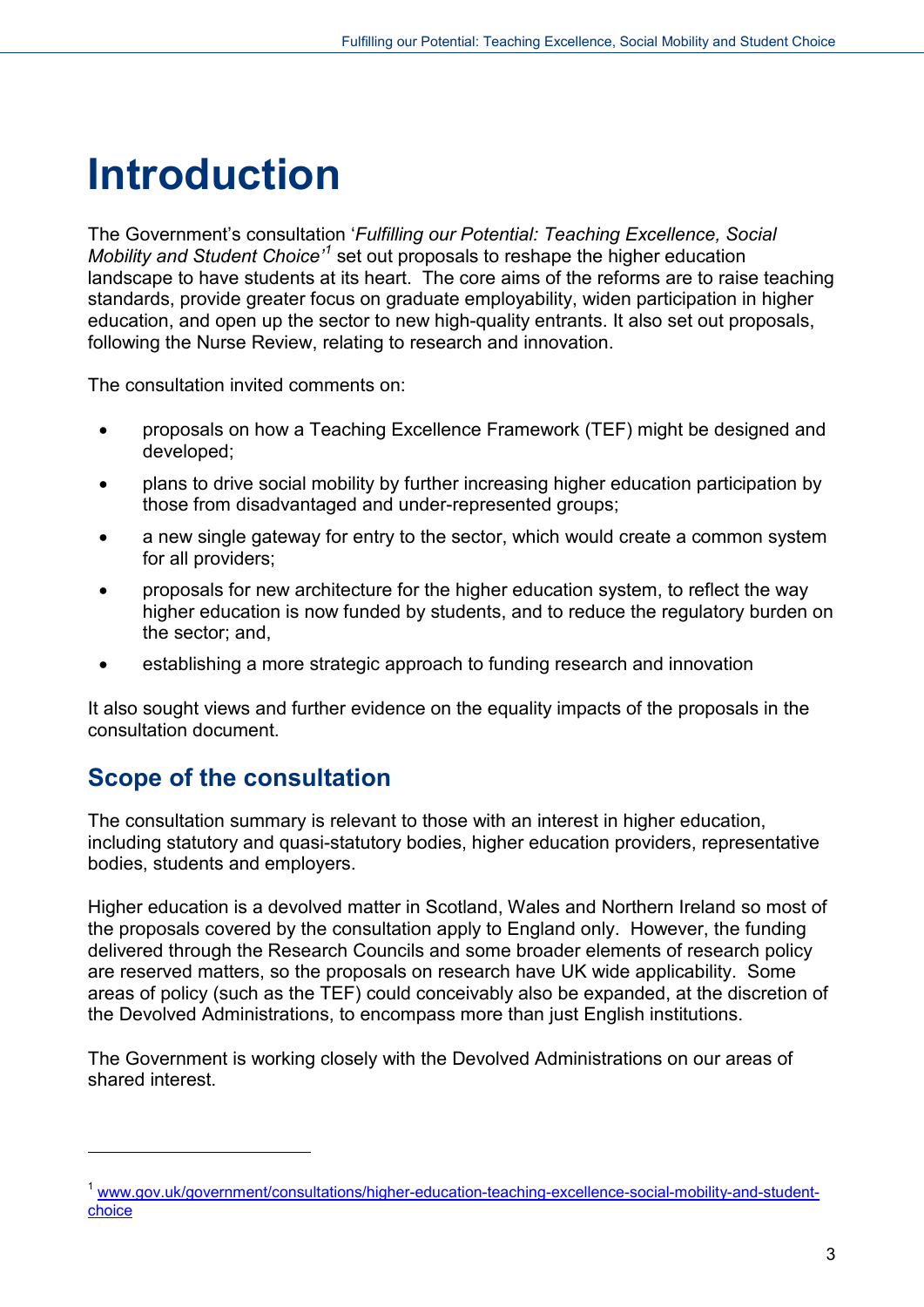# <span id="page-3-0"></span>**Consultation process**

The consultation opened on 6 November 2015 and closed on 15 January 2016. A total of 618 responses were received. 200 responses were submitted through Citizen Space the online consultation platform, 415 responses were received by email and 3 by post.

Throughout this document where quotes are given they are not necessarily given in full due to limited space, although we have sought to reflect balanced input from respondents. For consistency, when quoting responses we have indicated the type of respondent rather than providing the respondent name.

In addition to the formal written consultation the Department held a number of consultation events and focus group discussions with a range of stakeholders during the consultation period.

Around 250 stakeholders attended the consultation events, with a range of organisations represented including: statutory and quasi statutory bodies, representative bodies and higher education providers. Representatives included: vice chancellors, assistant principals, public affairs/press officers, chief executive officers and policy officers. The two focus groups were aimed at employers and both focused mainly on the TEF but also provided an opportunity for attendees to feed in views on all aspects of the Green Paper. Around 30 industry representatives attended the focus groups including representative bodies such as the Association of Graduate Recruiters (AGR) and the National Council for Universities and Business (NCUB) as well as individual employers.

Views expressed in all of these stakeholder events were fed into the consultation process and have helped inform the Government response to the consultation. However as many of the people attending these events and discussions also responded online or via email we have not included detailed output of these events in this summary document.

## <span id="page-3-1"></span>**Linked documents**

This document is one of a suite of documents being published setting out the Government response to the higher education consultation '*Fulfilling our Potential: Teaching Excellence, Social Mobility and Student Choice'*. Other documents being published alongside this summary of responses can be found at:

[www.gov.uk/government/publications/higher-education-success-as-a-knowledge](https://www.gov.uk/government/publications/higher-education-success-as-a-knowledge-economy-white-paper)[economy-white-paper](https://www.gov.uk/government/publications/higher-education-success-as-a-knowledge-economy-white-paper)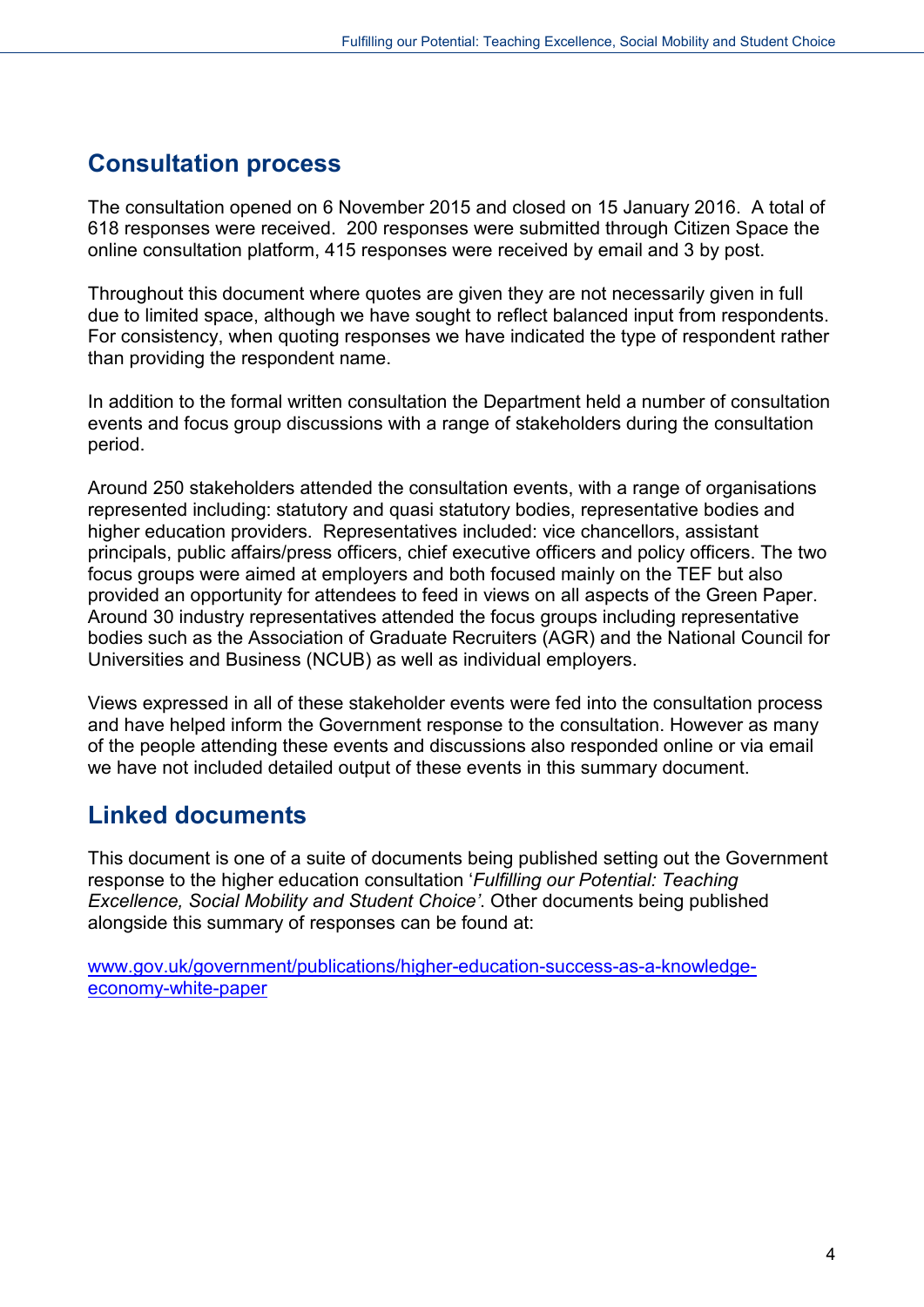# <span id="page-4-0"></span>**Analysis of responses**

A total of 618 responses were received. 200 responses were submitted through Citizen Space the online consultation platform, 415 responses were received by email and 3 by post.

88 responses to the consultation were not in a format suitable to upload onto our online platform. Therefore, although these consultation responses have been considered in detail as part of our analysis they are not included in any numerical analysis included in this document.

## <span id="page-4-1"></span>**Responses by sector**

The 618 responses came from a range of organisations and individuals including higher education providers (comprising 136 higher education institutions (HEIs), 26 alternative providers and 22 further education colleges); 96 individuals including staff and academics working in the HE sector, students and parents; 78 students' unions; and other organisations including representative and professional bodies, businesses/employers, charities, trade unions and awarding organisations. We received two joint statements from institutions and their student union and several respondents submitted additional information or evidence along with their responses.

A list of all organisations that responded to the consultation is included at Annex A.

## <span id="page-4-2"></span>**Overarching summary**

On the whole there was broad support for the overall policy objectives set out in the Green Paper. The focus on teaching excellence, widening participation and putting students at the heart of the system were widely endorsed and there was near universal support for Government's continued commitment to the Haldane principle. There were mixed views on the increased focus on a market led approach and the increasing role of for-profit providers. However, increased student information and choice was welcomed.

In several areas, particularly TEF and research, further detail was called for, and ongoing consultation with stakeholders through the transition to new arrangements was considered important. The interdependence between research and teaching was highlighted and clarity was requested on how the strategic oversight of these will operate under the new structure.

There was a strong recurring message on the need to retain high standards and ensure the reforms protect the value of the UK degree and the world class reputation and quality of UK higher education and research.

Respondents recognised the policy divergence across the Devolved Administrations in the UK, but the importance of a coherent sector for students, employers and institutions themselves was emphasised. Ongoing discussion between the Devolved Administrations to consider UK wide implications of the proposed reforms was widely advocated.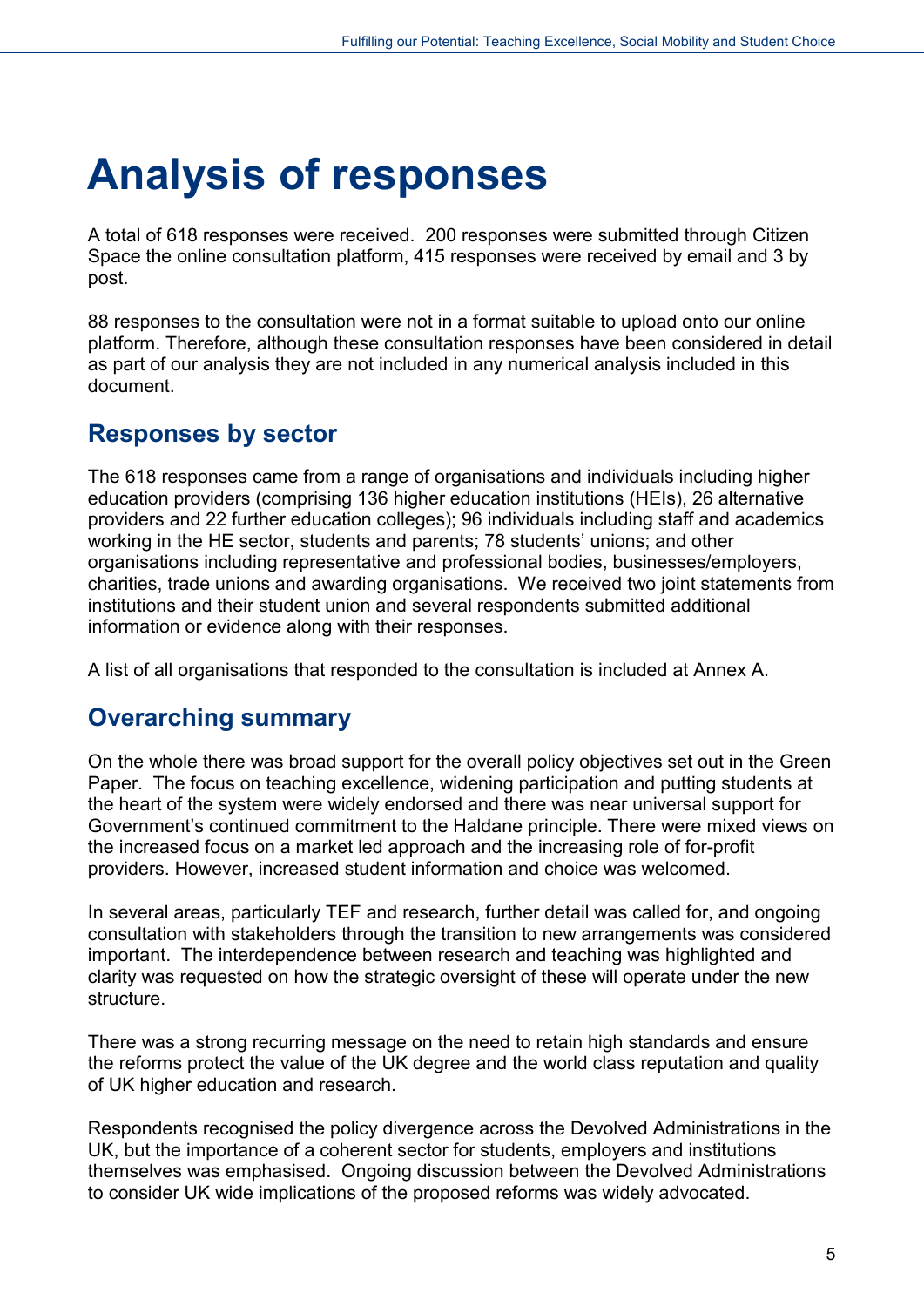Our Higher Education and Research White Paper '*Success as a Knowledge Economy: Teaching Excellence, Social Mobility and Student Choice'* [2](#page-5-1) sets out how we how we will implement changes.

# <span id="page-5-0"></span>**Public Sector Equality Duty**

We set out our consideration of the potential equality impacts for our proposals and plans in Annex A of the Green Paper and sought views and additional evidence.

## **Question 1**

-

• Responses to questions (1a) and (1b) were wide-ranging. Respondents tended to answer both parts in a similar manner, often leaving one blank in favour of the other. Given the overlap in responses they have been summarised together.

#### **Question 1a) What are your views on the potential equality impacts of the proposals, and other plans, that are set out in this consultation?**

#### **Question 1b) Are there any equality impacts that we have not considered? If so, please provide any further relevant evidence.**

• Around 66% of those who expressed a view said there were equality impacts that had not been considered. Around 13% said there were not and 21% were not sure.

Overall respondents were supportive of the focus on widening participation and its significance in driving social mobility and welcomed the opportunities for TEF and widening participation goals to work coherently together.

Many respondents felt the Green Paper put too much emphasis on young, full time undergraduates, whilst part-time and mature students were mentioned less. Additionally, many respondents referred to groups not featured in the analysis, in particular, young adult carers and care leavers entering higher education that face significant disadvantage.

On the TEF, the most frequent comments were on the link between TEF and tuition fees. Additionally, on the student satisfaction metric, respondents reflected some observed bias against certain characteristics (e.g. bias against women).

There was some concern that changes to student support and reductions in funding through the Student Opportunity Funding (SOF) would impact on our widening participation goals and social mobility more generally. Some respondents recommended the Government should focus particularly on access and success of students from under-represented groups at the most selective providers.

<span id="page-5-1"></span><sup>2</sup> [www.gov.uk/government/publications/higher-education-success-as-a-knowledge-economy-white-paper](https://www.gov.uk/government/publications/higher-education-success-as-a-knowledge-economy-white-paper)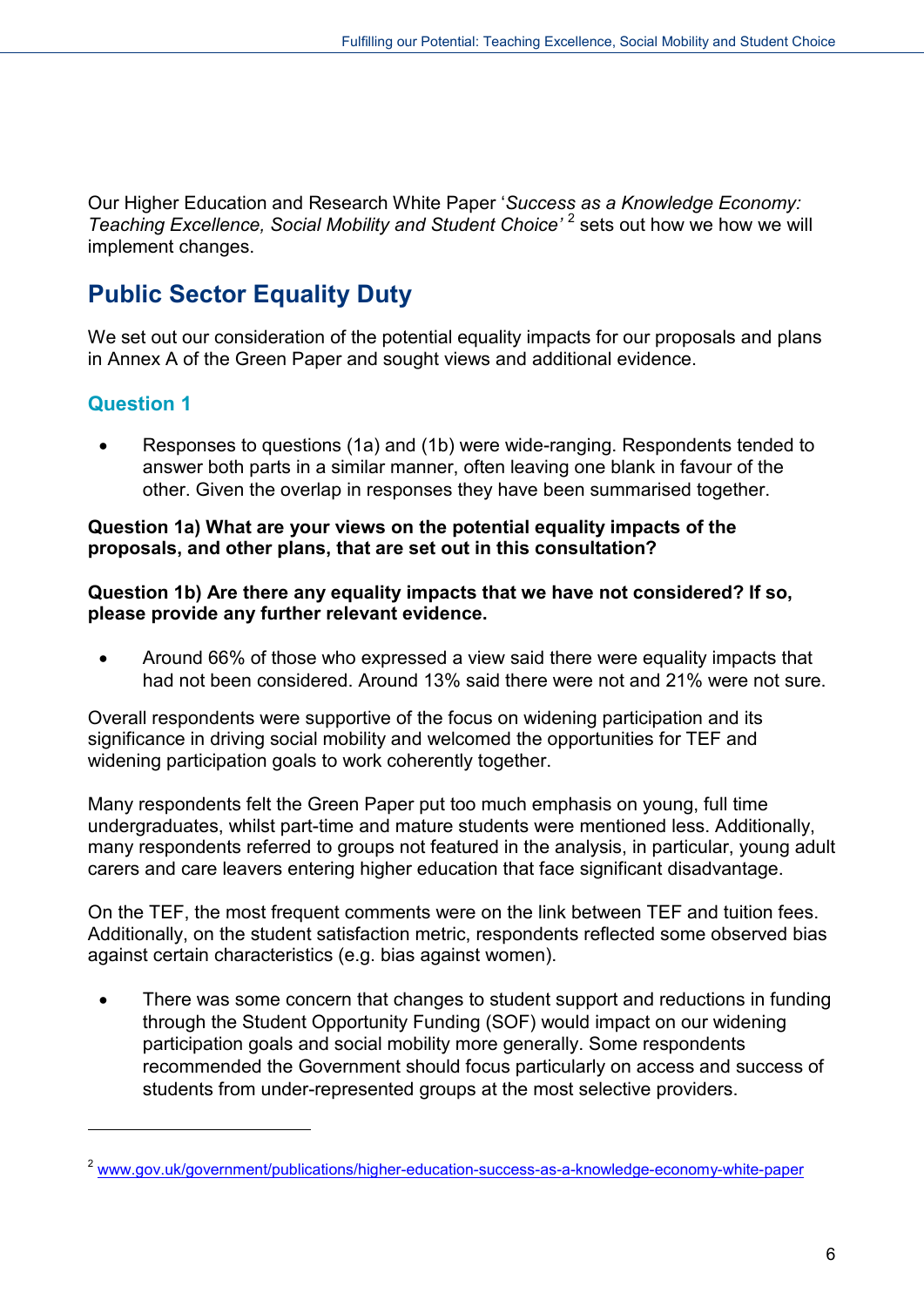It was recognised that new providers are likely to have a positive impact in attracting individuals from disadvantaged and/or protected groups. However some respondents were concerned that the proposals could lead to a more volatile sector and thought the impacts of volatility might also most affect students from these groups. For example, in the event of provider closure/exit, students from these groups are likely to find it difficult to relocate, this may be for financial reasons, or because they are less mobile (e.g. carers, disabled students, mature students). Some queried whether the proposed student protection could fully mitigate against the impacts of a provider exit.

There were very few comments on equality impacts in relation to the architecture/Office for Students (OfS) and research proposals.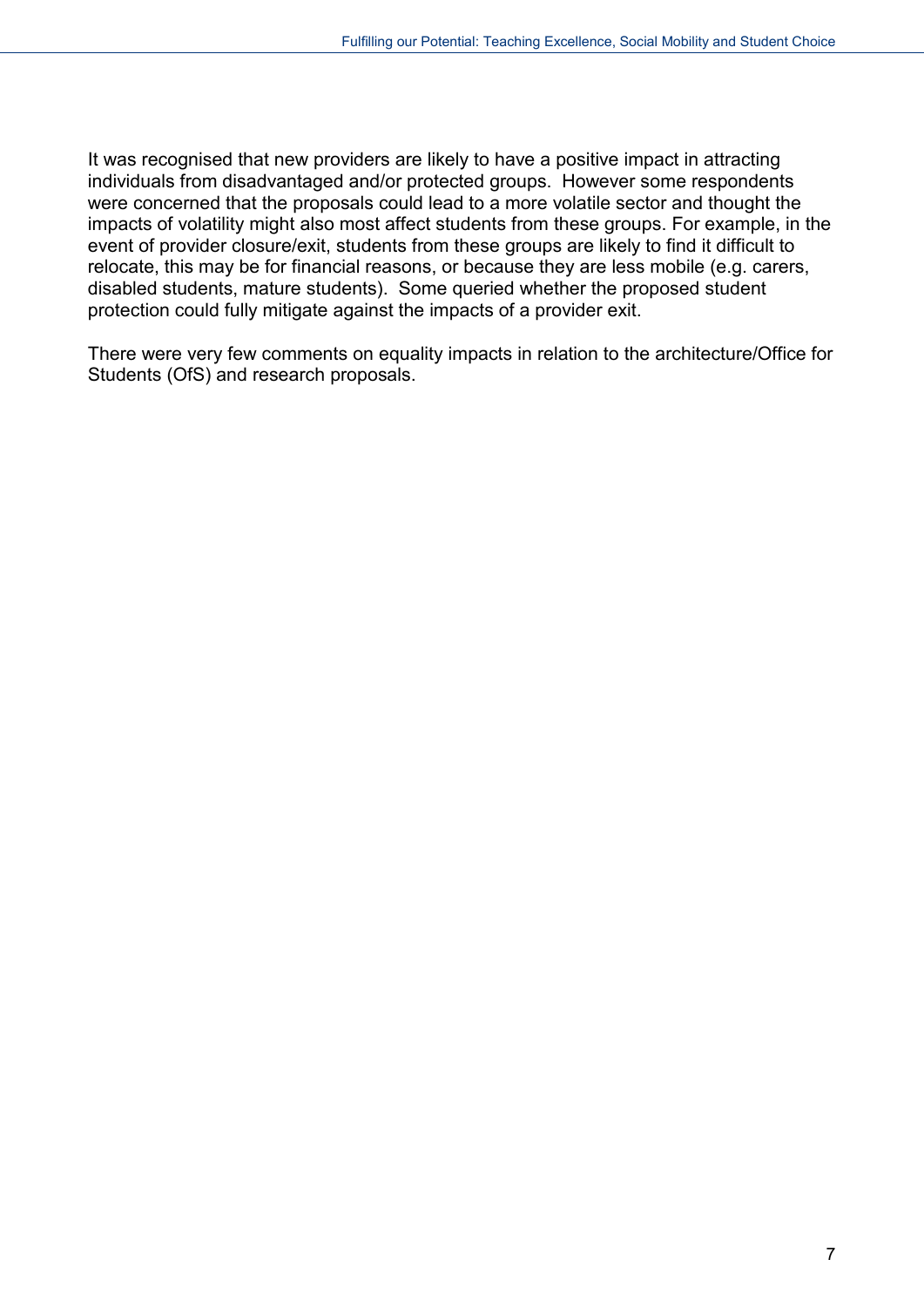# <span id="page-7-0"></span>**The Teaching Excellence Framework**

Respondents were supportive of the overall aims of the TEF and the focus on high quality teaching to drive up standards and improve student choice. Many respondents felt more detail was required to enable them to comment on some of the more technical aspects and the technical consultation was seen as the vehicle to enable them to do this. There were concerns about the implementation timetable being too ambitious and calls for testing and piloting approaches prior to full implementation. Another common theme across questions was the need to consider the UK-wide implications of introducing a TEF in England.

In the Green Paper, we proposed a quick timetable towards implementation, with four different TEF ratings and differential fee caps introduced from Year Two. Responses to the consultation and the recent report by the Business, Innovation and Skills Select Committee emphasised that such an important change must not be rushed. We have responded to the sector's concerns and are now proposing that Year Two will be a trial year with three levels instead of four and that we will pilot discipline level assessments in Year Three. Our Higher Education and Research White Paper sets out the detail on how we will implement the TEF. The technical consultation covers the operational detail proposed for Year Two of the TEF.

## **Questions 2-11**

• There was a lot of duplication across questions 2-11, with respondents often repeating similar points in their answers to different questions. To avoid duplication, the following summary covers the points made under the most appropriate question heading and cross references other questions, where necessary.

#### **Question 2: How can information from the TEF be used to better inform student and employer decision making? Please quantify these benefits as far as you can.**

Respondents recognised the benefits of better information for both students and employers and felt it was important that information should be presented in a clear, useable and meaningful way, centrally located and accessible to all. The majority of respondents commenting on this agreed that students and employers would both need different information and some suggested that additional guidance would need to be provided to allow students to understand what the information is and how it has been collated.

A number of respondents highlighted the amount of data already available and suggested that TEF presented an opportunity to bring together information on access, retention, student satisfaction, teaching quality and employability. This would give prospective students a better picture of the learning, teaching and the student experience they could expect and would allow them to make better comparisons and decisions about where and what they study.

Respondents also commented that the data would need to be benchmarked for it to be most useful. There were several respondents, as detailed further in question 11 who were concerned about the use of proxies to measure teaching quality, however many also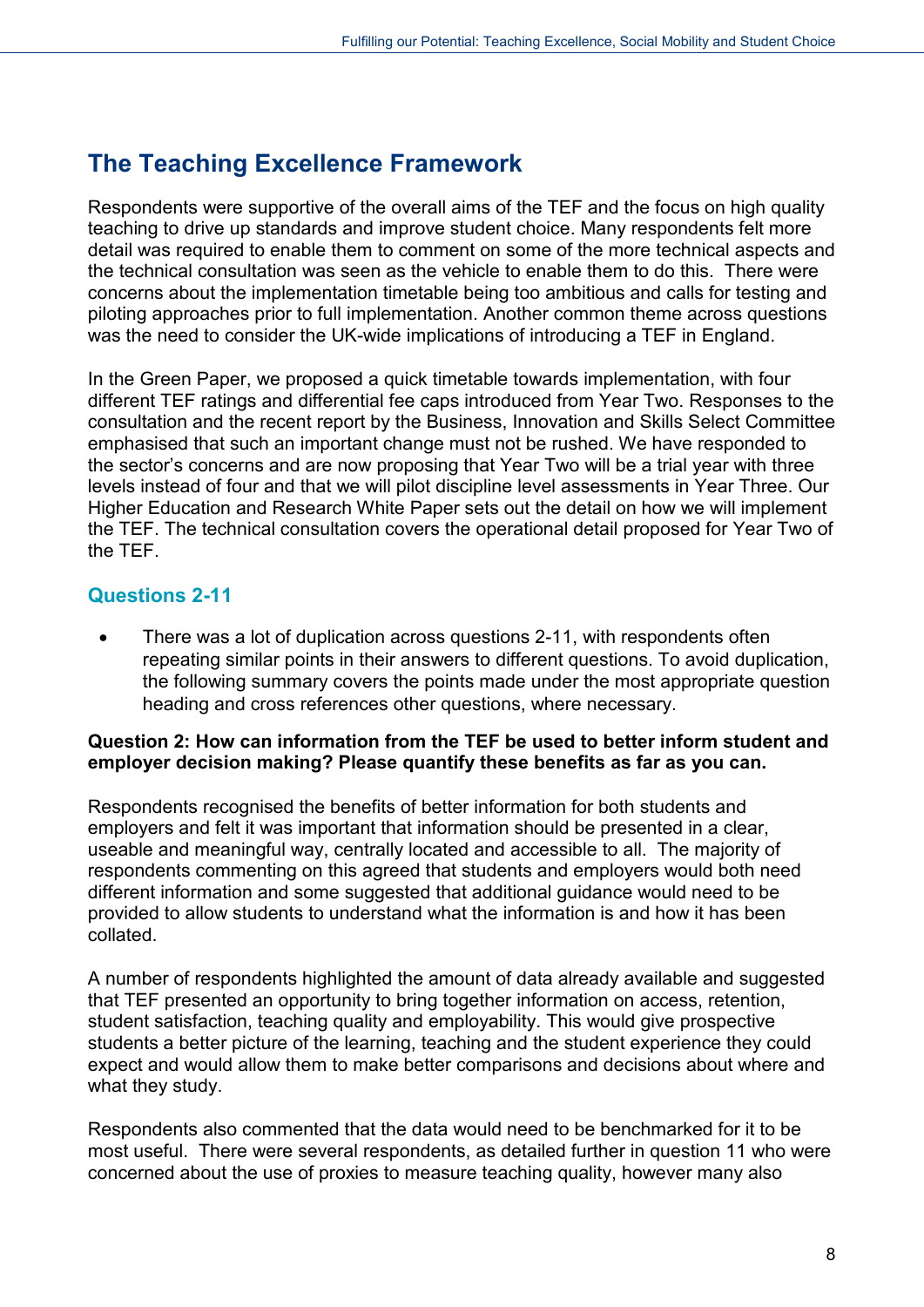welcomed the review by the Office for National Statistics to consider the robustness of data sources that will underpin these metrics.

Business groups were positive about the direction of travel of TEF as they felt it provides an opportunity to give employers greater transparency and to help address the current mismatch in the graduate labour market. They would like to see the TEF developed in a way that will allow employers to ascertain the employability or 'work-readiness' of graduates ideally taking into account the amount of industry experience and exposure of students to employers.

"The direction of the green paper is positive – the Teaching Excellence Framework (TEF) provides an opportunity to encourage high-quality teaching, as well as giving students and employers greater transparency – and can help address the current mismatch in the graduate labour market." *Representative body*

Many also believe that the TEF could help to further encourage employers and higher education providers to work together on the curriculum and course design to match the needs of students and businesses.

Responses to question 2 also commented on the proposals in the Green Paper on Grade Point Average (GPA). A significant number recognised that introducing the GPA system could provide more detailed information on a student's academic achievement, during their whole course; more granular information than a simple final degree classification; help to mitigate the 'cliff-edge' distinction of the 2:1/2:2 divide and motivate students through continual assessment.

However, many also questioned the value of moving to a GPA system, as it would not alone address the problems of the current system - including grade inflation and comparability across institutions and the associated cost and administrative burden. Some respondents said that enforcing a move to GPA would infringe institutional autonomy and some respondents highlighted the value of the Higher Education Achievement Report (HEAR) as another valuable tool.

#### **Question 3: Do you agree that the ambition for TEF should be that it is open to all HE providers, all disciplines, all modes of delivery and all levels? Please give reasons for your answers.**

• Around 67% of those who expressed a view agreed that the aim should be for TEF to apply to all higher education (HE) providers, all disciplines, all modes of delivery and all levels. Around 15% disagreed with around 17% not sure.

Many were clear that the TEF needed to be inclusive by including alternative providers and further education colleges, in order to create a level playing field across the sector, which they felt was an important objective. Respondents also noted that a widely inclusive TEF could fail to recognise the unique attributes of different types of providers. There was also some concern that creating such a broad framework risked standardising the sector and stifling innovation.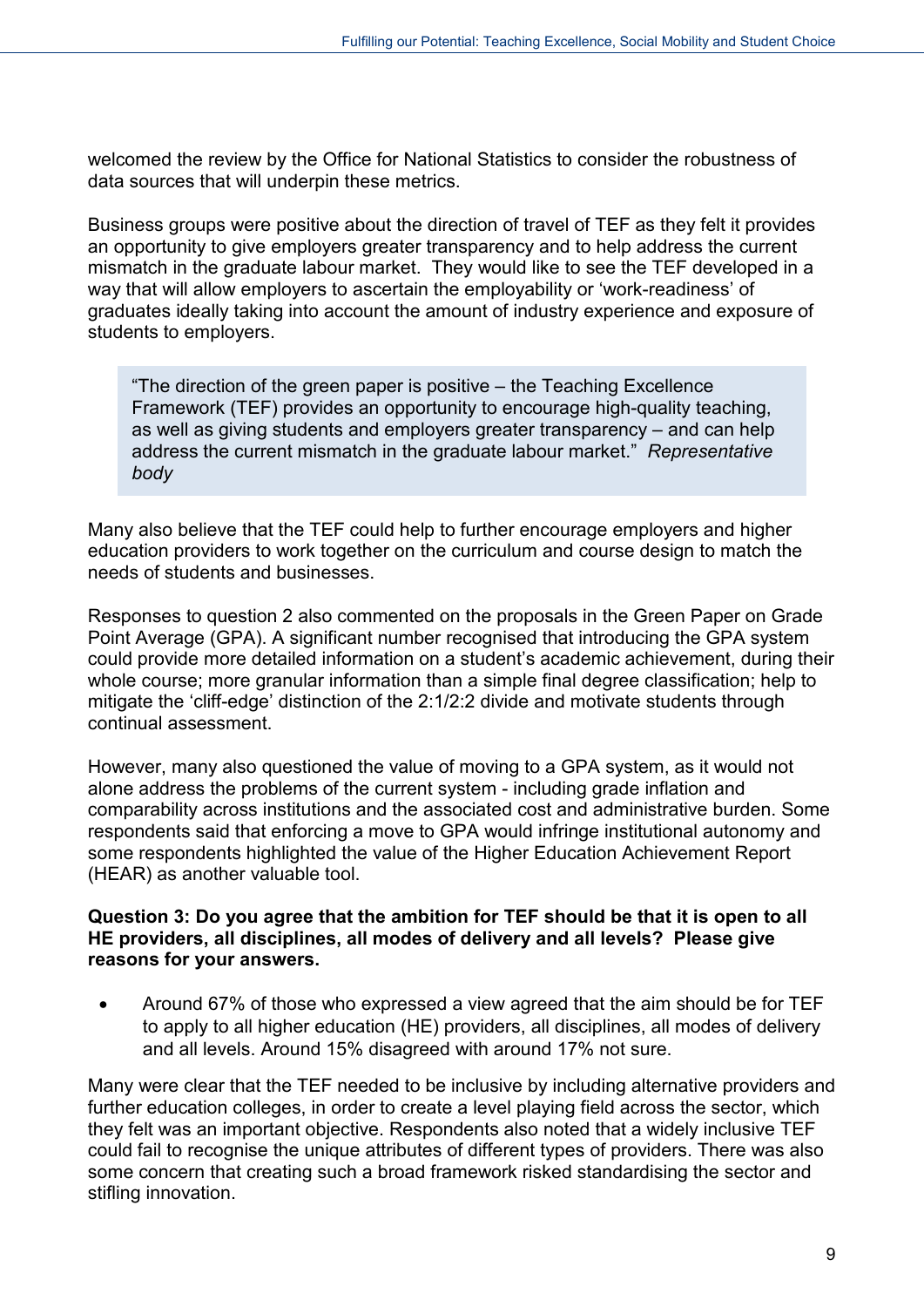In terms of the types of provision within scope of TEF, many suggested that in addition to full time undergraduate provision consideration should be given to including part time courses, degree apprenticeships, combined degrees and blended delivery models.

"To allow for a fair and thorough comparison, the TEF must be used across all HE qualifications, attendance modes, levels, disciplines and providers. If not, any that were excluded would put providers specialising in those qualifications at a disadvantage as they would be unable to access the tuition fee uplift; and could lead to less diversity and possibly stifle innovation." *Representative body*

"We agree with this principle – it should certainly include all disciplines and levels (i.e. both undergraduate and postgraduate), and where possible modes of delivery – but again we would emphasise the importance of benchmarking and contextualising key metrics and other TEF information." *Higher education institution*

"Restricting access to the TEF would indicate that some students' education is not deserving of the same scrutiny as others'. This presents the danger of creating a two-tiered system." *Students' union*

Many were also keen to include transnational education in TEF, to ensure it was not seen as lower quality. There were mixed views on whether TEF should aim to apply to postgraduate teaching (including taught doctoral and M Res levels), but most respondents agreed that this needed further consideration.

A few respondents asked questions about how remote campuses and franchised provision would be covered by TEF.

Several respondents were concerned that alternative providers, smaller institutions and non-selective providers would not have sufficient or comparable data to demonstrate teaching excellence, at least at the outset, and a parallel process for such providers during the early phases was suggested.

Many respondents both in England and the Devolved Administrations felt it important that TEF extended to the Devolved Administrations. This was for a range of reasons.

- Some were concerned that an England-only TEF would create an unfair additional burden on English institutions.
- Others were concerned that a lack of TEF rating for institutions in Devolved Administrations would be misinterpreted as evidence of poor quality teaching.
- Several stressed the importance of a UK wide TEF to maintain a reputation of excellence across the UK HE brand.
- Respondents located outside England also cautioned that the TEF needed to take account of different higher education systems.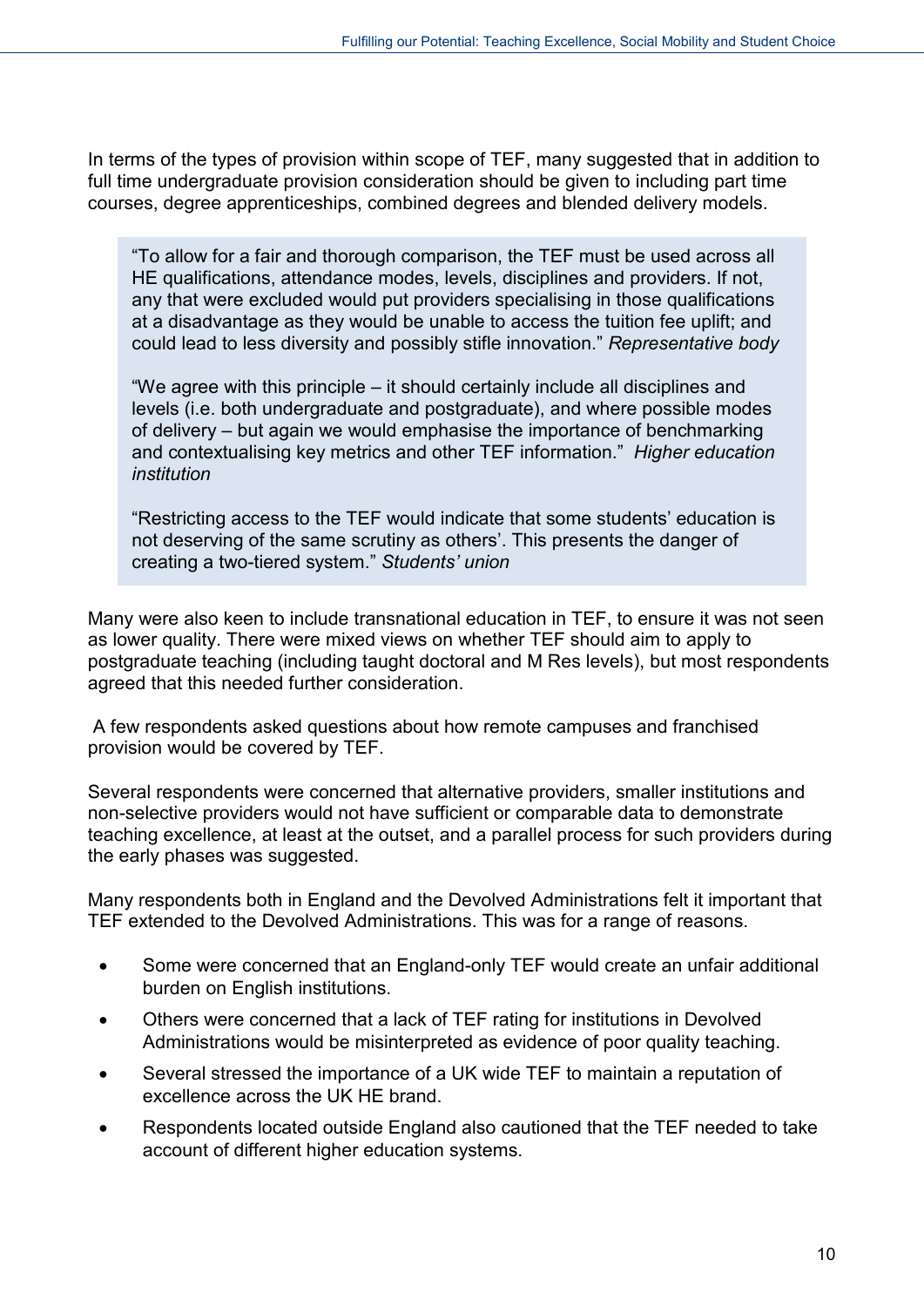"We also hope that you succeed in engaging the devolved administrations with the TEF. Prospective students should have the same information about all education institutions in the UK. Engagement may also reduce the risk of devolved nations becoming marginalised." *Professional body* 

Some respondents to this question also picked up points around definitions of teaching excellence (covered in question 10), metrics (covered in question 11) and phasing (covered in question 2).

#### **Question 4: Where relevant, should an approved access agreement be a prerequisite for a TEF award? What other mechanism might be used for different types of providers?**

Most respondents agreed that an access agreement should be a pre-requisite for TEF. Many respondents argued that they should also be required for any type of provider in order to be designated for student funding; gaining degree awarding powers (DAPs), and achieving university title (UT) status.

Some noted that requiring an access agreement would help to support the Government's aim to create a level playing field in higher education as it would require all institutions to make commitments on widening participation, including new entrants and alternative providers. Others felt there is a positive link between widening participation and teaching quality, which presents a case for better integration of the access and quality regimes.

A number of respondents argued that requiring an access agreement for TEF eligibility could discourage those providers who choose not to charge fees over £6,000 and that these were exactly the types of providers most likely to be reaching the most disadvantaged groups. Many have excellent teaching and by excluding them from participating in the TEF there was a risk that the proposals could undermine the aims of the Green Paper to widen access to higher education.

Others set out that widening participation covered more than simply access. They argued that the promotion of teaching quality and promotion of access are two very different policy challenges that require different types of responses and interventions and hence, the TEF should not look to measure or reward access as it would not be a measure of teaching quality. Some respondents argued that the TEF should support widening participation in other ways by focusing on recognising successful outcomes of teaching and by taking account of entry profiles.

"Small or alternative providers are already heavily burdened through their requirements for external accountability through Quality Assurance (e.g. QAA Reviews), validation and accreditation ([our college] has approximately eight external entities to report to already). The TEF award should not impose even more burdens." *Alternative provider*

"There are risks to making the TEF conditional on other policy goals. Access Agreements could be a sensible condition of TEF awards to the extent that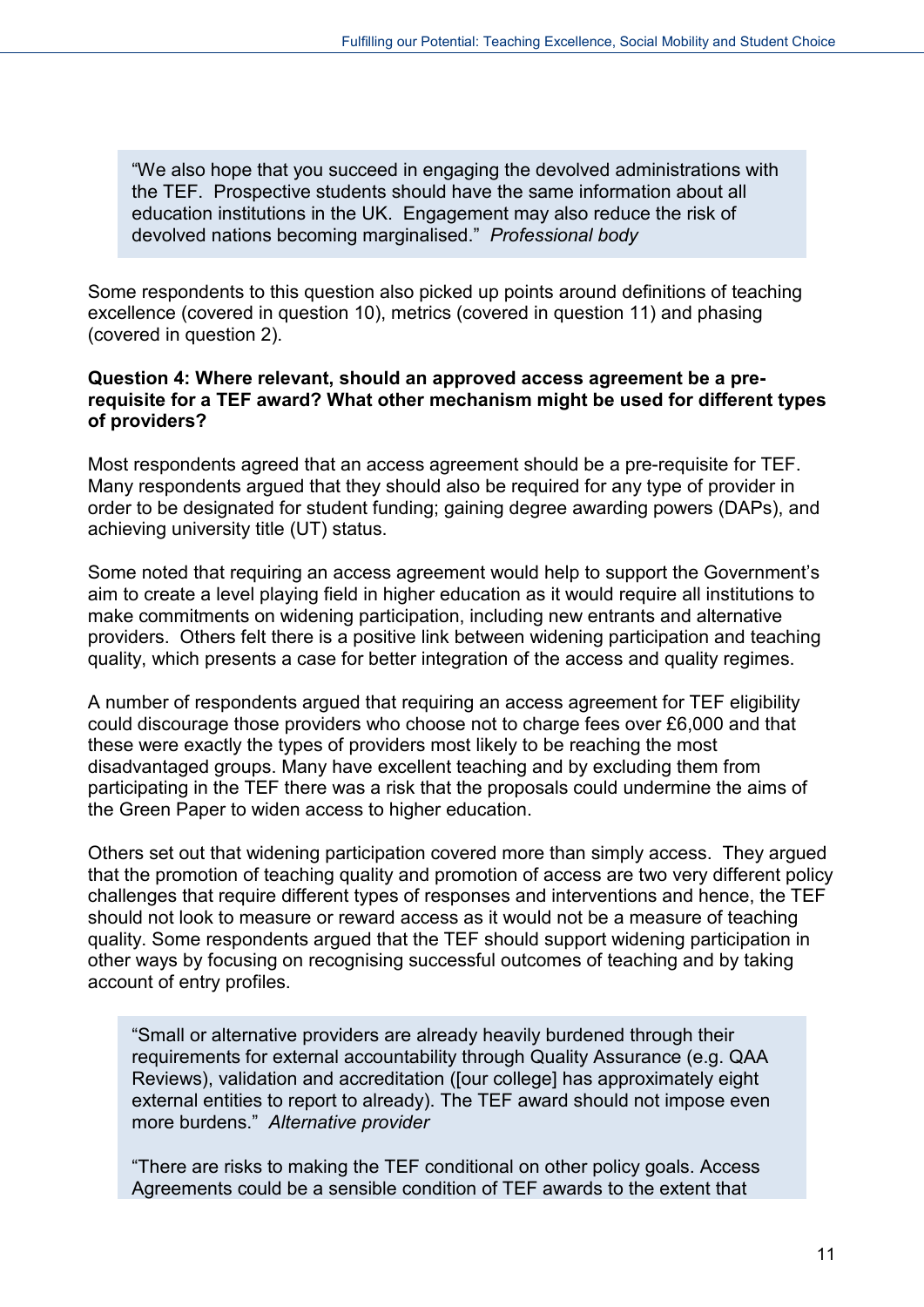these constitute part of what students value in HE. If this is not the case, and the government wants to mandate or incentivise a commitment from providers to widen participation that goes beyond the baseline regulation (and especially above TEF level 1), we would recommend that BIS consider a more direct approach that is less likely to undermine the power of TEF as a signal of quality to prospective students." *Government body*

"If the government is committed to enabling new providers to enter the market to increase choice, then it would be correct to judge these new providers by the same standards applied to existing Universities". *Higher education institution*

Several respondents recognised that under the current legislative framework some providers are not required to have an access agreement and in future this will also be the case for Approved providers. A range of alternative approaches were suggested including:

- Offering providers the opportunity to submit voluntary access agreements to the DFA or a widening participation commentary in their TEF application.
- Incorporating a widening participation aspect into the quality assurance assessment.
- Using the existing oversight in place through validation or accreditation of degrees by relevant professional bodies.
- For smaller providers to show that the proportion of students from disadvantaged backgrounds meets an agreed threshold level.

Some respondents were concerned about potential perverse incentives, for example by prioritising continuation as a measure of how well an institution supports its students, institutions may be likely to attempt to recruit students with other background characteristics that make continuation more likely.

#### **Question 5a: Do you agree with the proposals on what would constitute a 'successful' QA review. Please give reasons for your answer.**

• Around 56% of those who expressed a view agreed with the proposal on what would constitute a 'successful' quality assessment (QA) review. Around 24% disagreed and 20% were not sure.

Many respondents agreed that a successful QA report was a good starting point for Year One of the TEF, citing the Quality Assurance Agency for Higher Education's (QAA) proven track record and the fact that using this would reduce administrative burden. Some respondents asked questions about how older or alternative reviews would be treated.

There were questions about how far a threshold QA check could be used to represent a mark of excellence. A theme was that this is simply reflecting "business as usual".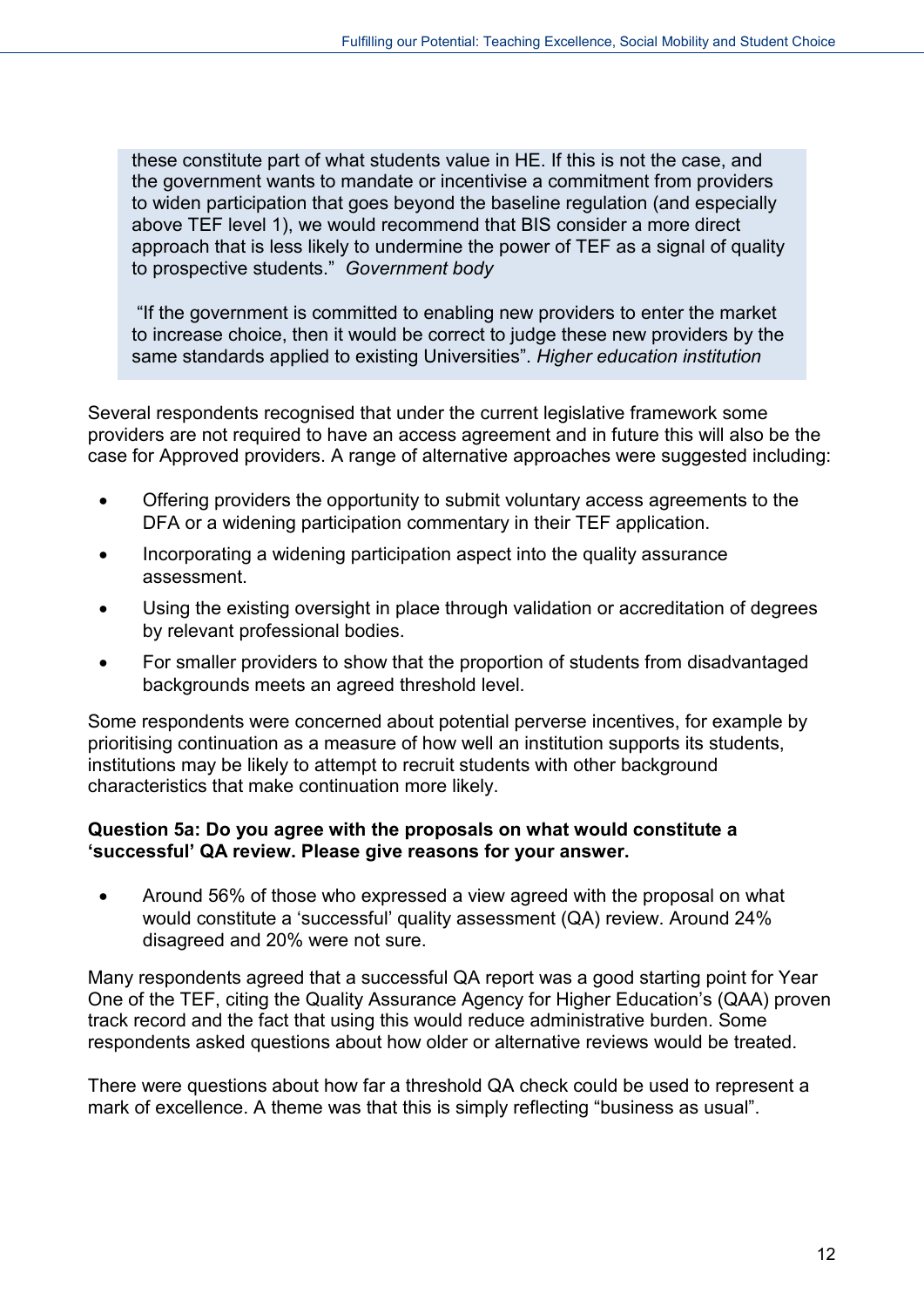"The definition of a successful review is based on a well-established nationally recognised and independent peer review process. There is no other alternative." *Awarding organisation*

#### **Question 5b: Do you agree with proposals on the incentives that should be open to alternative providers for the first year of the TEF?**

There was a mixed response to this question with slightly more of those that responded disagreeing (around 39%) than agreeing (around 33%). 28% were not sure.

Respondents disagreeing with incentives being open to alternative providers gave various reasons. These included: a lack of established track record; objecting to incentives for any providers (including alternative providers); and suggesting that this would risk the reputation of UK HE.

Some respondents thought rewarding alternative providers through the performance pool would be the best incentive. Those agreeing with incentives being offered to alternative providers believed this would be fair and that all providers should be treated the same, particularly as one of the Government's aims is to level the playing the field. Several respondents suggested that there should be no distinction between incentives offered to alternative providers and other HE providers.

Additionally a few respondents suggested other incentives. Examples included incentives 'more closely aligned with their needs' or being able to choose fee uplift or increased student numbers if they do not have DAPs.

"Alternative providers with a good track record should be included in TEF 1 and we would suggest more than one successful QA review should be required to be eligible for TEF." *Higher education institution*

"We cannot see the logic of some alternative providers being able to raise fees with inflation but others not, when both have a level 1 TEF award. Linking this with whether a provider has its own degree awarding powers or not seems spurious." *Alternative provider*

#### **Question 5c: Do you agree with the proposal to move to differentiated levels of TEF from year two? Please give reasons for your answers to question 5.**

• Respondents most frequently disagreed with moving to differentiated levels from Year Two (around 48% of those who expressed a view). Around 23% agreed and 29% were not sure.

Many respondents argued that differentiated levels of the TEF and in particular fee differentiation could be complicated.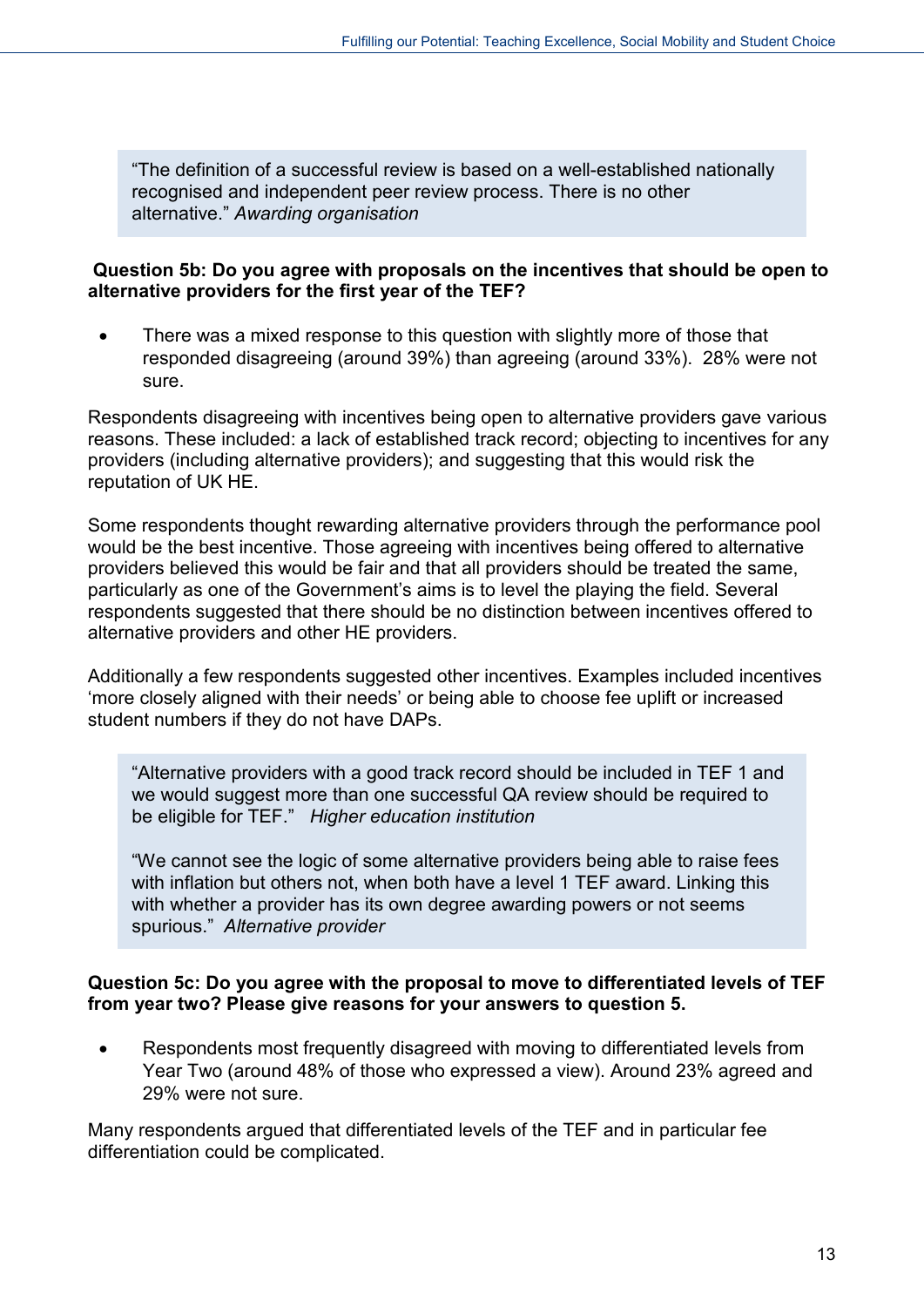A number of respondents felt the timescale for differentiated levels of TEF was not practical and suggested:

- Allowing time to 'test' or 'pilot' the TEF before moving to differentiated levels giving the processes time to 'bed in'.
- Metrics should be tried, tested and broadly considered robust before moving further.
- Differentiated levels could lead to a reduction in the amount of provision at the lower levels of TEF.

"We would encourage a simple TEF model which has a pass/ fail threshold at institutional level to support raising of the fee cap. At this stage it is unclear what the potential cost / benefits are from moving to more differentiated levels without seeing the detail of the criteria and the bureaucracy involved in the application and assessment process. For example, if it is proposed that an inflation linked rise in fees is spread incrementally across four levels of TEF then when inflation is low as it is likely to be for the foreseeable future, then this would create a very complex fee system to administer but with relatively little real incentive between the interim TEF levels." *Higher education institution*

"There is a great deal of consultation and development needed for any form of TEF to be introduced and the preparation needed would be extensive. The involvement of universities, students and Students' Unions in the Technical Consultation is key and should not be rushed. Any haste would result in great damage to the sector and actually counteract the aims of the proposals. [Our] Students' Union proposes the delay of the introduction of any form of TEF or differentiation from year two." *Students' union*

Some responses suggested that differentiation could be achieved in a different way by identifying 'commendable' or 'outstanding' practice within institutions around key themes such as: retention, student personal development, graduate employability.

#### **Question 6: Do you agree with the proposed approach to (a) timing of TEF assessments? (b) TEF assessments panels? (c) TEF assessments process?**

- A number of respondents indicated that the type of detail alluded to in this question was difficult to answer without more information and there was an assumption that there would be further opportunities for more input, once the technical consultation has been published.
- On timing of TEF assessment around 41% of respondents who expressed a view disagreed, around 32% agreed and 27% were not sure.
- On assessment panels those that responded to the question were split almost equally between those who agreed (33%), did not agree (33%) or were not sure (34%).
- On the assessment process more respondents disagreed than agreed (around 38% disagreed and around 19% agreed)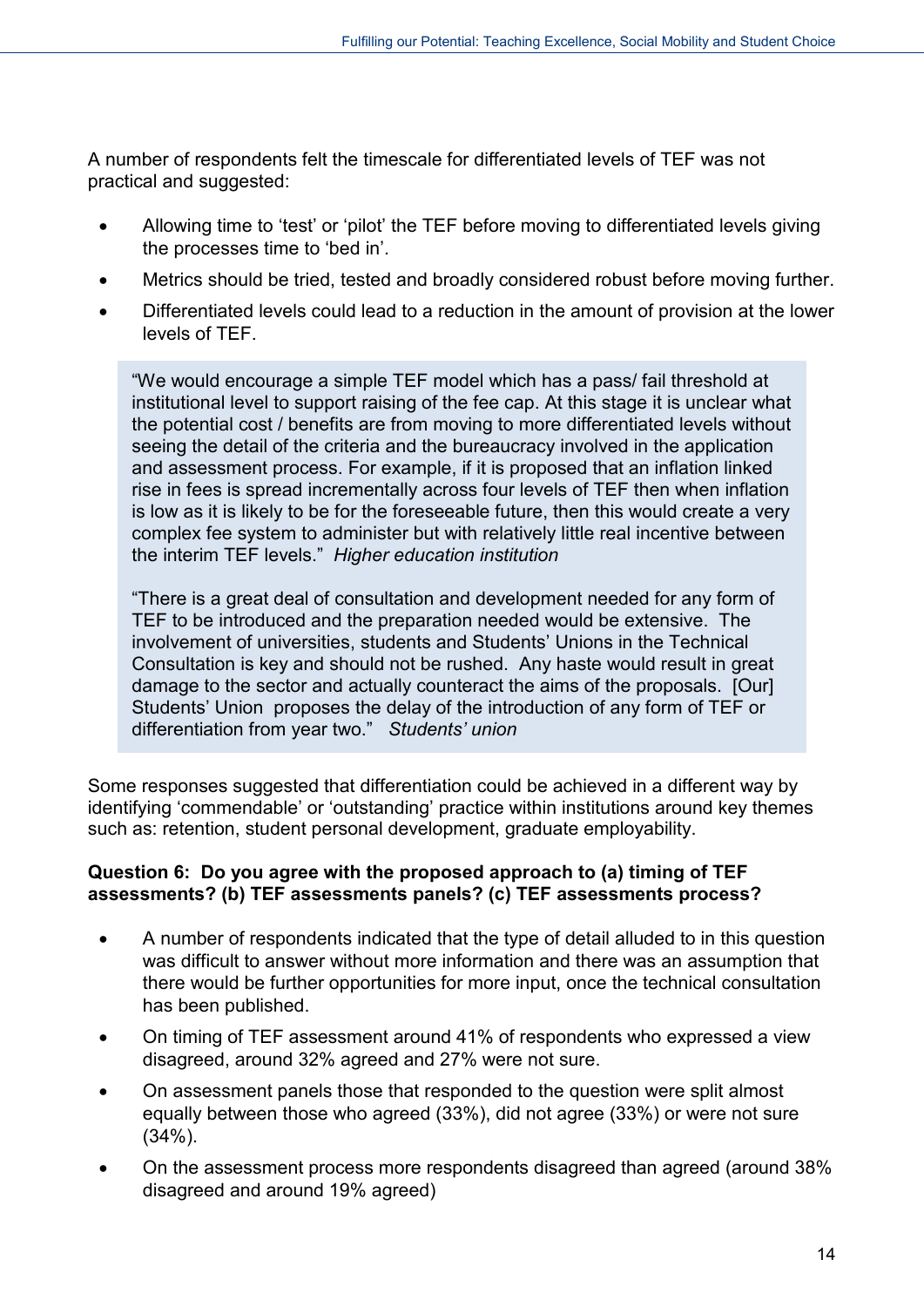There was broad consensus, amongst those who commented, that a rolling application window would be appropriate, albeit with some caution around the likely volume of applications for the first few years, whilst the system bedded in. This support was often caveated with the need to align the application windows with other review activity happening across government, such as the Research Excellence Framework (REF).

Many respondents said that five years was an appropriate length for an award to last. Some noted that more regular assessments would introduce unhelpful levels of volatility and that this timeframe would allow cohorts to complete programmes, learning to be applied and improvements be made to teaching delivery. Other providers noted that longer award lengths would also help to mitigate against some of the costs of TEF. Some respondents were more cautious – particularly about the comparability of awards if they are made on a rolling basis every 5 years. Students' unions also expressed concerns about a 5 year award, arguing that the average length of most courses was 3 years.

"In regard to timing, we support five years as the default period for a TEF award, noting that this will increase certainty for students, and enable more effective planning for institutions. We support the opt-in approach, and it will be important for universities to be able to submit for reassessment sooner should they feel there is a compelling case for an application to a higher level." *Higher education institution*

"A three to five year cycle appears to be manageable whilst retaining a degree of currency. The use of independent panels to measure the TEF will ensure the validity of the process and offer reliability." *Further education college*

There was broad agreement that the use of panels was an appropriate way to assess the TEF and on the need for peers from higher education to be panel members and for students to be included on the panels. Many respondents noted that the panels should be composed of experts who are deemed to have the skills, knowledge and experience to assess teaching excellence in a fair and impartial manner, and that the experts selected are suited to the individual subject and type of institution they are assessing. A substantial number of respondents were positive about student involvement in the panels. Some respondents noted that other experts may be needed to provide input. One respondent suggested that the DFA (or a nominee) should be included in the panel. Others noted the need for statistical expertise. There were also a small number of respondents who suggested more specific input, for example professional librarians.

The independence of the panels was widely acknowledged as a positive aspect of the process. A number of respondents also stressed the need for appropriate moderation and appeals processes being in place. Whilst some respondents saw the employers/ professional, statutory and regulatory bodies' representatives on the panel as a positive, a number of others were more cautious until discipline level assessment started. One employer body expressed concerns about the amount of time that being involved in an assessment might take.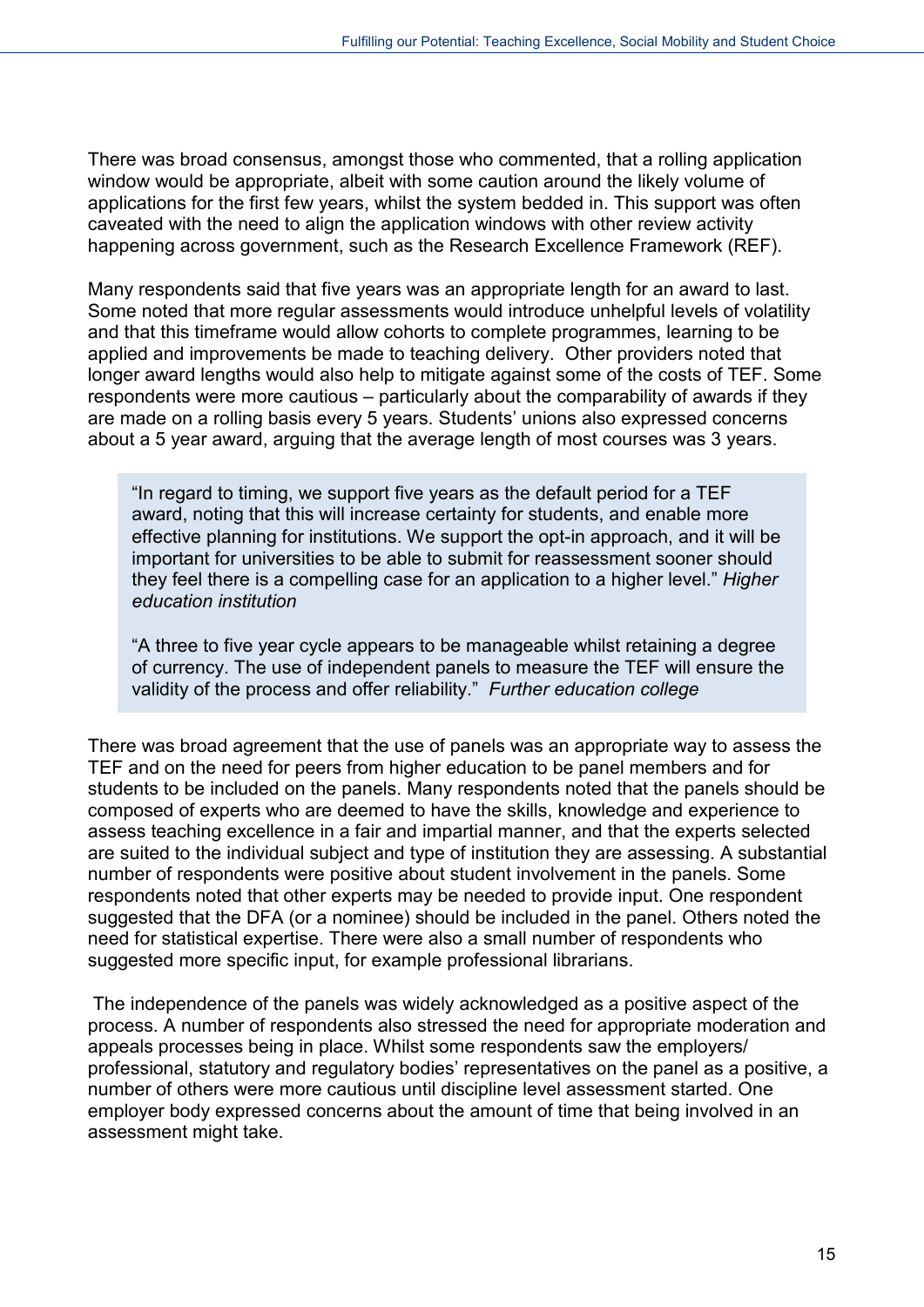"The idea of independent assessment panels makes sense. It will be important that they contain relevant subject specialists and expertise in access/progression for disadvantaged students, so that the social mobility aspect is not downgraded. Such expertise need not require a separate individual but should be a clear criterion in selecting panellists." *Charity* 

"We agree with the suggestion that student representatives should be part of the judgement panels for the TEF…... We hope that the inclusion of a student panel member reflects a commitment to an expectation that higher education providers engage students in internal quality management processes and key decision making bodies and that students are empowered to provide leadership and help shape institutional thinking and practice." *A sector body*

Many respondents commented on the timescales. Some recognised that whilst the timescales were tight, the Green Paper had attempted to mitigate some of the risk by developing a multi-level TEF on an incremental basis over the course of the Parliament. However, a number of the respondents wanted the timetable and phasing to introduce the TEF to go further and allow more time for piloting and testing. Some cited the need for more time for an experimentation period, followed by multiple iterations, which allowed for sophisticated and expert analysis of the metrics deployed.

Some respondents noted that the role of the student voice needed to be clarified and a specific opportunity provided for students to feed into the application process itself.

Many respondents considered the questions both in the context of TEF in Year Two (i.e. assessments at institutional level), but in a longer term context, considering how this process would work for discipline level assessments. Those who commented reflected that the real benefits to TEF would largely start to be felt once discipline level assessment had begun. However, there were concerns to minimise bureaucratic burden once discipline level assessments started.

#### **Question 7: How can we minimise any administrative burdens on institutions? Please provide any evidence relating to the potential administrative costs and benefits to institutions of the proposals set out in this document.**

A large number of respondents welcomed the aim of the TEF to be light touch and keep burdens to a minimum, however many also questioned whether this would actually be the case when implemented. Some respondents also felt that the proposals were not detailed enough in the Green Paper to fully answer this question.

There were a number of responses from academics and institutions who felt that the TEF may increase administrative burden on academic staff. Small and specialist institutions raised concerns over the potential disproportionate cost and burdens which could be placed on them as a result of having to undergo the TEF assessment. Many respondents agreed with the need for the TEF assessment to be done at discipline level eventually, however they were also concerned about the need to minimise burdens.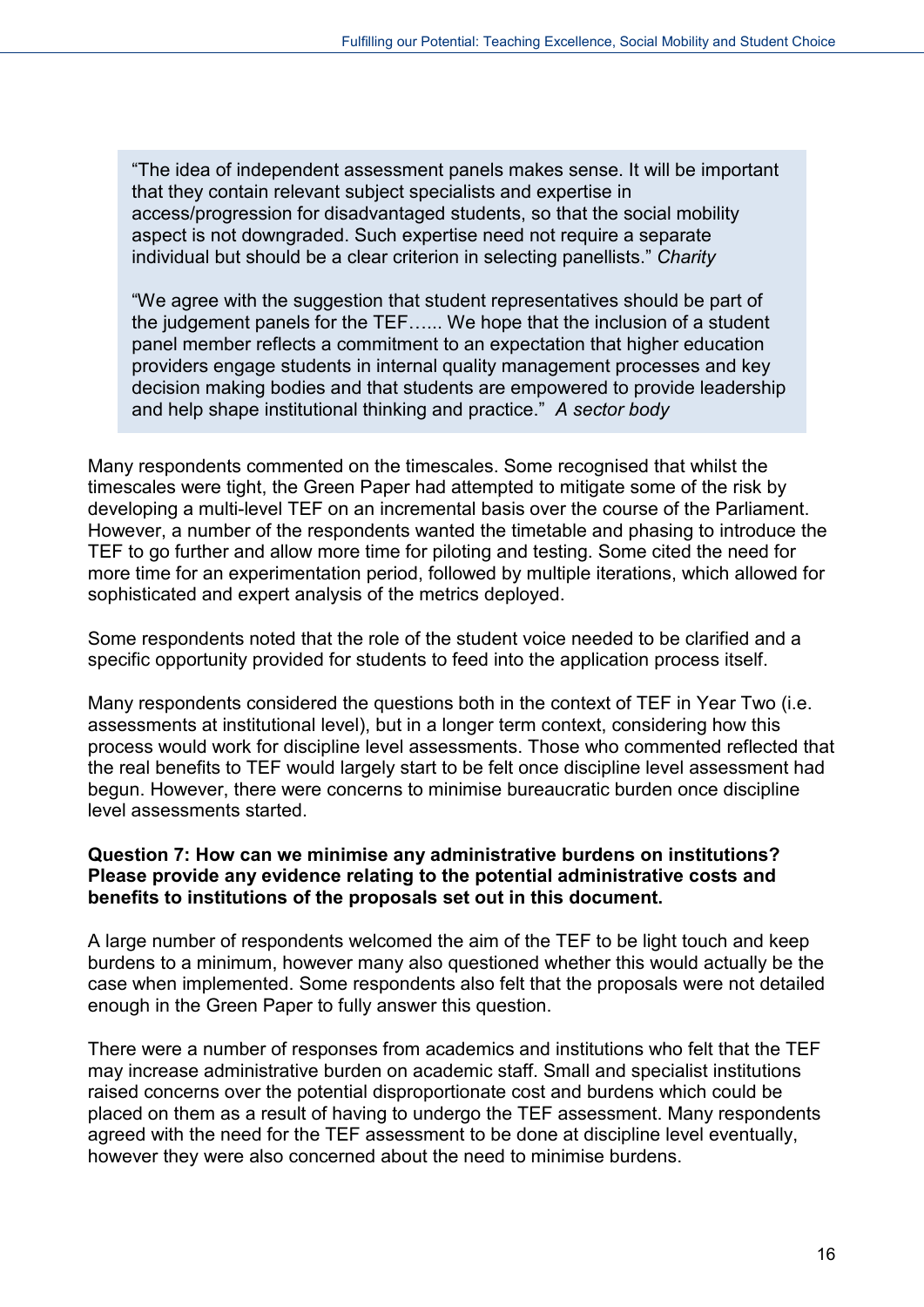Some respondents questioned whether the benefit of the fee uplift from achieving TEF level 1 would cover the additional costs incurred as a result of taking part in the TEF.

There was a view from a number of respondents that the proposals must dovetail into the QA system proposals as it would otherwise lead to running two costly parallel systems. Many respondents welcomed the indication in Green Paper that in order to minimise burdens on institutions, we would expect the QA process and higher levels of the TEF to use the same metrics and indicators wherever possible.

"Making the first stage of TEF linked to a quality review will reduce costs." *Alternative provider*

As in responses to question 6, quite a lot of respondents said that extending the TEF award to 5 years as proposed in the Green Paper would reduce the frequency of assessment and would therefore reduce the administrative burden. This, in addition to the proposed introduction of a risk based system of QA and the use of the same metrics for the QA process and TEF assessment, would substantially reduce the burden. Several respondents welcomed the proposal not to include visits to providers as part of the assessment.

"The proposal not to use routine visits will make a sizeable contribution to achieving this objective, as will the use of metrics that are already in place." *Further education college*

Several respondents suggested ways to minimise the administrative burden such as:

- Combining or aligning the TEF and QA processes into one single assessment, this was a suggestion by a large number of respondents.
- Some went further to suggest that the access agreement process should be combined with this as well, as far as possible to avoid an additional layer of regulation.
- Tying in requirements relating to the TEF with existing submissions to regulators and associated agencies.
- Basing the TEF metrics on data that is already available or that institutions can provide with relative ease.
- Incorporating findings from other work looking to harmonise data definitions and streamline data collection processes across HE.
- Ensuring that data is submitted to Higher Education Statistics Agency (HESA) so that institutions are providing data only once, which can re-used for different purposes.
- Limiting the amount of evidence that can be submitted by i) setting a limit; ii) providing clarity on what is exactly is required in the written submissions; and iii) templating and streamlining submission of common thematic and practical areas in any panel assessment process.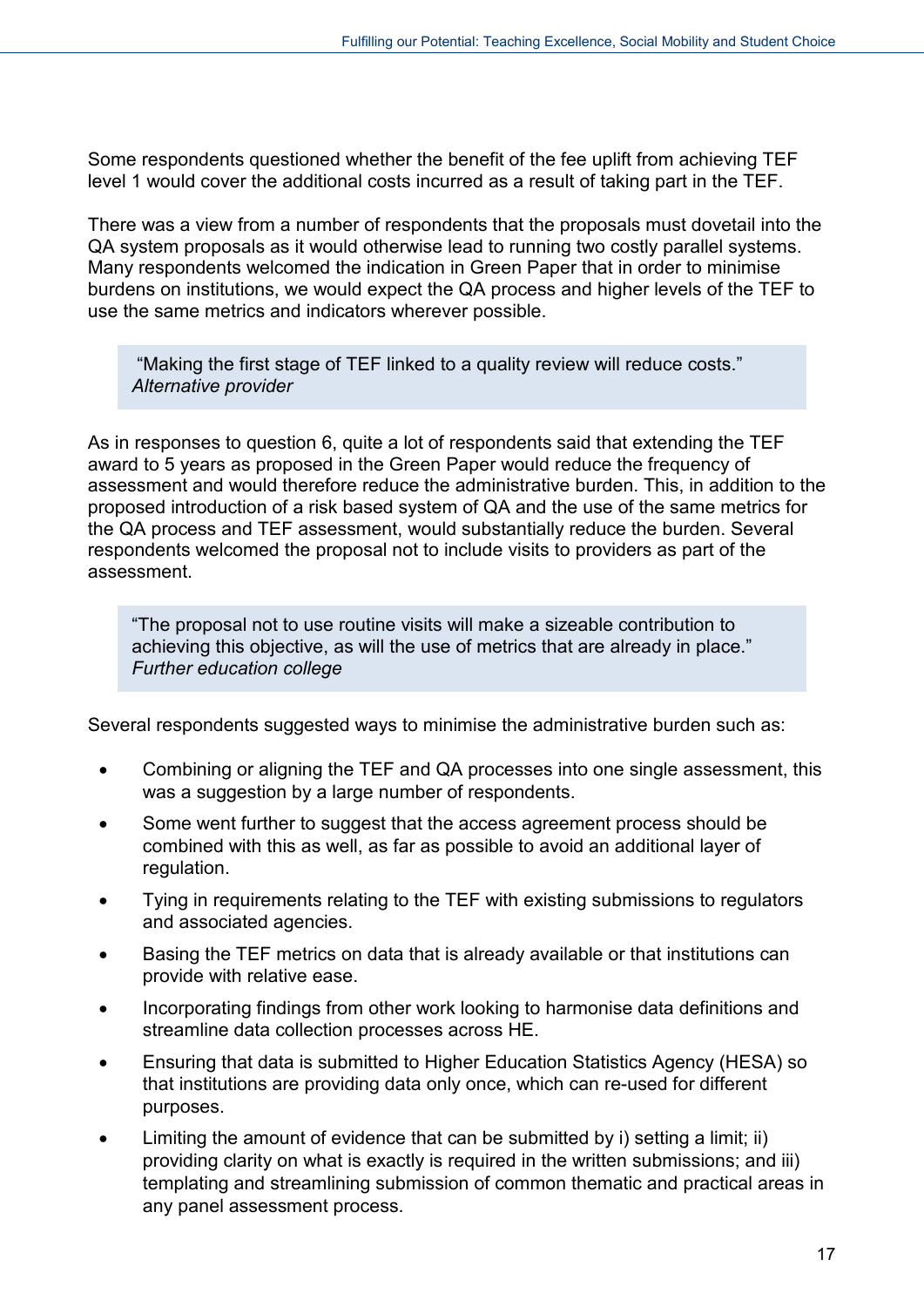#### **Question 8: Do you agree with the proposed approach to differentiation and award as TEF develops over time? Please give reasons for your answer.**

• Around 53% of those who expressed a view disagreed with the approach proposed in the Green Paper. Around 21% agreed and 26% were not sure.

Overall, while there was support for the idea of differentiation between levels of award, there were strong views that this differentiation should not be tied to different levels of fee incentives.

There were concerns that the current metrics would not support four levels of differentiation and many suggested that differentiation should be reduced until such time as the metrics would support this.

There was broad support that TEF should eventually be extended to discipline level, given the time to develop the processes and metrics that would support this and, if it did not add significant bureaucratic burden to institutions. Many respondents were positive about the introduction of subject level assessment and recognised the importance of this for both students and employers. There was also concern around the impact of changes to the TEF level of courses post-graduation e.g. a student who has an outstanding experience in a discipline assessed at level 3, but post graduation the discipline is reassessed down to level 2 which could lead to reducing the enduring value of their degree, even though they benefitted from a 'level 3' experience.

Most of the respondents who raised concerns focused around potential for increased bureaucracy, the development of improved metrics to support this level and assessment and the need for testing before going ahead (see responses to questions 8 and 11 for further detail)

"… introducing four TEF levels will provide a strong reputational incentive for institutions to focus more strongly on excellent teaching, including on improving outcomes for under-represented and disadvantaged students." *A sector body*

"any decision to expand the system to make judgements at disciplinary or departmental level should only be made once more is known about how much resource is required to deliver the TEF." *Representative body*

#### **Question 9: Do you agree with the proposed approach to incentives for the different types of provider? Please give reasons for your answers.**

• Around 55% of those who expressed a view did not agree with the proposed approach to incentives for different types of provider. Around 15% agreed and around 30% were not sure.

Respondents identified possible risks to placing a premium on providing excellent teaching (e.g. deterring those from disadvantaged backgrounds from applying to those providers with the highest quality system) and potential gaming of the system. However, some respondents noted that there was a broader need to maintain the real value of fees, as,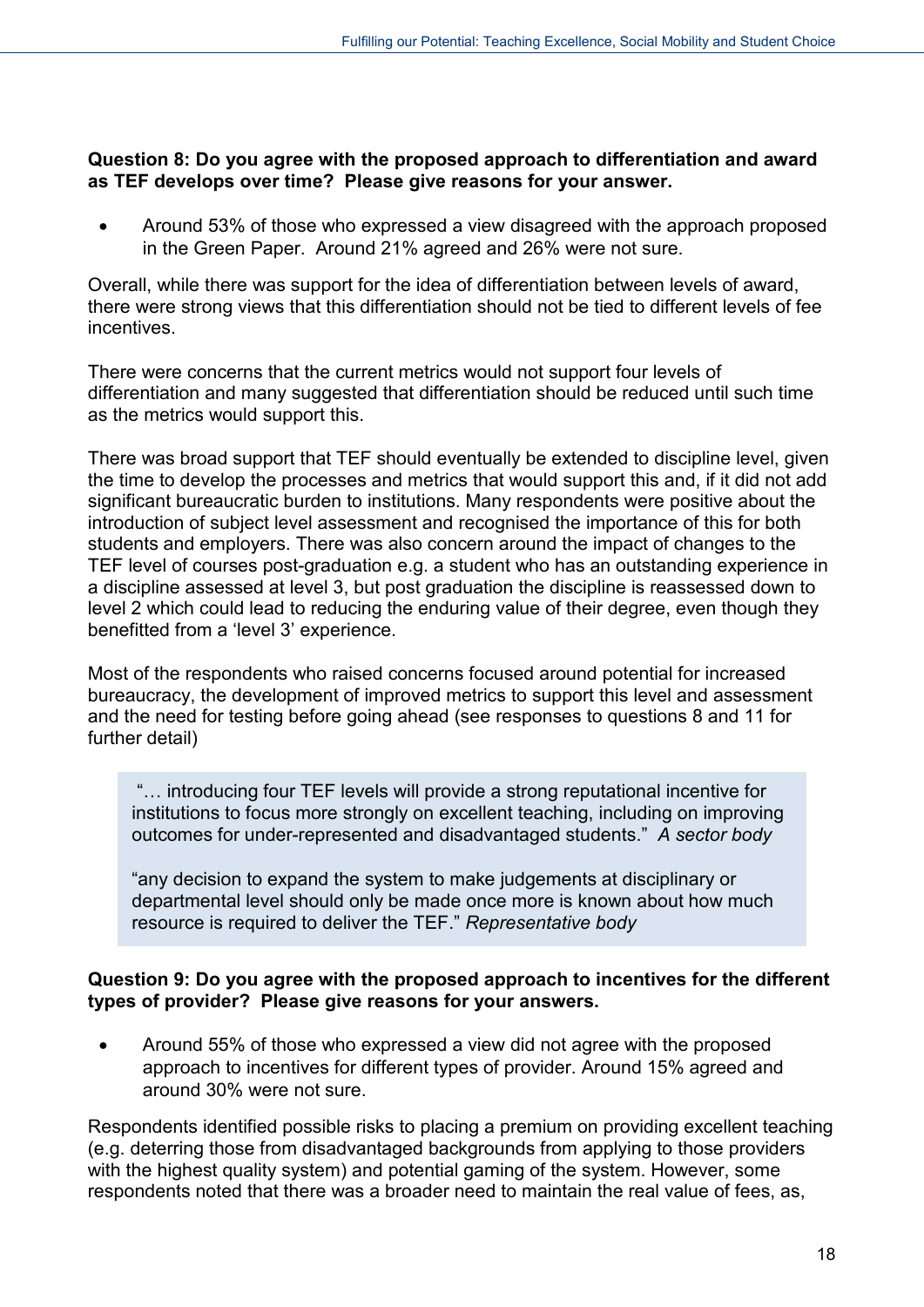without the ability to raise costs in line with inflation, providers were suffering ongoing financial losses.

"The suggestion that TEF in 2016-17 should be based on successful quality review and linked with an inflationary increase in fees from 2017 is welcome (as fees have been frozen since 2012, meaning a reduction in income in real terms)." *Representative body*

However, there were some who were in favour of financial incentives because they did not believe reputational ones were a sufficient motivator. Respondents said that if fee increases were to be introduced then they should sit at one place within the TEF architecture to reduce burden and bureaucracy. Those who opposed the financial incentives were of the opinion that reputational incentives were very important to providers, so much so that reputation alone is sufficient to achieve the aims of TEF.

As per the summary for question 5b, which asked about incentives for alternative providers – there was a similar theme that many in favour of incentives for all providers felt alternative providers delivering the same level of education at the same standard should have the same financial benefit.

"Whatever system is implemented, we agree that the incentives for alternative providers should be the same as for other providers and this is consistent with the spirit of the consultation paper as a whole i.e. to treat all providers equally." *Awarding organisation*

Some respondents suggested potential risks such as:

- Students ranking their experience lower to avoid cohorts after them having to pay higher fees.
- Students making decisions purely on a financial basis rather than because they genuinely wished to study at an institution.
- Providers gaming the TEF metrics to achieve a higher score.
- Students from disadvantaged backgrounds being deterred.

"Incentives should apply to all providers, although reputational advantage may not in itself be sufficient. Any approach needs to avoid 'gaming' in that it becomes about delivering 'good metrics' rather than 'good teaching'." *Higher education institution*

#### **Question 10: Do you agree with the focus on teaching quality, learning environment, student outcomes and learning gain? Please give reasons for your answer.**

• There was a wide range of responses to this question, however around 58% of those who expressed a view agreed with focussing on teaching quality, learning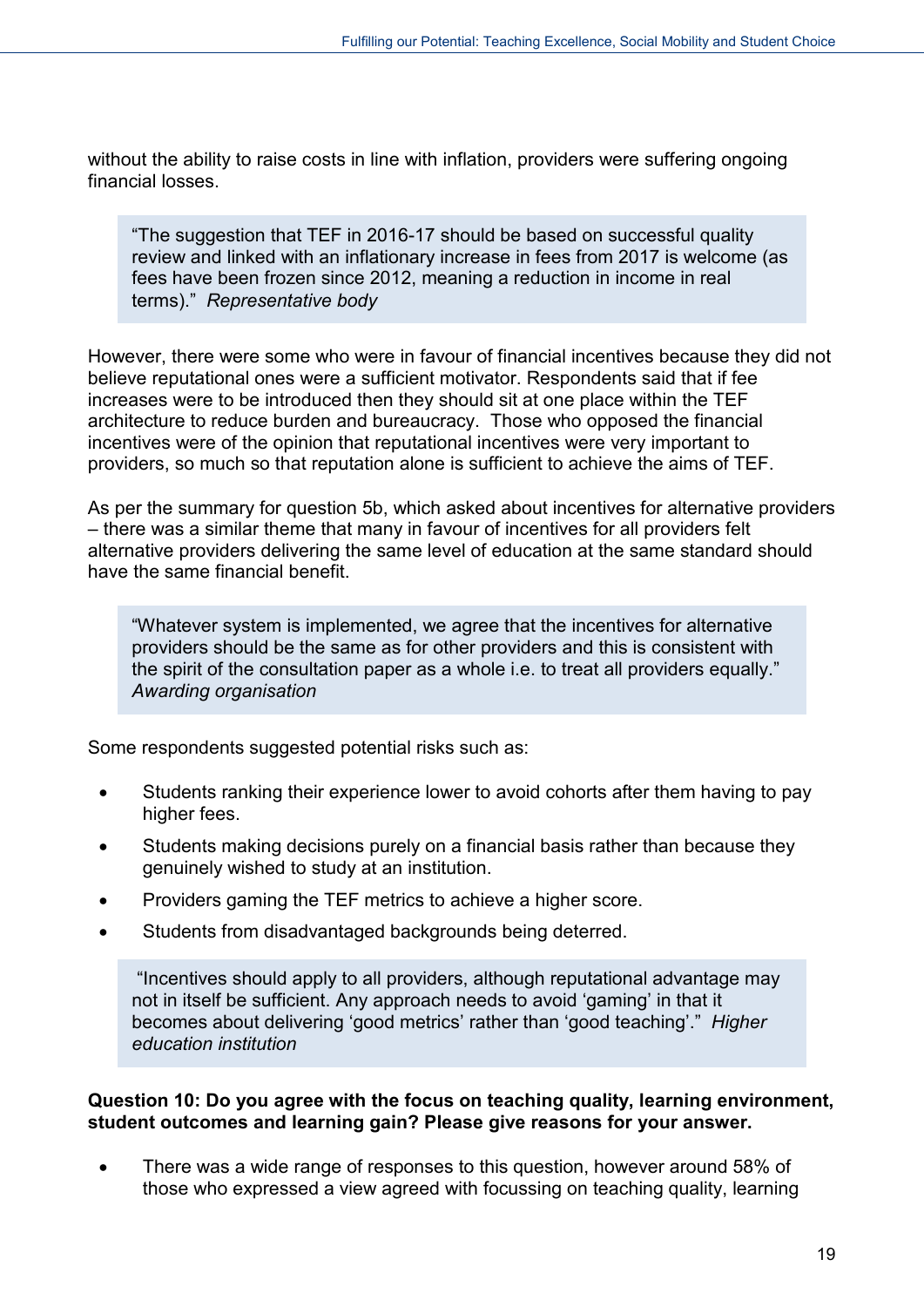environment, student outcomes and learning gain. Around 21% disagreed and 21% were not sure.

Although most agreed with the focus on these aspects they also felt that more information is needed on how the different aspects will be measured as there was concern it may not be possible to measure these easily or reliably. Many recognised that a lot of this additional detail will follow in the technical consultation after which they will be better placed to comment fully. Many of the responses cross referenced or repeated comments provided in other questions – particularly commenting on metrics (see question 11).

**Teaching quality:** Respondents recognised the centrality of teaching quality as a key indicator for the TEF. However, some respondents expressed concern about using the National Student Survey (NSS) to measure teaching quality. Some respondents also raised the importance of a broad interpretation of "teaching" – reflecting that teaching involved more than just lectures, but should encompass the type of course, different types of activities (such as seminars or tutorials) and the feedback provided outside.

**Learning environment:** Some respondents felt that the scope of this aspect should be expanded to recognise the full environment, by considering support services. There was concern in many responses that this may put pressure on providers to spend money on buildings and facilities rather than on teaching. There was also concern that if this was taken into account only those providers who are well endowed with land, "flash buildings" or new campuses would do well in this element.

**Student outcomes and learning gain**: A number of respondents felt employment outcomes were a useful source of information to help students understand prospects and the type of career they could end up in however they felt it did little to inform about the quality of teaching. Some respondents indicated they were not convinced by the inclusion of employment outcomes as a proxy for teaching quality as it could mean some providers could do well at this regardless of their teaching quality e.g. medical schools would produce graduates likely to go onto high earning jobs.

It was also suggested the Higher Education Funding Council in England (HEFCE) funded learning gain pilots will inform a lot of the thinking around learning gain and respondents felt this should eventually be taken into account in the development of the TEF.

"Yes, we agree that the proposed themes are correct and that institutions should be able to provide information on these aspects." *Higher education institution* "we agree with this focus. Given our organisational mission (careers), we are particularly interested in student outcomes in terms of readiness for ("employability") and progression to employment, i.e. career outcomes." *Charity*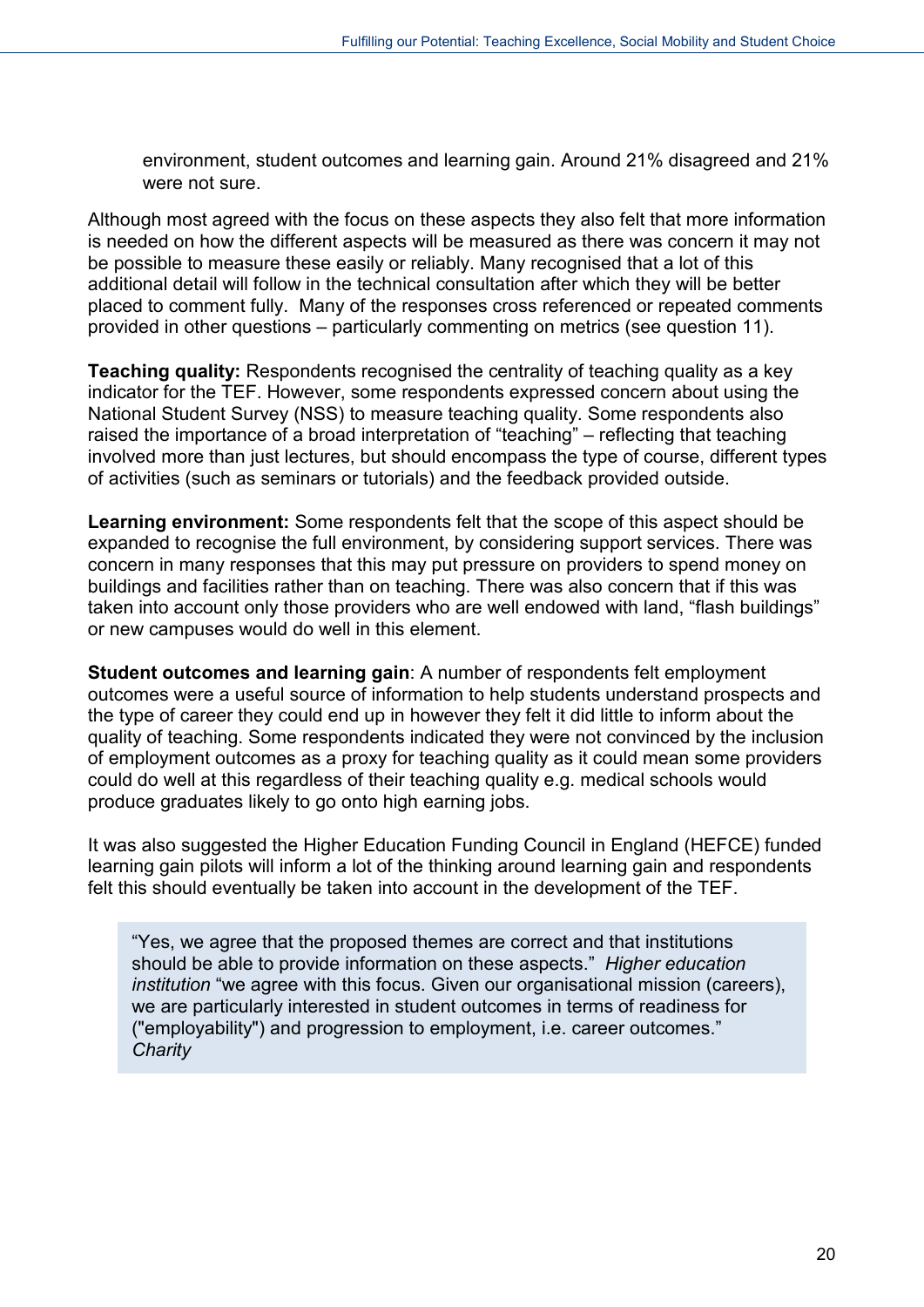**Question 11: Do you agree with the proposed approach to the evidence used to make TEF assessments - common metrics derived from the national databases supported by evidence from the provider? Please give reasons for your answer.**

• Around 47% of those who expressed a view disagreed with the approach proposed in the Green Paper while around 25% agreed and 27% were not sure. .

There was a wide range of responses to this question ranging from those which were opposed to the whole concept of TEF, through those which were broadly supportive of the TEF but had concerns about the detailed approach, to those which broadly agreed with the overall approach and choice of metrics.

Most responses recognised, as acknowledged in the Green Paper, that there were no established measures of teaching quality and recognised that all of the proposed metrics were proxies. Respondents generally acknowledged that the proposed metrics were the best available, of the current metrics available and widely used throughout the sector. Some also recognised the advantage of using existing data as a way to reduce the administrative burden involved in TEF.

Most recognised, as acknowledged in the Green Paper, that there were no established measures of teaching quality and recognised that all of the proposed metrics were proxies. Some acknowledged that to introduce the TEF, existing metrics were a reasonable and sensible starting point and they were certainly very supportive of using existing national sources – both to reduce burdens and since they were already understood and used by the sector.

Overall there was a strong indication that metrics did need to be considered alongside qualitative evidence and that perhaps greater weight should be attached to the qualitative evidence. There was consensus that the data should be benchmarked and contextualised wherever possible.

"Quantitative metrics alone will not give a full picture of excellence, so we propose that institutions be enabled to supplement them with additional qualitative information. The balance between qualitative and quantitative data should lie in favour of the qualitative, bearing in mind the extra paperwork requirements and bureaucracy this would involve." *Professional body*

Other respondents were more reserved, agreeing that the metrics should be used but with caveats, for instance to ensure that smaller institutions were not disadvantaged.

"We do agree with this approach. We think, however, there must be caveats relating to data sets from smaller institutions. In a small institution very small numbers of students can make a substantial difference to the perceived performance." *Alternative provider*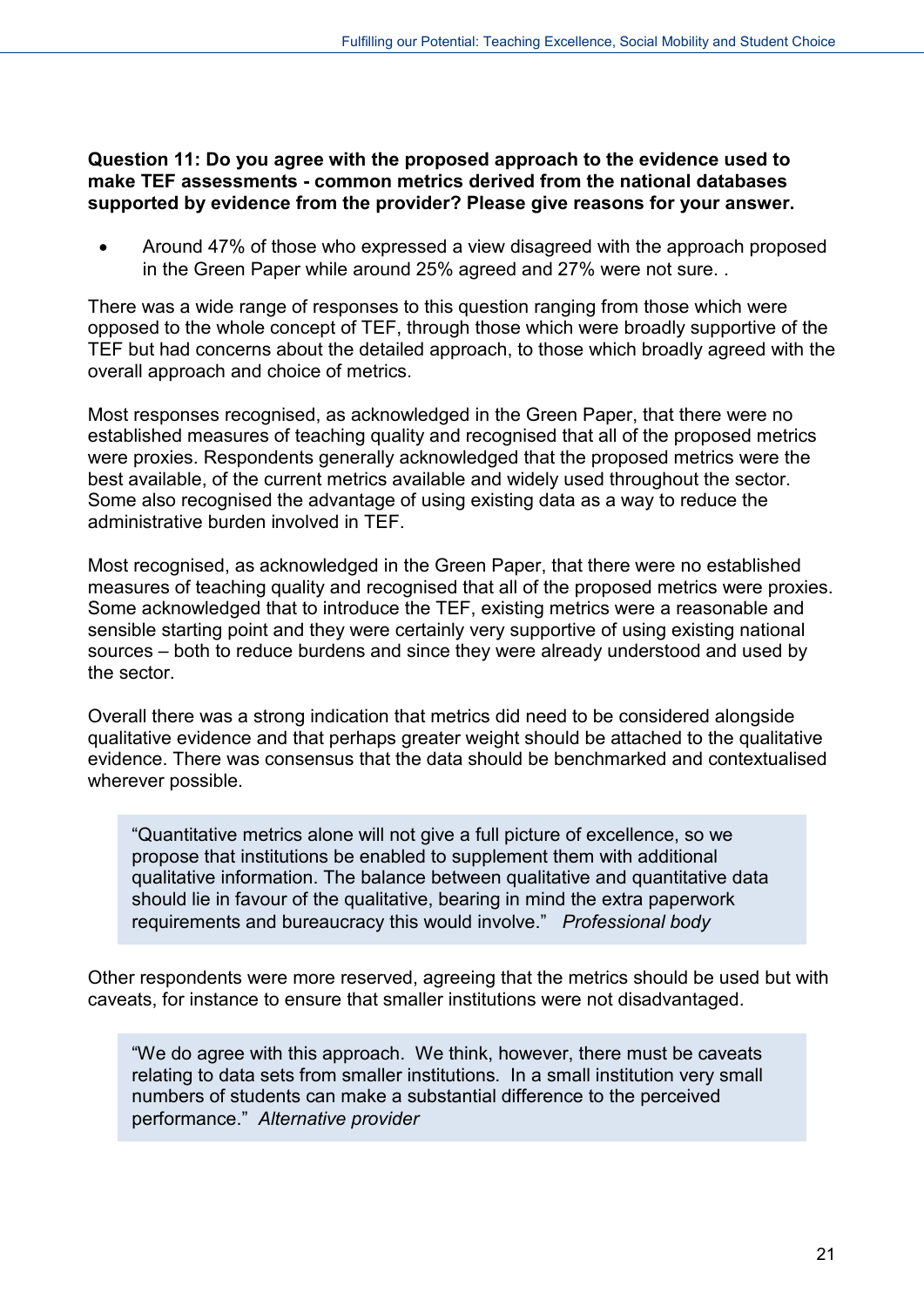Others suggested that the technical consultation would give them additional information on which to form a clear opinion. There was a generally positive response to the proposal that metrics should be reported for particular groups of students.

Many respondents who disagreed were mainly concerned that the metrics were influenced by factors such as the qualifications of the student intake and the subject mix. The greatest concern was expressed about the employment metric. Some of these objections were ideological based on the view that HE is not primarily about people getting jobs. But a range of methodological concerns were raised – in particular that the 6 month Destination of Leavers from Higher Education survey (DLHE) was too soon to get a fair view and the lack of robust evidence about any causal links between teaching quality and employment outcomes, with other factors being cited as being more important. A number of respondents stressed that earnings should not be used – though the Green Paper did not suggest this – because they are too strongly influenced by other factors and also implied that some jobs were more important than others.

Many felt that the TEF should be delayed until more robust metrics were identified. A substantial number referred positively to the HEFCE pilots developing and testing measures of learning gain. There were very few suggestions for other metrics which should be used. Some responses suggested that some 'input' measures such as qualifications to teach, continuing professional development accreditation and National Teaching Fellowships, though the use of input measures was opposed by others. However, several respondents agreed that measures of student engagement should be considered as a proxy for excellent teaching, though acknowledged that a nationally available robust measure did not currently exist.

Others simply disagreed with using any form of proxy for excellence. They suggested that the only valid approach to measuring teaching quality was to have some form of "Ofsted style" inspection and peer review or other broadly specified approaches. A number of respondents simply disagreed with any metrics because they did not agree with the introduction of the TEF although agreed with many of its aims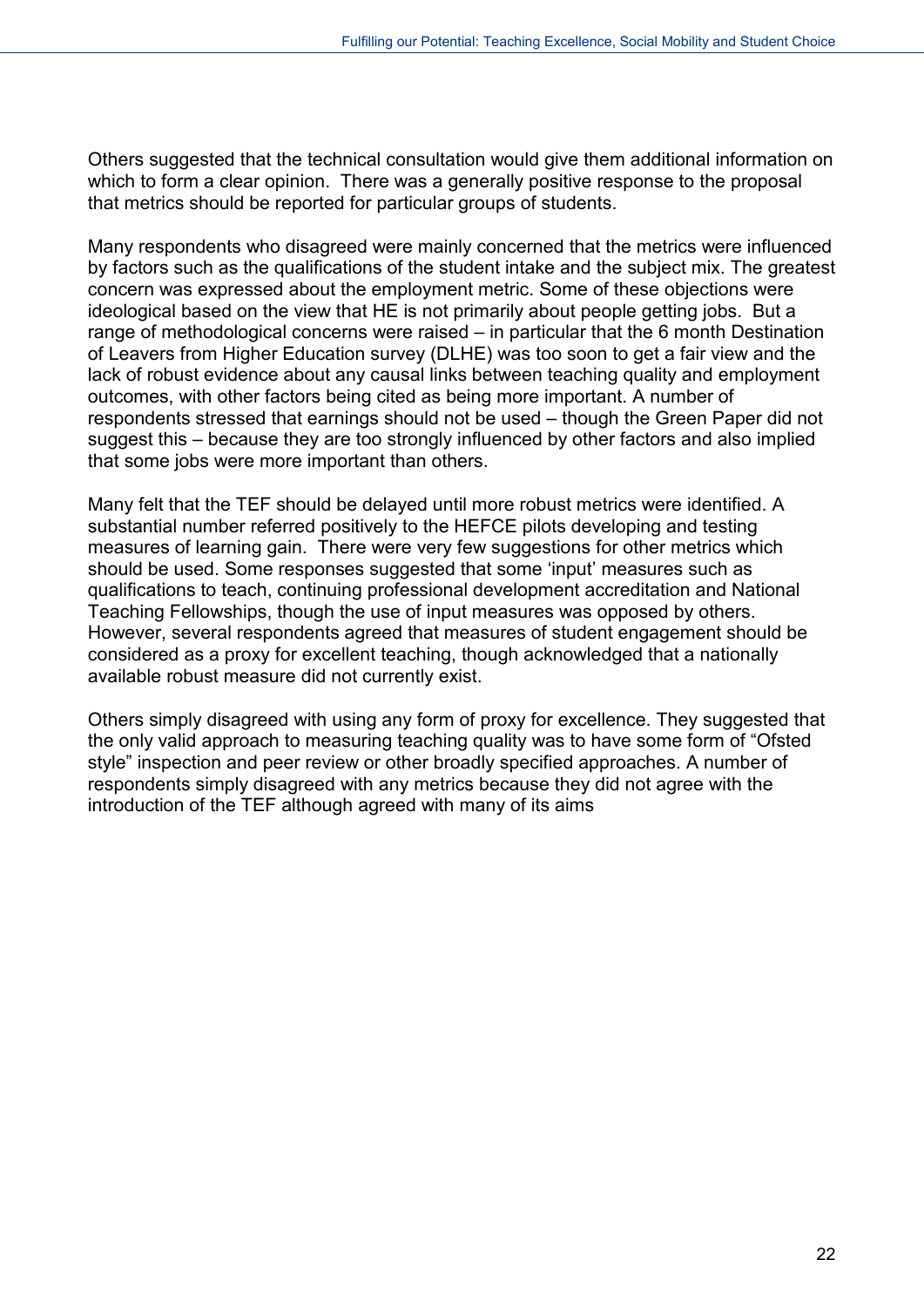# <span id="page-22-0"></span>**Social mobility and widening participation**

There was a clear consensus in support of Government's intention to further widen access to higher education including through the better use of data to help target efforts. At the same time, a large number of respondents stated that the DFA should not begin to set access targets for institutions on a unilateral basis. Specific groups of students, including postgraduate, part-time and mature, were highlighted by respondents as meriting specific attention.

We did not ask a specific question on the alternative student finance product in the consultation, however, a number of respondents voiced support for the Government's approach, as part of the emphasis on widening participation in higher education

## **Questions 12-13**

**Question 12a: Do you agree with the proposals to further improve access and success for students from disadvantaged backgrounds and black and minority ethnic (BME) backgrounds? Please give reasons for your answer.**

- There was near universal support for the intention to widen access to higher education. The majority of respondents answering this question were supportive of the proposed measures and where there was disagreement it was generally linked to groups not included in the proposals or a lack of clarity around how disadvantage or BME would be defined. In a minority of instances the issue was with the metrics or actions proposed.
- Around 72% of those who expressed a view agreed with the proposals set out in the Green Paper while around 9% disagreed and the 19% were not sure.

"We welcome the Government's explicit commitment to improving access to higher education and the Prime Minister's target to double the rate of young people from disadvantaged backgrounds entering higher education by 2020, from 2009 levels. This target is in line with targets set in OFFA's own strategic plan. However, meeting the Prime Minister's ambitions will require a significant acceleration of recent progress – progress that has already led to greater rates and numbers of students from disadvantaged backgrounds in higher education than ever before." *A sector body*

"We welcome the significant degree of emphasis on social mobility running through the Green Paper and are supportive of the Government's ambitious 2020 targets in relation to [widening participation] and BME student access at undergraduate level. We also particularly welcome the creation, in conjunction with Universities UK, of a Ministerial Advisory Group on Social Mobility in the context of higher education to help shape policy in relation to the next ambitious phase of the [widening participation] and student success agendas." *Higher education institution*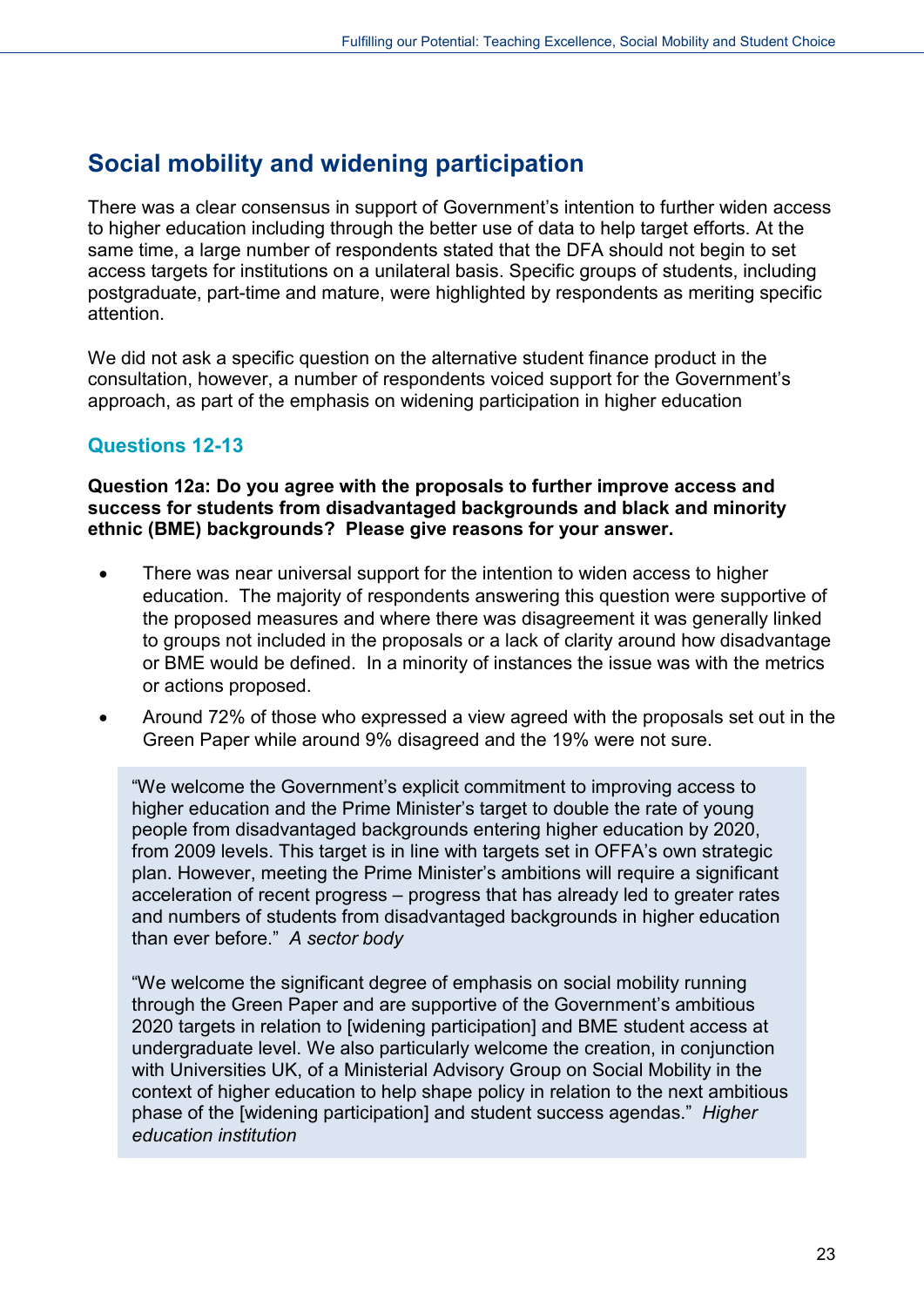There was some debate in responses about how disadvantage is defined. Many respondents would have liked disadvantage to be defined more clearly in the Green Paper, with some suggesting subgroups not specifically mentioned such as deaf students.

Some felt that the participation of local areas (POLAR) data alone is too broad a measure of disadvantage and it should be supplemented with other data such as free school meals triangulating different measures to better define access targets and also to target schools more effectively for outreach activity. Several respondents cautioned against the increasing blanket use of the term "BME" and called for differentiation, as the performance of the various individual BME groups differs widely.

Many respondents supported measures to improve success in addition to widening access. They also noted that there are issues in attainment and retention for BME students across the sector, which will not be solved by new access targets. Some wanted TEF to include metrics on retention, attainment and employment outcomes, specifically for BME students.

A large number of respondents highlighted the importance of prior attainment in access to HE, and the role schools can play in this. There was also a view among HE providers that they needed schools to engage better with their outreach work. Many respondents called for improvement to information, advice and guidance in schools.

"[We] would support a closer dialogue between the Department of Education and BIS to assist in positioning widening access work higher up the strategic agenda of schools." *Representative body*

Responses to this question also repeated some of the themes from question 1, regarding reductions in funding through the Student Opportunity Fund (SOF).

"Spending decisions on SOF mean institutions will be under pressure to meet the cost of widening participation in greater proportion from tuition fee income. This means they have less money to spend on other activities that enhance the student experience. In a competitive market a university that invests more in widening participation and less in student experience may fare worse in the metrics used to assess quality, which may in turn have a detrimental impact on their league table ranking – a powerful driver of university action." *Representative body*

#### **Question 12b: Do you agree that the Office for Students should have the power to set targets where providers are failing to make progress? Please give reasons for your answer.**

- Responses to this question provided a wide range of views.
- The largest group of respondents did not agree that the OfS should have the power to set targets (around 38% of those who expressed a view) with around 30%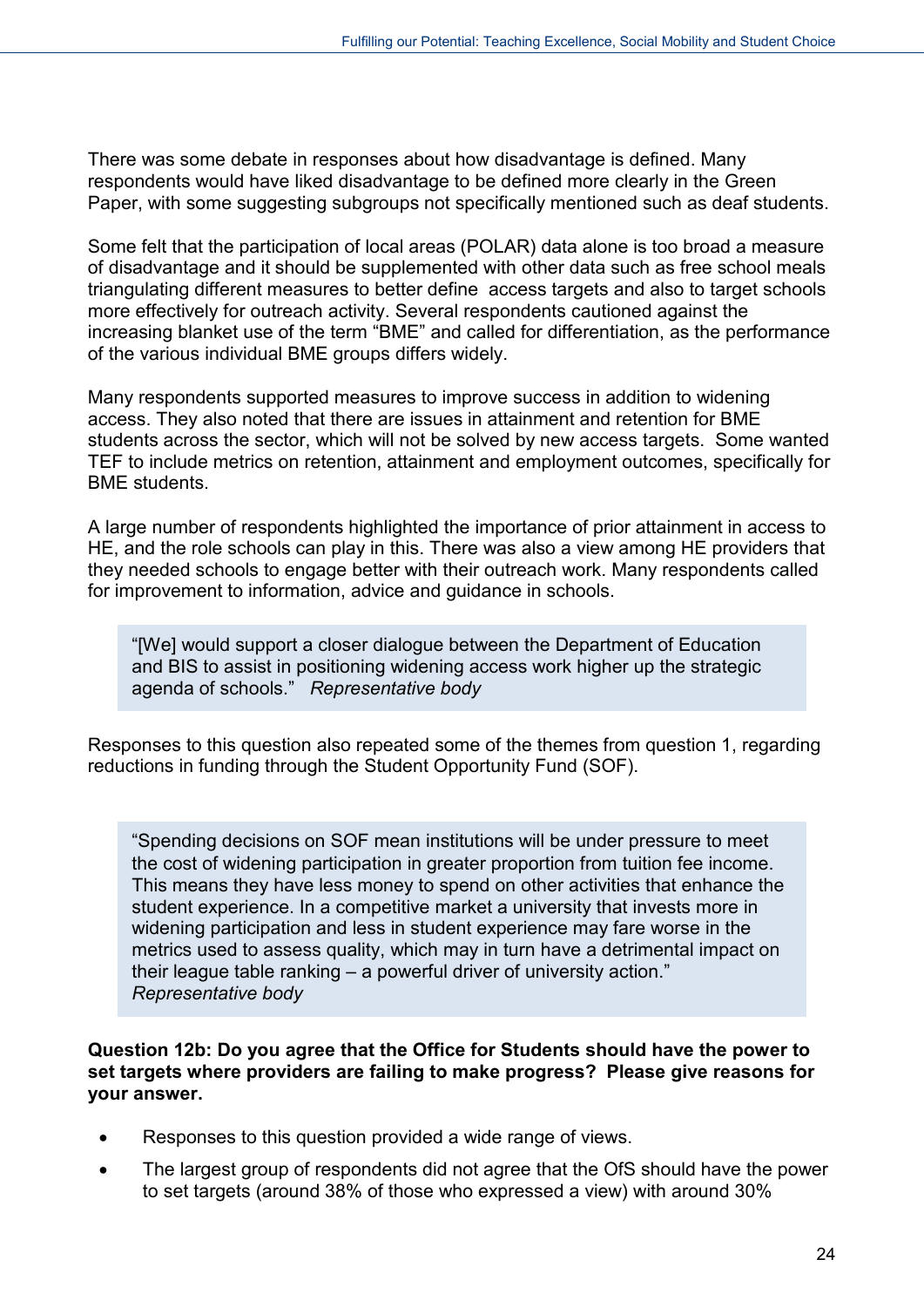agreeing. That said, most respondents were content for there to be targets, but would rather institutions set them themselves.

Many respondents felt that the DFA should remain independent and retain existing powers. However, if the OfS were to be responsible for access agreements respondents suggested that the current style of target setting should be retained, with institutions setting their own targets and agreeing them in dialogue with the OfS. There was a general view that contextualisation based on the institution, rather than top-down targets based on national priorities, would avoid the risks of homogenising institutional activity, missing groups who were not specifically targeted, and undermining existing activity. There was widespread recognition that the DFA currently does this well, with a number of institutions labelling the system "effective", noting that it "works well".

"The current system has supported strong progress in social mobility in a majority of the HE sector and thus there is little basis to support OFFA setting performance targets and, indeed, it could challenge institutional autonomy." *Representative body*

"During the period since access agreements were introduced significant improvements in access for the most disadvantaged students have been made and there is no reason to doubt that this system can continue to shape and drive the improvement needed across the sector". *Higher education institution*

Some respondents called for penalties or sanctions for providers failing to meet their targets; for targets to be made public and transparent; and, for students' unions to be involved in target setting. Many respondents discussed the need for early intervention, and alongside the targets for providers, would welcome targets for schools in terms of engagement with universities and application rates to HE.

"The ability to impose sanctions will ensure that institutions address issues which hinder progress in relation to social mobility and therefore will assist in raising standards across the board." Professional body "[Our institution] supports the proposal for the Office for Students to be given powers to set targets where providers are failing to make progress on widening participation. It is important that providers are incentivised to fully contribute to the widening participation agenda and should not be able to access benefits such as tuition fee uplifts if they fail to do so." *Alternative provider*

Some respondents highlighted potential unintended consequences such as providers focusing on institution specific outreach activity rather than broader activities to encourage students to attend HE rather than their own institution. There was also some concern about potential perverse incentives: discouraging sharing of best practice; discouraging stretching targets in favour of easily achievable ones; disincentivising a positive and open culture – and ultimately undermining the intended aims of the targets.

A number of respondents raised concerns about infringement of institutional autonomy, particularly around admitting students.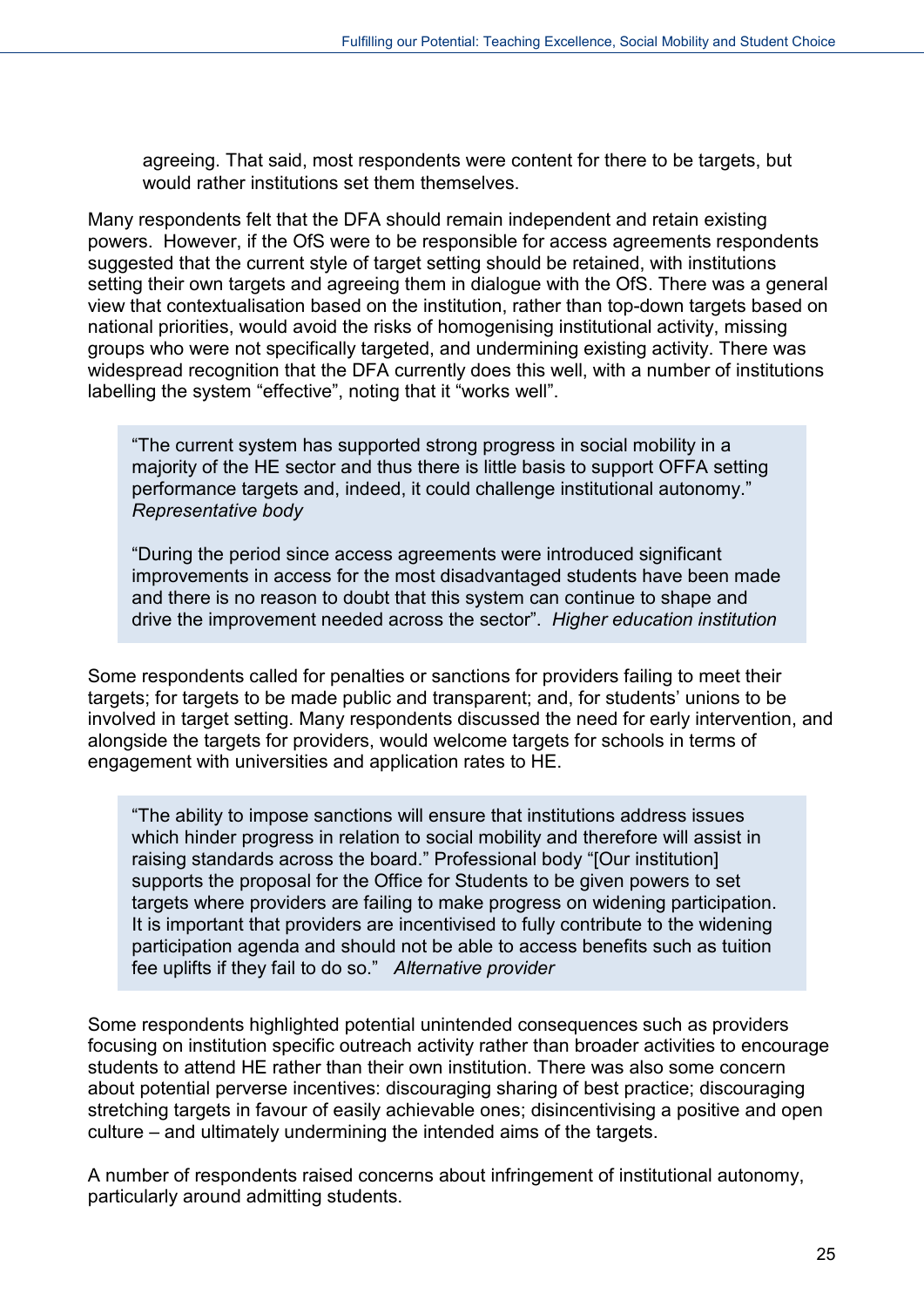#### **Question 12c: What other groups or measures should the Government consider?**

The groups that respondents suggested that Government should consider were: part time, mature, disabled (disaggregated by type of disability), postgraduate, care leavers and estranged young people, carers, mental health, international, refugees, work place learners and rural areas. It was also noted by many respondents that students often fall into more than one of these categories.

"More must be done to encourage part-time students to apply to university and support them during their studies, as a high proportion come from underrepresented groups, they have different needs to full-time students and they are more likely to drop out. Similarly, although the extension of postgraduate loans also announced in the spending review is a solid step towards removing the financial barriers some students face in postgraduate study, the current low postgraduate participation rates for students from disadvantaged backgrounds suggests more must be done to engage and support these students." *Charity*

In terms of measures for the Government to consider, respondents recognised that this is complex endeavour and a wide variety of suggestions were put forward, ranging from additional financial support to restructuring delivery modes for undergraduate degrees.

"In terms of measures, a more robust approach is a basket of proxy measures to identify disadvantage (e.g. POLAR; IMD; FSM; Parental HE experience although the latter has evidentiary challenges). Any measure used should be measurable." *Higher education institution*

"A large part of this work is around aspiration and motivation which involves several agencies and bodies working together, alongside families from an early age." *Higher education institution*

Some respondents asserted that there is a lack of publicly available data comparing retention and achievement of students from widening participation groups and this is hampering progress in the sector. Many felt it would be beneficial to use a range or basket of data as institutions do when targeting widening participation activity or applying contextual admissions. There were also calls for specific measures of progression and employment outcomes for access students benchmarked with similarly profiled universities.

Many respondents recognised the importance of working with families and schools to encourage aspiration, raise achievement and support widening participation from a young age. Some felt that universities should be developing close partnerships with schools while others felt that Government or sector bodies should be addressing the attainment gap by raising standards in schools and tackling broader societal issues. HEIs noted that the impact of widening participation interventions takes years to come to fruition and that these timescales (of 5-10 years) need to be taken into consideration when assessing an institution's effectiveness in widening participation.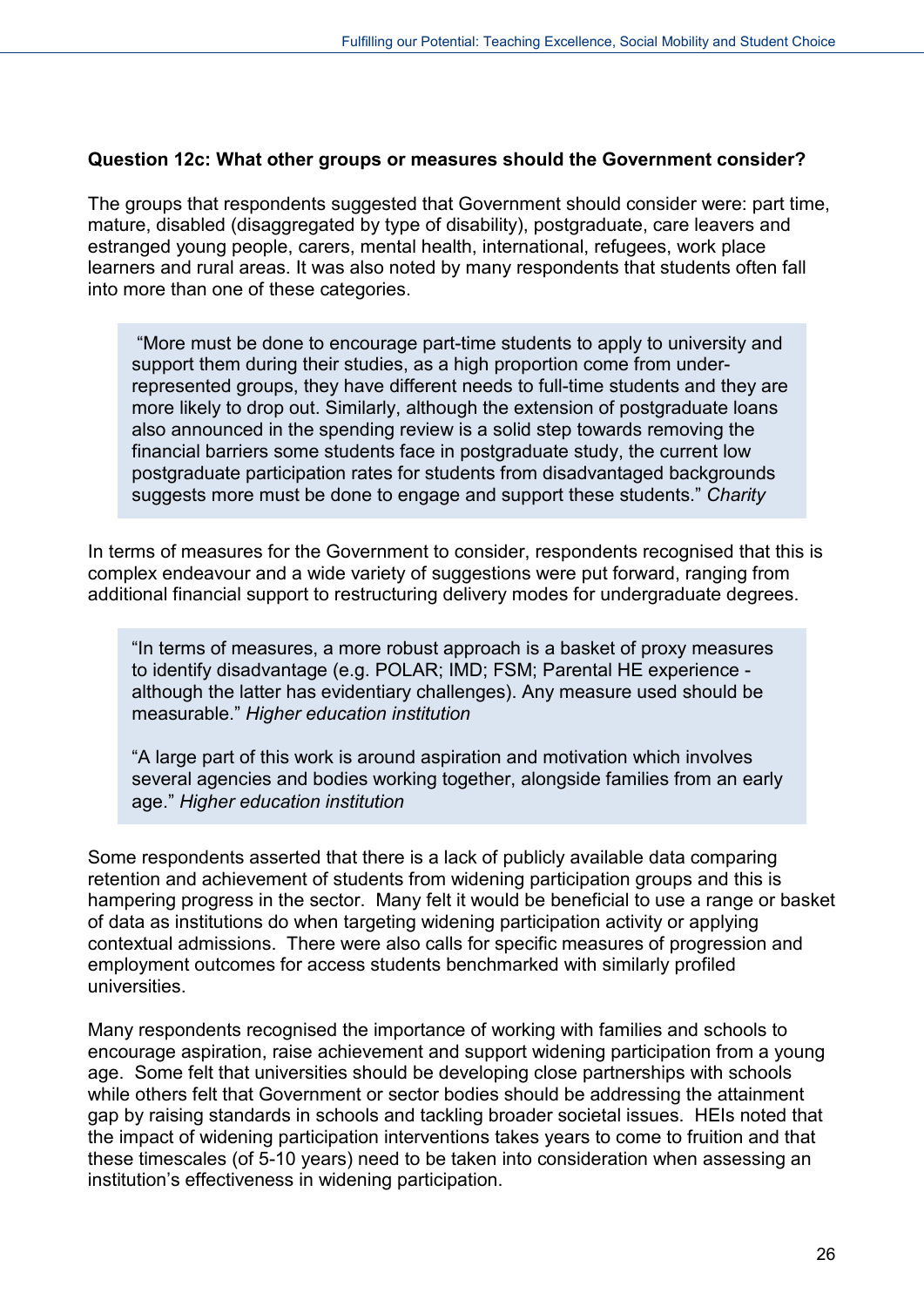A number of respondents called for consultation with academics and professional services staff, as well as students, in order to better understand what might be effective.

#### **Question 13a: What potential benefits for decision and policy making in relation to improving access might arise from additional data being available?**

#### **Question 13b: What additional administrative burdens might this place on organisations? If additional costs are expected to be associated with this, please quantify them.**

Respondents generally agreed that access to additional data would enable more effective widening participation activity. They recognised that more comprehensive data would enable them to provide better targeted interventions, with more nuanced analysis of students' learning journeys. It would also enable more sophisticated data analysis and evaluation of targeted outreach which would support the development of more effective strategies, both for outreach and teaching and learning. The disaggregation of data by target groups (for example young carers) was seen as a particular advantage.

There was considerable support for better longitudinal data to be made available through the Unique Learner Number (ULN) and Administrative Data Research Network (ADRN), with many saying that this would help to fill in the gaps in existing data which comes from various sources.

HEIs noted the complexity and expense of gaining access to different datasets currently. They suggested that full access to the National Pupil Database, Individualised Learner Record data on post-16 students, and Universities and Colleges Admissions Service (UCAS), HESA and DLHE data at individualised level (acknowledging consent issues) would be beneficial in streamlining their activity. They also said this could lead to more standardised use of contextual data for admissions across the sector.

Other additional data benefits cited by respondents included supporting evidence-based policy making by Government and other agencies, as well as institutions and improving information, advice and guidance for prospective students, and increasing the transparency and accountability of institutions.

"Accurate, robust and comparable data are key to improving institutional performance in many areas, including access for disadvantaged groups. At a national level, relevant holistic data will support effective research and policymaking. At provider level, reliable data will provide an evidence base to support ongoing evaluation, benchmarking and improvement of access strategies across diverse student populations." *A sector body*

There were some concerns particularly from students' unions about privacy and the consent of those whose data would be made available. A small number of respondents were concerned that commercially sensitive data might be released, and commented that a time lag of 2-3 years could be helpful before data was made public.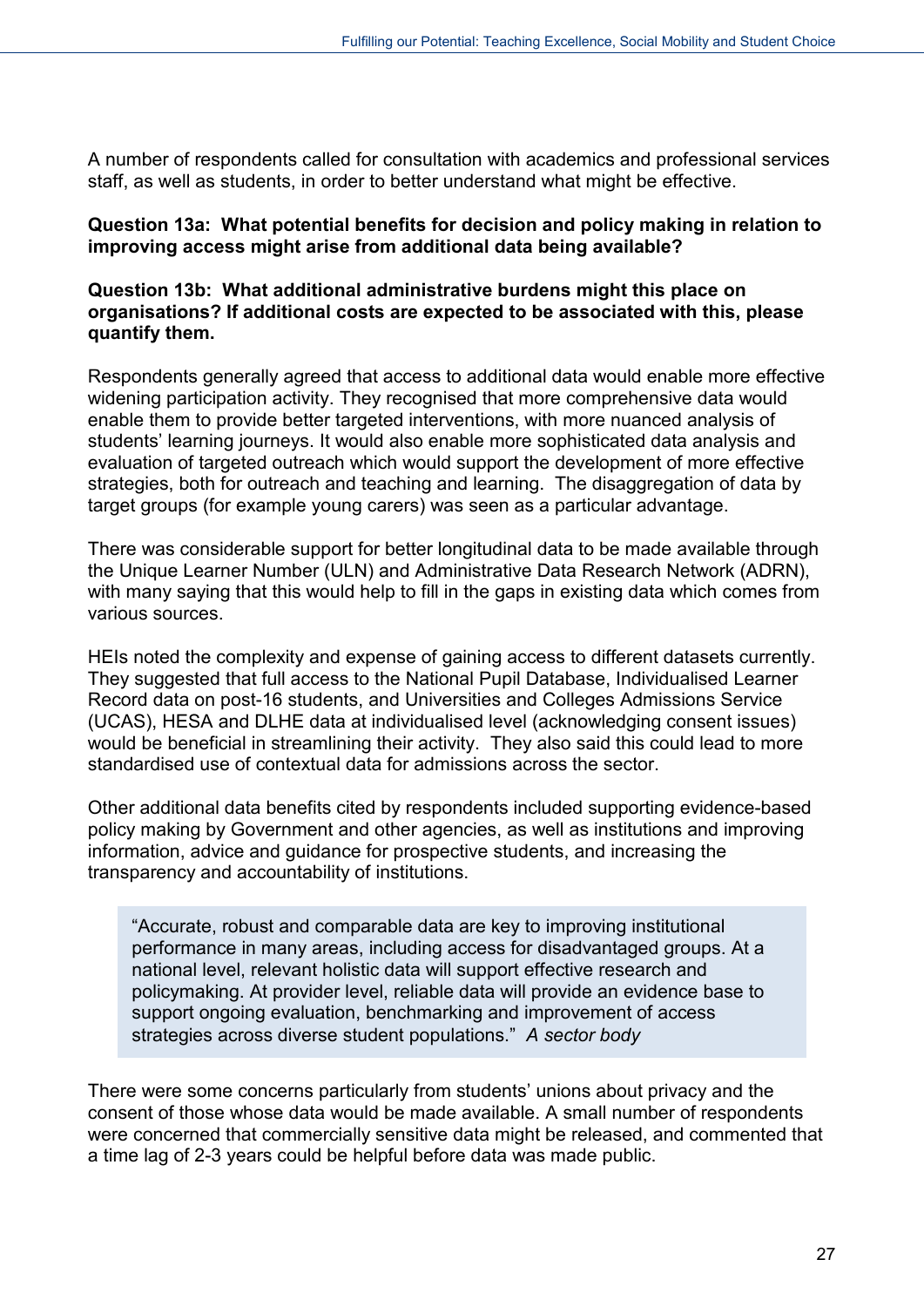"It is important that the trust and confidence of students providing the data is maintained. Research by UCAS and the NUS suggest that explicit consent from students to share their data is an important component of maintaining this trust" *Representative body*

Respondents found it difficult to predict what additional administrative burdens organisations might face based on the information provided in the Green Paper.

Alternative providers and further education colleges were concerned that the burden would fall disproportionately to them, partly because substantial upfront costs have to be shared over a smaller student body. Given the lack of financial incentive for many HE in FE providers, some said that the overall cost impact of proposals could impact on the diversity of the sector. Some respondents were concerned about the additional resource (both staff and cost) to provide the additional data. Most respondents were of the view that the burden would be worthwhile – it was justified, and the benefits for widening participation and social mobility would far outweigh the costs.

Many respondents said that the data needed was already held by (for example) UCAS, the Department for Education, HESA, and the Student Loans Company (SLC), and it simply needed to be linked up more effectively. Some suggested that it should be the role of an agency to collect and analyse the data, perhaps as a subscription service. There was support for the Higher Education Access Tracker (HEAT) to take on this role, although one respondent noted that the flat-rate subscription model disadvantages smaller institutions.

"The additional costs depend on the level of information HE providers are expected to provide. Many Institutions already subscribe to the HEAT (Higher Education Access Tracker) service to demonstrate the long term impact of outreach, and this requires a significant annual subscription plus a large administrative burden to collate and record this information." *Higher education institution*

"In terms of data provision, institutions already provide a full student record to HESA which is used to determine [widening participation] status. However, the creation of robust linked datasets which provide data on the students' educational journey throughout their life would be of great benefit. However, as this dataset would be most sensibly created centrally the burden would fall on HESA and HEFCE (or the OfS) rather than institutions *Higher education institution*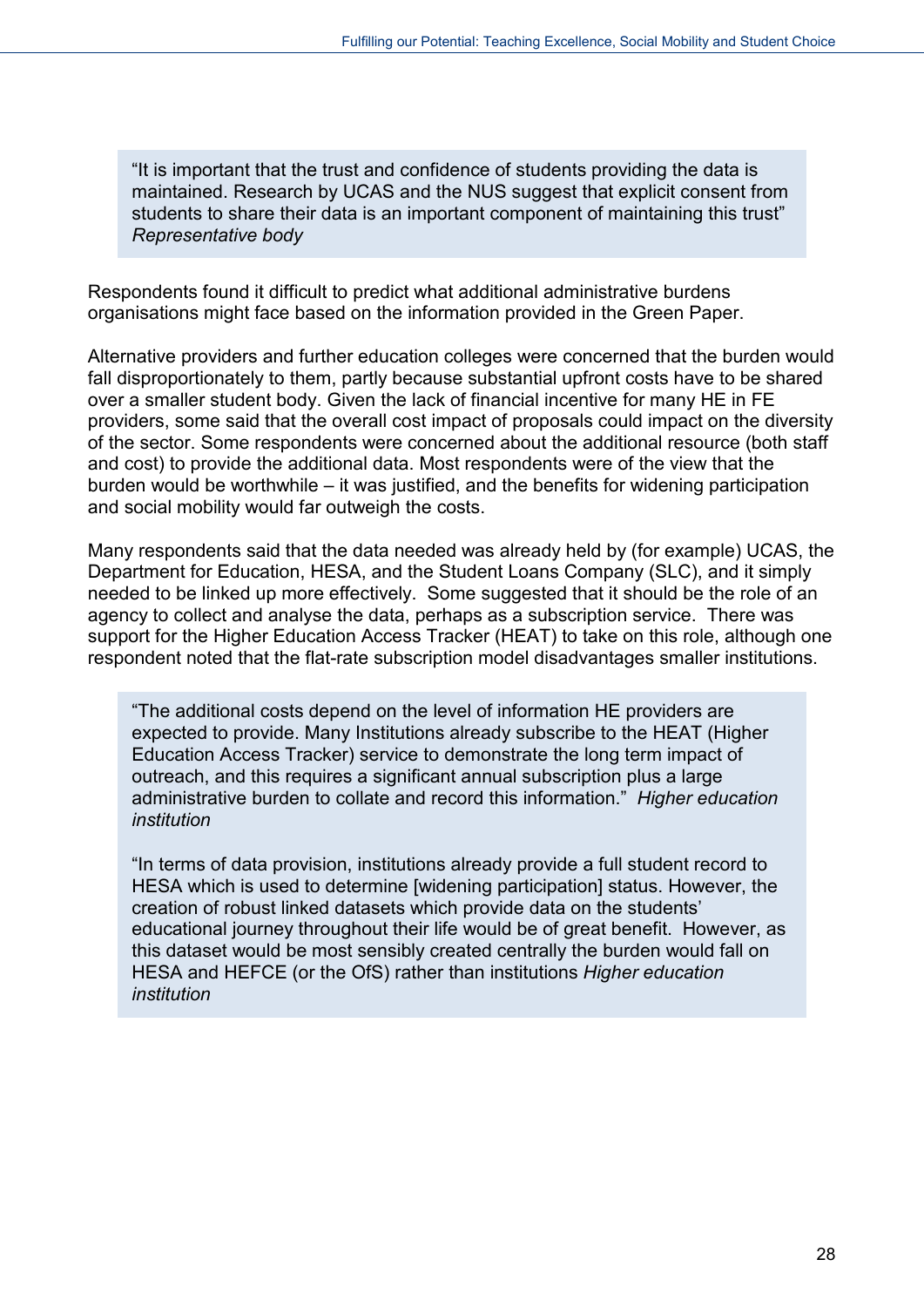# <span id="page-28-0"></span>**The Higher Education sector**

There was broad support for a single route of entry to the higher education sector and recognition that an evidence based system of regulation was preferable to one based on historic approaches. Other key themes running across all responses in this section were the need to protect the 'world class' reputation and quality of UK HE, the importance of retaining high standards and not reducing checks on provider quality.

### **Questions 14-17**

• Many answers to these questions and the themes raised within them were wide ranging and relevant to more than one question. To avoid duplication, the following summary covers the points made under the most appropriate question heading and cross refers to other questions, where necessary.

#### **Question 14: Do you agree with the proposed single route into the higher education sector? Please give reasons for your answer, including information quantifying how the potential cost of entry would change as a result of these proposals.**

• Around 39% of those who expressed a view agreed with the proposed single route, around 33% disagreed with 28% not sure.

There was broad support for a single route of entry to the higher education sector. Respondents generally welcomed an evidence based system, rather than one based on historic approaches. A clear register of providers and the possibility of more alternative providers engaging with regulators attracted some support. However some respondents questioned the need for new providers at all with a few suggesting that existing providers should be encouraged to diversify, rather than encouraging new entrants to the system.

A consistent theme running across responses was that the single route of entry should protect the reputation of UK HE nationally or internationally. Several respondents made the point that quality, standards and financial sustainability criteria for market entry must be robust, high, consistent and rigorously assessed in order safeguard the sector. Some raised concerns about students' interests if institutions failed financially.

A number of respondents made reference to the need for providers to have a sound track record of achievement particularly in relation to quality and ethics.

"There is a benefit in having a single entry route for new providers, and for judging all providers according to the same criteria. However, this should not be achieved by lowering the current standards and thresholds applied to new entrants." *Representative body*

"YES, it is welcome to reform the entry route into higher education. However it is crucial that there continues to be a rigorous and robust scrutiny process in place to ensure that any provider who wishes to enter the HE sector meets a threshold standard. It is not in the interests of students or employers if we open up the system to weaker providers." *Charity*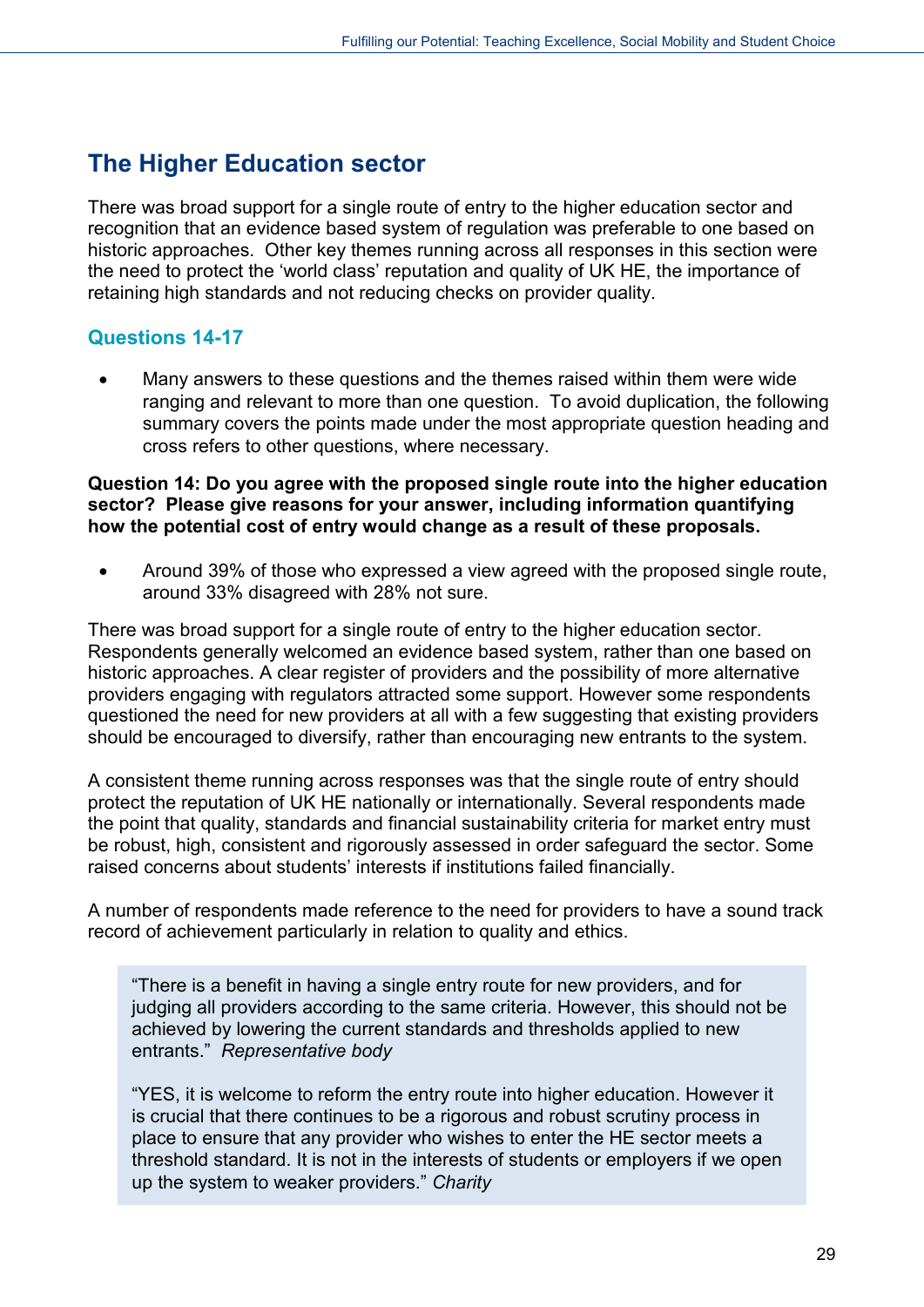There were mixed views on enabling more for-profit providers to enter the HE sector. Some were concerned that such providers will prioritise profit over teaching and others questioned the ability of profit making institutions to maintain academic quality, retain financial stability, and improve student experience. Others were supportive and said that opening up the market would offer students more choice, encourage competition and innovation among providers.

Some respondents were explicitly against what they claimed to be the privatisation of HE and some felt that higher education should attract even greater support through taxation and Government spending.

Some noted that as students are likely to be spread across a greater number of providers it may impact on provider sustainability as provider funding may be reduced especially if a providers market share of classroom based provision impacted its ability to deliver Science, Technology, Engineering, & Mathematics (STEM) subjects. Others expressed concerns over the financial sustainability of the funding system if student numbers controls (SNC) at alternative providers were removed.

"Allowing public money, such as that through the student loans, to go into profit making institutions is leading us further down the path of the marketisation of higher education which we feel fails to recognise the value of education as a public good." *Students' union*

Several respondents thought that the proposed system would be more streamlined and efficient although there were some calls for even greater parity and consistency across the models.

Simplification was considered by some as giving increased clarity for providers, students and employers. Conversely, there were some comments that three separate models with different requirements and experiences for students and providers, does not actually represent a single system. Others were positive about the flexibility for providers to move between models.

"A single route would be the best and easiest for the HE landscape to cater for. Students could easily understand one system that applies to all of their choices." *Students' union*

"We support the consolidation of the current regulatory requirements into a single gateway into the higher education sector. We also support the principle that different providers should be able to choose between models of participation within the higher education sector. We are supportive of the idea that all providers would have to meet common requirements on quality assurance, provision of information, arrangements for student complaints and disputes and good governance, including financial sustainability." *Representative body*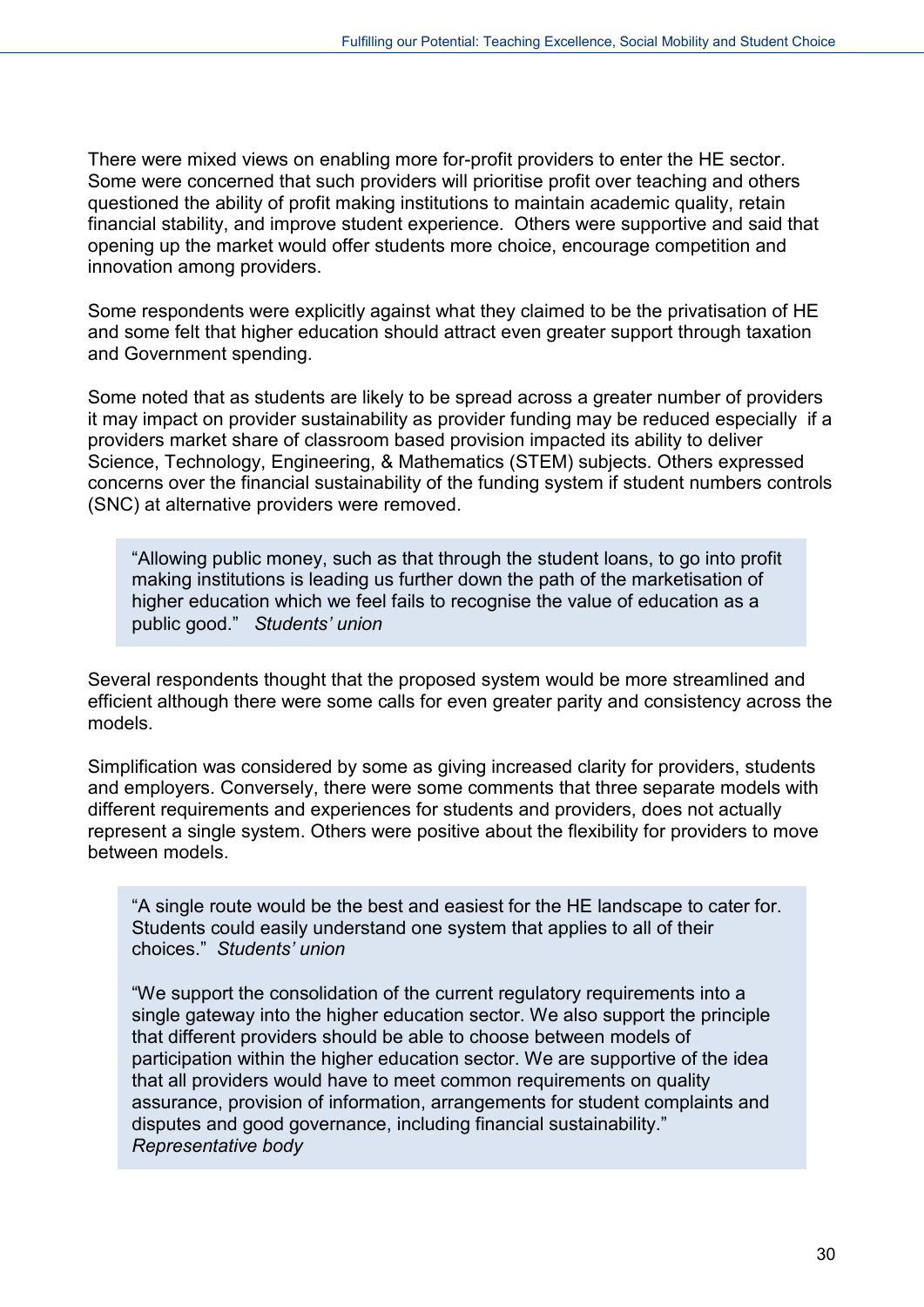In terms of the models proposed in the Green Paper the following comments were made:

- **Model 1:** A small number of respondents specifically made reference to the merits of model 1. One respondent proposed going further to include information and complaints/dispute arrangement requirements. Another said additional assurances would be required for Tier 4 visa purposes.
- **Model 2a:** Comments specifically in relation to model 2a generally focussed on widening participation. Some respondents emphasised the importance of fair access especially when providers have access to public funds. A small number of respondents focussed on the proposed requirement in model 2b that providers add a minimum level of value to English HE, saying this should also apply to model 2a.
- **Model 2b:** Responses specifically on model 2b focussed on the ability for providers to move between models 2a and 2b. One respondent was concerned that this may mean existing public providers move to a private model (2a). Another highlighted the possibility that existing alternative providers could more simply move to model 2b, thereby benefitting certain groups through the fair access requirements attached to model 2b.

Few respondents commented definitively on the changes to costs as a result of the proposals, some that did felt that existing providers should not bear the costs of market entry for new providers through the OfS.

A small number of respondents to this question referred to validation in the context of the single route. The subject of who should validate was commented on more widely in response to question 15b.

Other ideas and points raised in responses included:

- An incentive for universities to mentor new providers into the sector.
- An additional model for institutions that want to access public research grant funding. This model would recognise the wider role of institutions, and the limited additional requirements (for example, around research integrity and open access publishing) that providers entering the sector under model 2a or model 2b may not wish or need to meet.
- A robust probationary period for those entering the sector.

#### **Question 15a: Do you agree with the proposed risk based approach to eligibility for DAPs and university title? Please give reasons for your answer.**

- There was a wide range of responses to this question and opinion varied depending on the individual issues.
- Around 41% of those who expressed a view did not agree with the proposals whilst around 30% agreed and 29% were not sure.

There was some support for introducing greater diversity in to the university sector provided there are safeguards against i) damaging the brand and reputation of English HE both nationally and internationally; ii) diluting the term 'university' and what this stands for;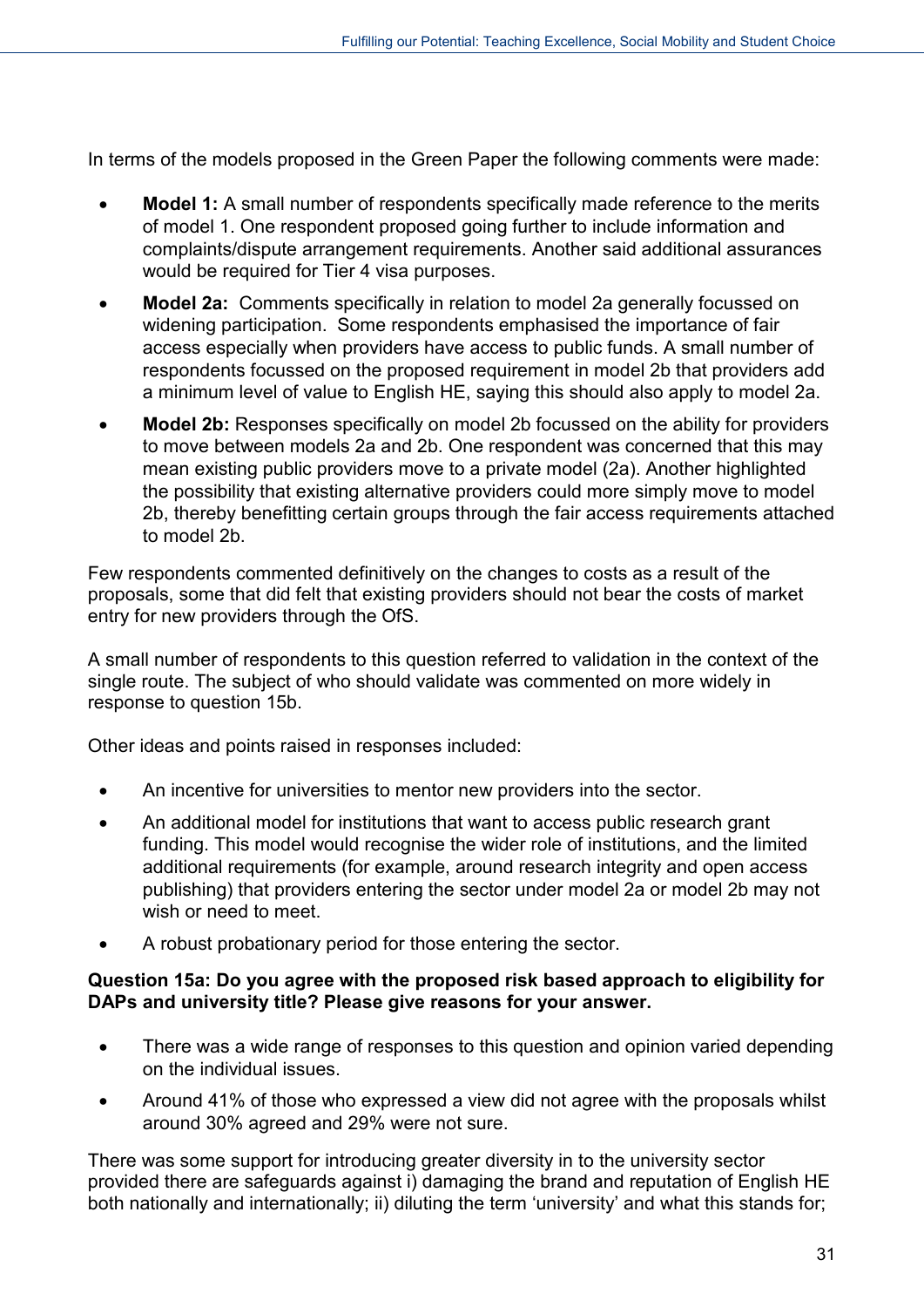and iii) a proliferation of small universities which could create confusion for the public and specific stakeholders who have a perception as to what a university is in England. The overarching message was concern for the protection of the reputation and integrity of the English HE system.

Several respondents commented on DAPs and UT in relation to the single route. Many of those that did, were concerned that shortening timescales or necessary track record and reducing requirements for market entry would make it harder to accurately judge applications for DAPs and UT and could therefore lessen the value of these awards.

Most stated that entry criteria must remain high and were unsupportive of the proposals for shortening timescales and lowering criteria. They felt the title of 'university' in the UK sector and DAPs are highly valued and should continue to be hard earned.

Respondents widely supported the perception that a university should demonstrate essential qualities within the wider HE system that differentiate it from other HE providers and make it recognisable as a university.

There was a widespread view that universities require a 'critical mass' of students in order to develop and maintain an HE culture, community and experience commensurate with the university brand.

Some thought that providers would require more time to build capacity and structures necessary for DAPs, which should only be awarded to more mature providers. Some respondents supported the approach on opening up access to DAPs provided the Government could assure that the risk based approach proposed was robust and would safeguard the academic standards of UK higher education awards. If this was the case, then speeding up entry to the market for high quality providers would improve the current system which currently provides an "all or nothing" outcome. There was a general consensus that the "regular monitoring" should remain regular and that the frequency of review should initially err on the side of caution.

"An important principle in this area is that any changes should make it easier for new institutions to achieve the currently high standards required for DAP and the title of university, rather than lower the standards themselves. Lowering standards would not be to the benefit of students or the HE sector, who are supposed to be the main beneficiaries of opening up the market. " *Higher education institution*

"We do agree with this approach. Focusing on those institutions deemed riskier is an intelligent way of reducing burdens on well managed or well established institutions. This is smart way of both controlling and managing low quality incumbents and newer institutions while encouraging the successful players." *Alternative provider*

There was less consensus among respondents on the appropriate length for **track record**. Some respondents felt there was scope for review. However, many respondents did not agree with the proposal to reduce track record, believing that the current system which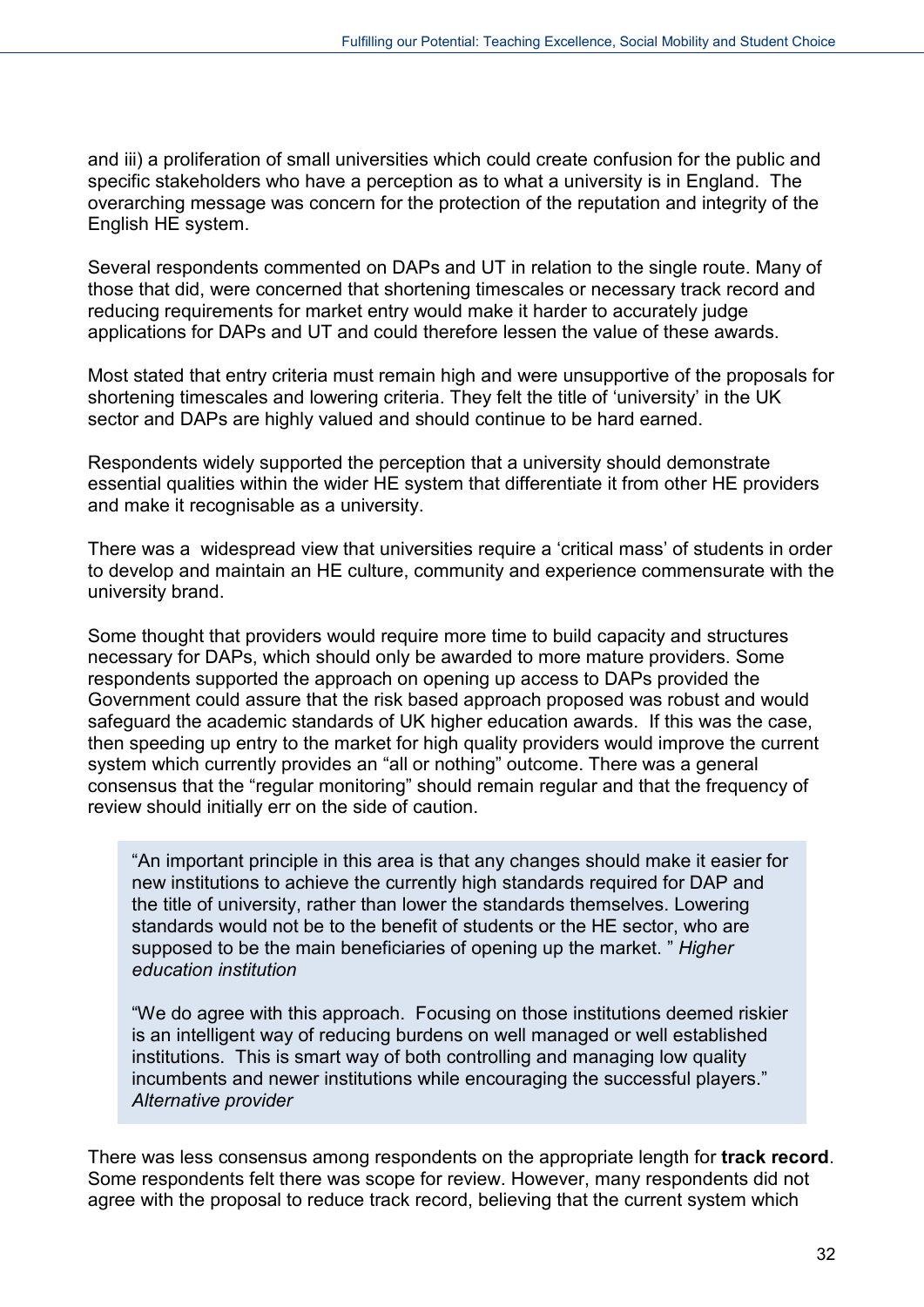allows for one cohort of students to complete a typical degree course and another year for evaluation is the most appropriate.

"The title of 'university' in the UK sector and DAPs are highly valued and should continue to be hard earned. This could be undermined by this accelerated approach." *Higher education institution*

Most respondents had reservations about the issue of **probationary DAPs.** In particular, they raised concerns around HE reputation and the currency of degrees awarded in the event of institutional failure. Again many respondents thought that the key was the extent to which monitoring took place for new entrants with restricted powers.

"We support the suggestion that a provider with a "limited evidence base" meeting model 2 expectations might be able to secure DAPs on a rolling time limited basis with regular monitoring and restrictions as appropriate" *A sector body*

Comments were mixed focusing on the reputational implications for the sector of **suspension or loss of DAPs/UT**. Some were sceptical about effectiveness as the sanctions are so severe the regulator would be reluctant to deploy them.

"After a satisfactory initial period (possibly 6 years following being granted DAP), all providers should hold DAPs in the same way, and be subject to the same criteria for removal or special measures." *Awarding organisation*

There were a limited number of responses on **the role of the Privy Council** and some references to the fact that it adds to the length of the process, but support for the Privy Council's politically neutral role and independence.

#### **Question 15b: What are your views on the options identified for validation of courses delivered by providers who do not hold DAPs?**

Many respondents expressed a view on the validating body suggestions although there was no clear preferred option. Some felt that the existing system poses barriers and cost to providers. There were also suggestions that it should be easier for providers to choose and move between validators and that they should have multiple options available to them. A few felt that streamlining the process through a single organisation should reduce costs.

"There is a clear need for an alternative, streamlined route to validation. This could also be achieved by enabling consortium working led by FDAP holders, the creation of a national body to undertake validation processes or perhaps by a nationally- designated HEI." *Representative body*

A number of responses, particularly from existing DAPs holders recognised that the existing validation system can be mutually beneficial. They also felt that validation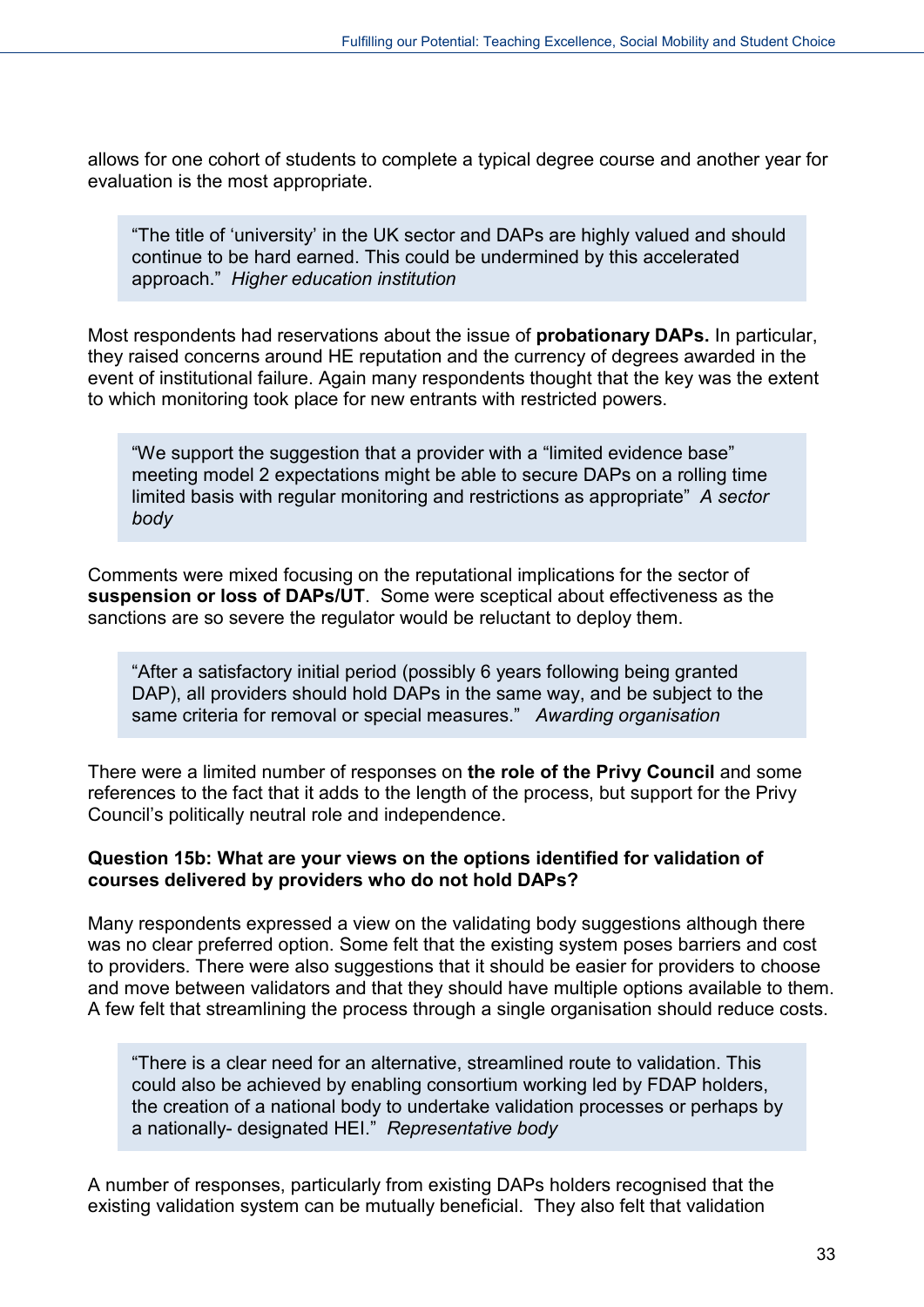enabled providers to build up a track record and the existing review system maintained quality with new providers working with those with greater experience.

"There are established processes for new entrants to have courses validated by existing HEIs. This performs the dual function of both ensuring quality for students and employers but also providing training and support for these new entrants. Replicating this with a central body has no benefit." *Higher education institution* 

Views on the number of validating partners a provider can have were mixed. Some suggested the need for a limit whilst others said there should be incentives to encourage providers to validate. Some felt that costs of validation were preventing some small providers from launching; others felt the time and money would be better spent on improving the student experience.

**Option 1 - Central validating body:** Views on this option were mixed. The concept of a central validator was accepted and developed by some respondents, in the context of replicating the former Council for National Academic Awards (CNAA) as a central validation model. Those in favour flagged a range of caveats, relating to maintaining quality, independence, high levels of scrutiny, independence, and costs involved. Other respondents had reservations about the OfS taking on the validation role alongside any regulatory responsibilities – they felt this would conflict with its role as an independent regulator. There were also some concerns that a centrally provided validation service could be perceived as "low quality".

"The former CNAA provided a good validation service which safeguarded standards in the interests of students. Investing this in a central body will protect this interest." *Higher education institution*

**Option 2 – Give DAPs to non-teaching bodies to validate:** Of those that commented on this option the majority of respondents were not in favour. Several respondents raised concerns that non-teaching bodies would lack the academic expertise to maintain academic standards or make judgements on teaching excellence. Others commented that there would be significant risks if validators lacked experience of validating, teaching or existing DAPs.

**Option 3 - Existing bodies with their own DAPs to operate as central validating bodies**: Over half of those that commented on option 3 were clearly in support or made positive comments. A small number of these sought assurances that there would still be an option to refuse providers on the grounds of quality of provision. There was no clear preferred option to facilitate the validation of courses, each attracting support as well as concern. Several respondents clearly expressed concerns that a new system could have a negative effect on the quality of provision and that high standards should remain in the system regardless.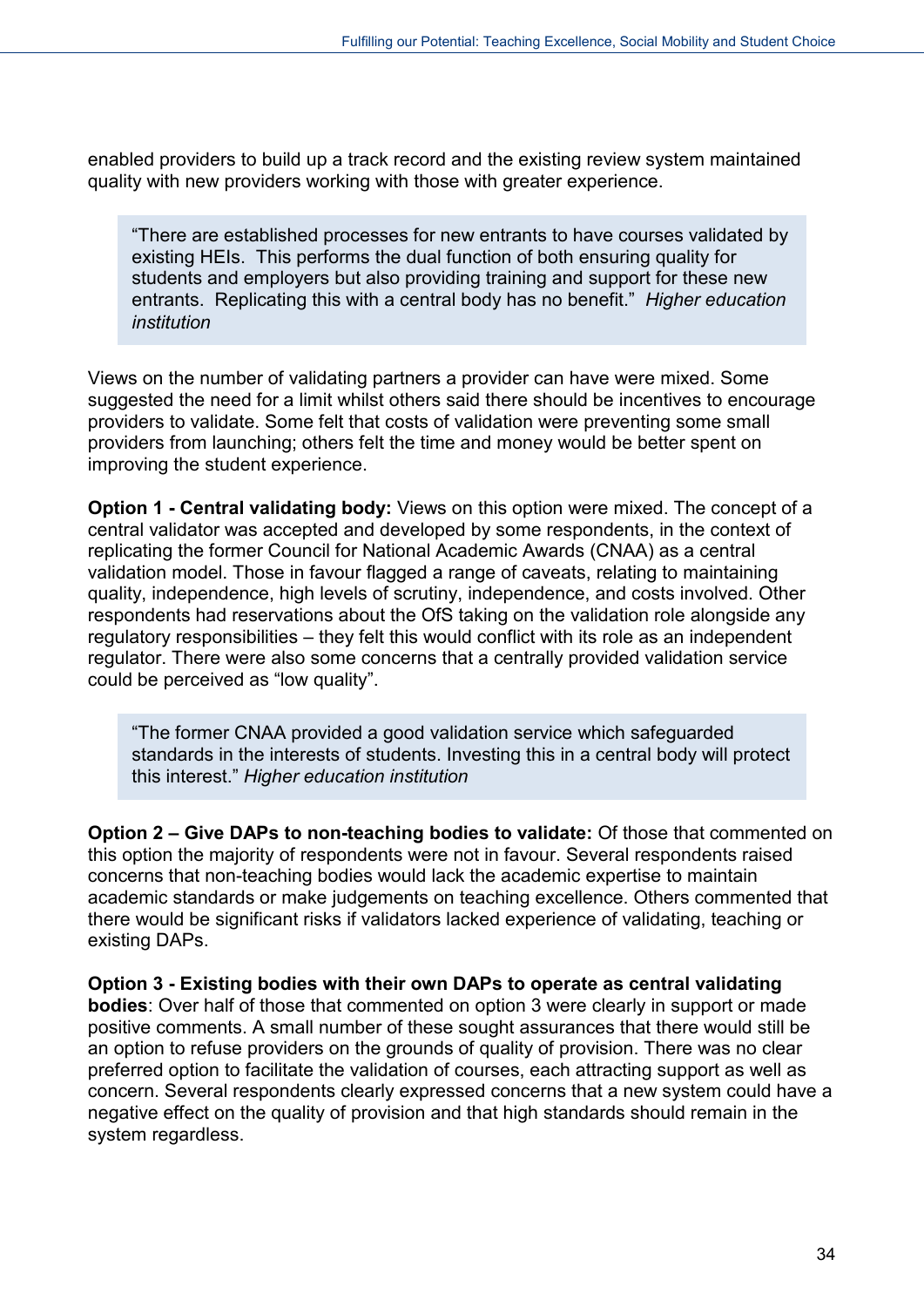"We would not be comfortable with either the Office for Students or other nonteaching bodies being given DAP and thus being the validating body for HE providers who themselves do not have DAP. To go down this route would then start to raise issues about who would oversee the quality of the service provided by these organisations" *A sector body*

"We would recommend strongly against the Office for Students becoming a validation body as this could lead to a conflict of responsibility with its other proposed roles ….We would not recommend a solution where non-teaching bodies be granted DAPs. These bodies have no prior experience in validation and as such would be required to build up this expertise….... Of the three options, we believe that the Government approving, endorsing or contracting existing bodies with DAPs to operate as central validating bodies is the most feasible." *Representative body*

#### **Question 16: Do you agree with the proposed immediate actions intended to speed up entry? Please give reasons for your answer.**

- Responses covered the variety of proposals to speed up entry.
- Around 51% of those who expressed a view indicated that they did not agree with the proposed immediate actions to speed up entry whilst around 22% agreed and 27% were not sure. However views differed across the range of proposals made in the section with some welcomed and others generally rejected.

Proposals on probationary designation, multiyear designation and ongoing designation were all cautiously welcomed. However, as in other questions respondents emphasised the importance of maintaining the quality and integrity of UK HE and of individual providers.

Proposals on reducing financial sustainability, management and governance (FSMG) track record requirements and allowing providers to apply for HER after having applied for course designation were generally rejected. Respondents were keen to ensure the quality and stability of providers to protect their students from the impacts of institutional failure.

"We are concerned about the possible impact of an increased number of HE providers on the reputation of UK Higher Education. However we agree that those alternative providers with a strong track record should be enabled to expand in terms of student numbers and the re-designation process should be longer than for one year….the 'speeding up entry' agenda should focus on risk assessment and use of metrics and must compromise neither academic standards nor the student experience." *Higher education institution*

Some respondents were concerned about the pace of introducing immediate actions to speed entry, with summer 2016 seen by some as optimistic. Using test cases or doing additional research into the impacts of the proposals were suggested as a way to reduce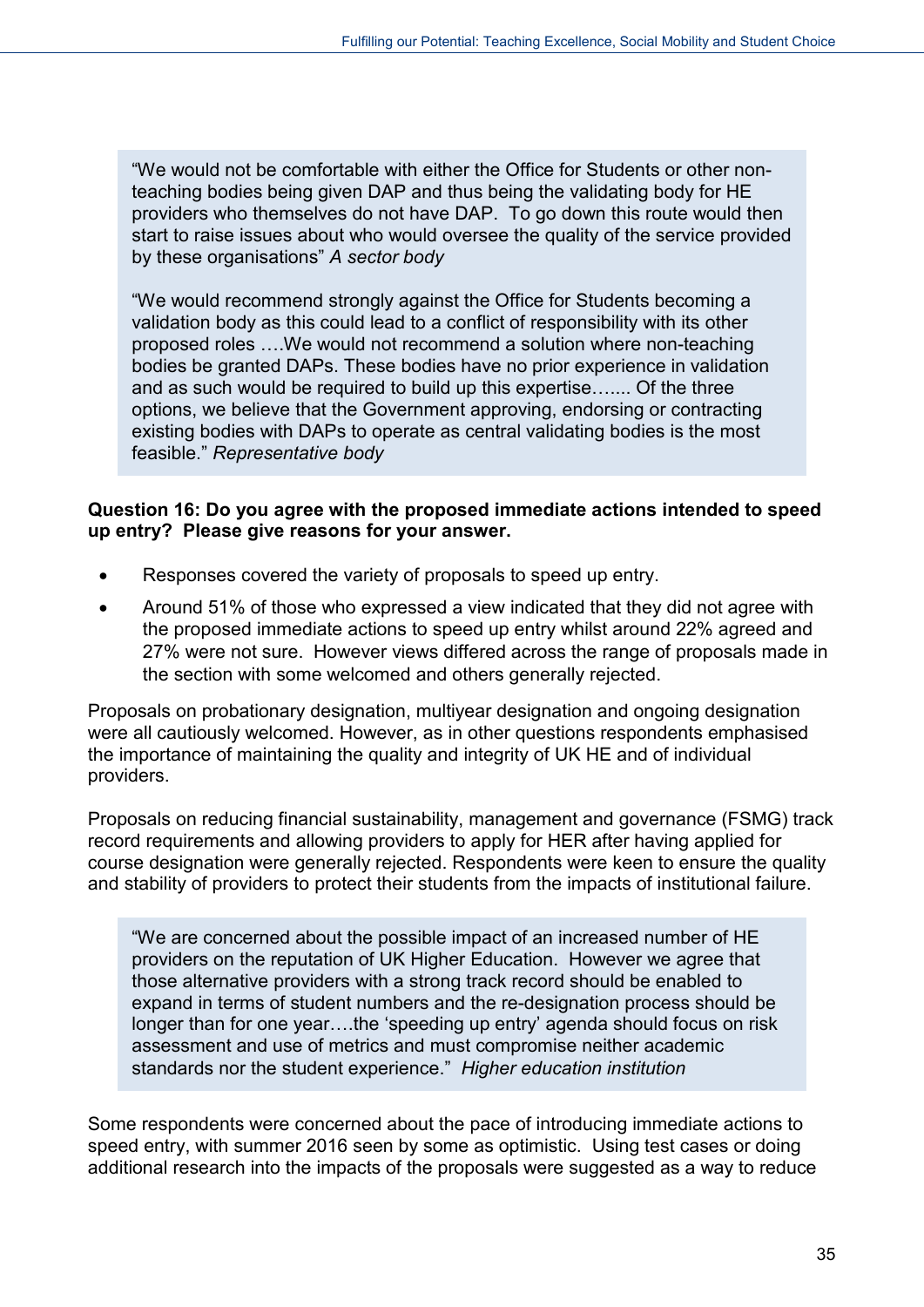risk. Other respondents suggested waiting for previous changes (e.g. with regards SNCs) to work through the system and produce results before making further changes.

"The longer it takes to enter the market and be awarded Specific Course Designation or DAPs, the greater the barrier to entering the market. There will be significant benefits in the proposed actions to speed up entry into the HE sector." *Government body*

The proposal to **allow designation applications from new providers throughout the year** received general support. For instance, there was a suggestion that the time it currently takes to secure validation agreements can cause delay that means application windows are missed, causing further delay.

**Probationary designation** was generally welcomed. However some noted potential risk, both for students who may be part way through a course when provisional designation is withdrawn and for validating partners who may be required to take a more involved, burdensome and costly role.

"…we are less convinced by the proposed probationary designation; in our view, designation should only be awarded once it is clear that the applicant is of the requisite standard – it should not be awarded on a conditional or qualified basis." *Higher education institution*

Many respondents supported **multi-year designation** as a means to reduce burden and provide more certainty for providers. Some went further to say the designation process should be removed completely because of the inconsistency with the HEFCE-funded sector that can therefore plan more easily. Suggestions for length of designation ranged from 2 to 5 years, given to all providers or those with a strong quality and FSMG track record.

Others urged caution and saw the Higher Education Review (HER) and the designation processes as important safeguards that Government should strengthen, not relax. One respondent suggested that the current system that requires providers to actively plan ahead, as itself a useful indication of good governance.

"The annual re-designation process leaves prospective students in limbo, uncertain of their funding status, and puts APs with specific course designation at an impossible competitive disadvantage against providers with automatic designation of all their courses." *Representative body*

"The green paper refers to the possibility of introducing a multiyear approval process, but this problem could be resolved immediately, simply by having designation agreements (even if still annual) that are set one year ahead." *Other organisation*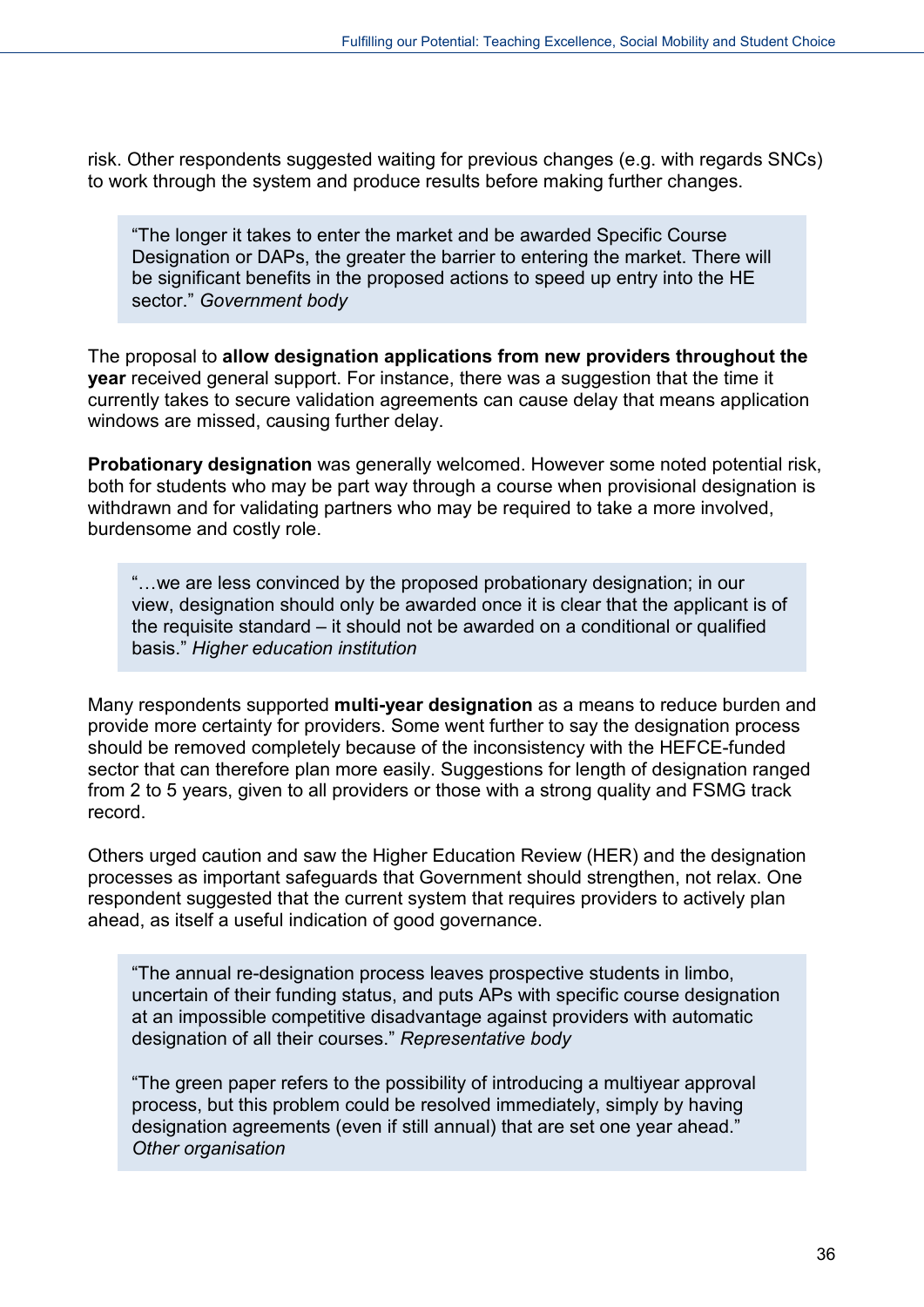Many respondents that commented on the proposal to **allow providers to apply for HER after designation** did not agree. Concerns included the need for an adequate academic track record to ensure providers are of the necessary quality to be designated and the potential exposure of students to provision that may not survive. Rigorous quality checks were repeatedly cited as important to the market entry process.

"Successful completion of an HE Review should continue to be a prerequisite for course designation but proposals to make the process more flexible are reasonable particularly where the validating partner has a strong track record." *Higher education institution*

Many respondents that commented on the proposals **to reduce the FSMG track record** did not agree as this increased the risk of provider failure. Some respondents highlighted that a two year requirement would in many cases be less than providers' academic cycles, therefore showing sustainability with a reduced FSMG track record would be difficult.

"The financial health, management and governance of an institution should be heavily monitored, and even though the time delay this may cause will inconvenience providers, the risk of providers failing within their first few years is too high to consider relaxing controls. So while we welcome the loosening of excessive bureaucracy, we urge caution in terms of loosening the actual controls." *Students' union*

#### **Question 17: Do you agree with the proposal to introduce a requirement for all providers to have contingency arrangements to support students in the event that their course cannot be completed?**

**Please give reasons for your answer, including evidence on the costs and benefits associated with having a contingency plan in place. Please quantify these costs where possible.** 

- There was a range of responses to this question.
- Around 68% of those who expressed a view agreed with the proposal to have a student protection requirement. Around 18% were not supportive and 14% were not sure. .

There was widespread acceptance of the policy objective of ensuring students are protected if a provider is not able to fully deliver the student's course. Most respondents were supportive of the proposal, so long as:

- All providers are obliged to sign up to the requirement;
- There is a risk based approach to meeting the requirement, to ensure costs and burdens are proportionate and do not endanger innovation.

Most respondents were concerned that provider exits from the sector may have an adverse impact of the reputation of UK HE. Some felt that increased student protection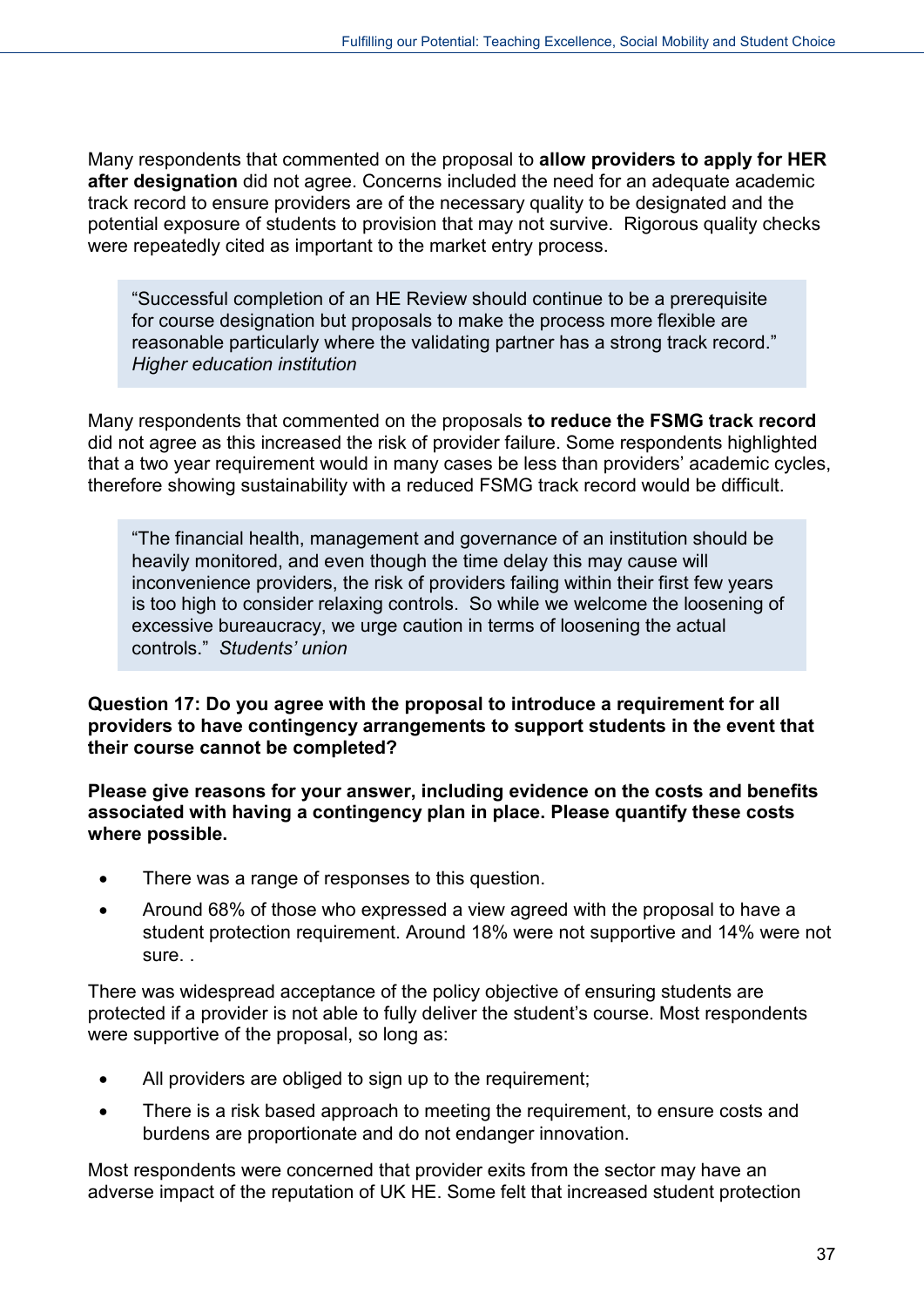and orderly exit requirements were only required because of the shift to having a more market based sector where "exits" could become commonplace. Others took the view that it would be better to operate a system where there is confidence in the resilience of providers (through high entry thresholds and financial checks and approved plans for exit routes); this was the best way to ensure student protection and minimise provider exit/failure.

Many respondents also suggested that better use of the credit framework would have an important role to play in terms of enabling students that face a course closure and need to transfer to receive recognition for their learning and build on the credit already earned. This could increase choices for students affected by closure and enable them to continue their studies.

"In order for this mobility to be maximised, it might be appropriate to encourage institutions to review their regulations relating to recognised prior learning and the maximum number of credits permissible from other institutions" *Higher education institution*

As highlighted in responses to question 1 many respondents felt that some types of students might be particularly affected in closure / exit situations. For example disadvantaged students may not be inclined to move institutions or travel further afield if faced with a course closure. International students would also be particularly affected as they will need to reapply for a visa to continue at a different provider.

"[We] strongly support the introduction of requirements for all higher education providers to have robust contingency arrangements in place." *Representative body*

"It is right the new architecture for regulating the HE sector should include measures to protect students in the event of institutional failure or closure of courses. However, a risk-based and proportionate approach is required and universities should be able to make their own appropriate arrangements as they do already*" Representative body*

Most respondents took the view that continuing public support for failing providers is undesirable. Many were of the view that the OfS could usefully play a role in supporting providers to ensure they are able to close provision in a structured and well planned way rather than provide exit support. However, if there were to be any exit support, it should be in rare circumstances and primarily to help smooth transition for students; this should be decided solely by the OfS so as to minimise any moral hazard of provider behaviour.

Many respondents were also of the view that the reputational impact on graduates who gained qualifications from providers which have exited, should not be underestimated.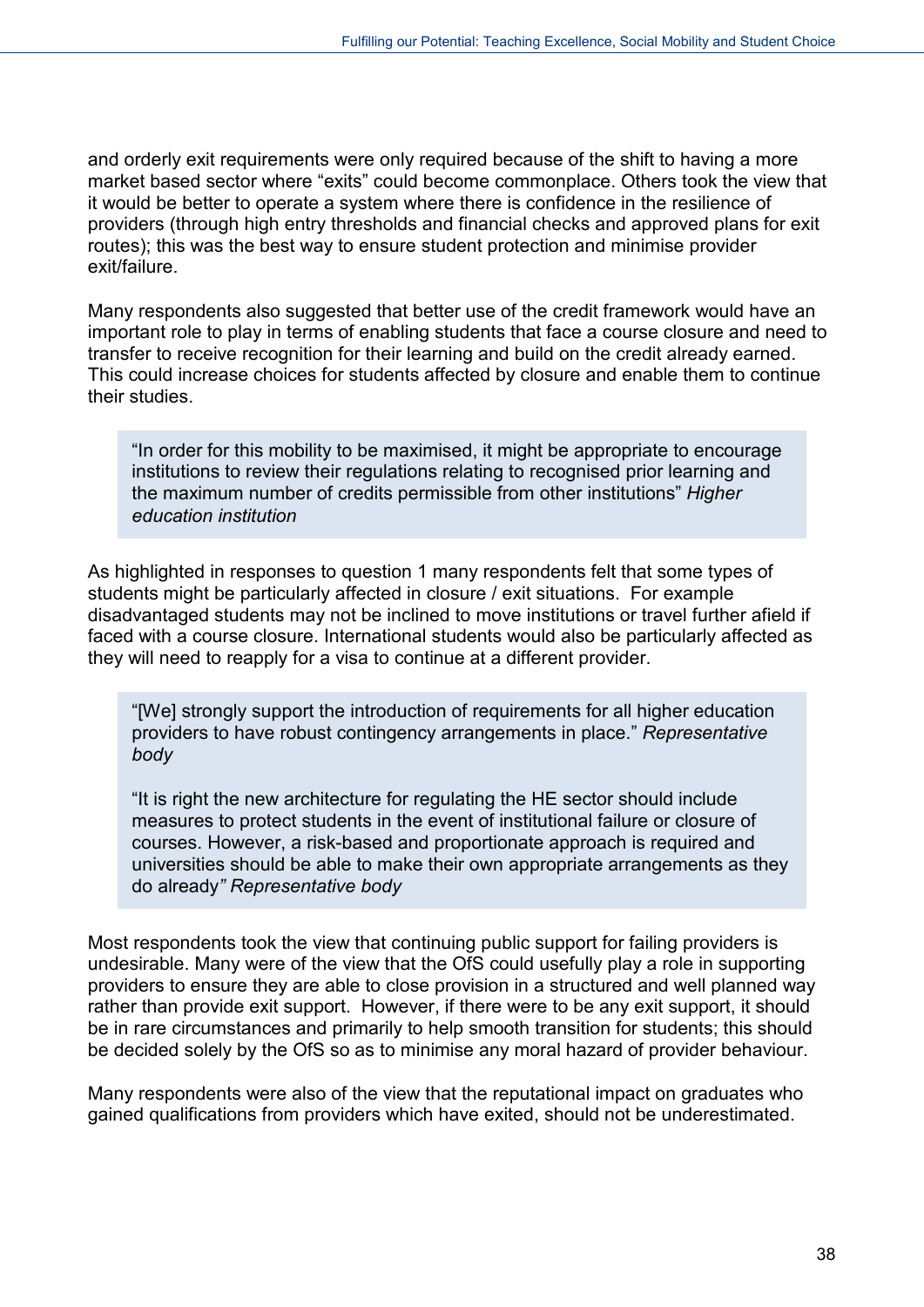## <span id="page-38-0"></span>**Simplifying the Higher Education architecture**

There was general support for all providers being regulated in the same way, and subject to the same risk based regulatory and statutory requirements. The importance of coregulation between Government and sector-led / independent bodies that underpin the quality of UK higher education internationally was a common theme running across all responses. HEFCE's expertise was also frequently praised and many stressed that this should not be lost when new bodies are established.

## **Questions 18-23**

• There was some duplication particularly between questions 18-21 with responses often repeating similar points in their answers to different questions. To avoid duplication, the following summary covers the points made under the most appropriate question heading and cross refers to other questions, where necessary. There was also considerable read across with responses to questions in other parts of the consultation document and we have cross referred to other parts of this document where appropriate.

#### **Question 18a: Do you agree with the proposed changes to the higher education architecture?**

- Responses to this question provided a wide range of views and generally covered the same broad areas as responses to question 21.
- Those that responded to this question were almost evenly split between those supporting the change (around 31%), those opposed to the changes (around 33%) and those not sure (around 36%).

Many respondents were in agreement that the higher education system architecture (and the underpinning primary legislation) was in need of reform. There was also support for a regulator that would consider the interests of students. Some respondents commented that it was important to ensure that the OfS really did promote the student interest and represent their interests.

Many respondents commented about positive aspects of the current system that it was important to maintain. There was a concern that a student-focussed regulator may not have effective oversight of universities and other providers in the way that HEFCE has. Respondents felt that the OfS should take a "whole institution" view of universities, including research, business, institutional sustainability, local growth, charity regulation and Prevent. To emphasise this point, some respondents suggested renaming the OfS to reflect its regulatory oversight of higher education providers e.g. Office for Students and Higher Education.

The proposals to move HEFCE's research funding functions to a new research body rather than the OfS attracted comments, with some respondents expressing concerns about a perceived split of teaching funding and research funding between two different bodies. Respondents also commented on the importance of co-regulation between Government and sector-led / independent bodies that underpin the quality of UK higher education internationally (this was the subject of question 18b so is covered in more detail below).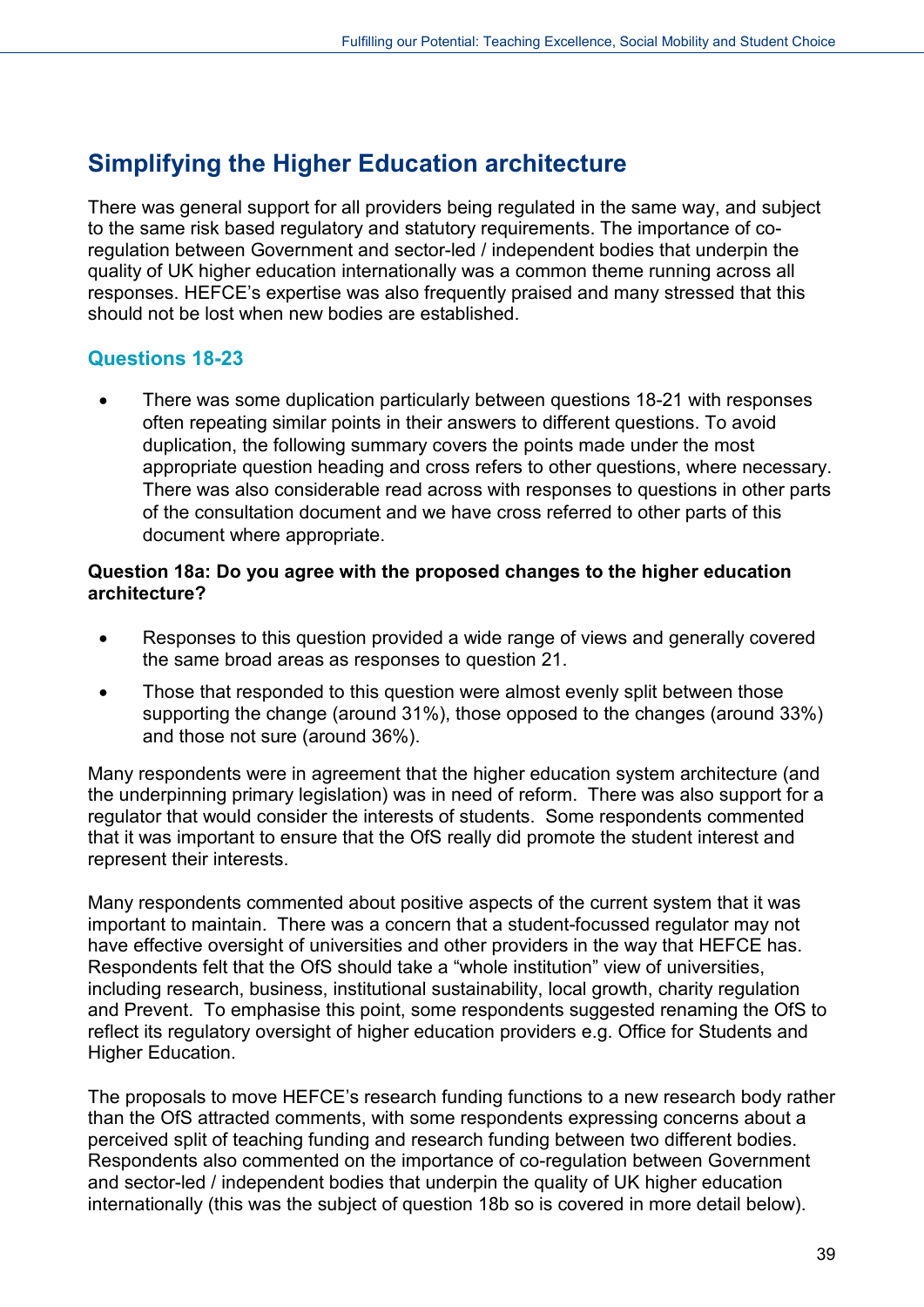Respondents were keen that the organisational reform did not undermine the existing autonomy of higher education institutions. Many said that the OfS should operate at arm's length from Government e.g. as a non-departmental public body as is the case for HEFCE.

Many respondents reflected on HEFCE's current expertise and understanding of the sector. They stressed that this should not be lost when new bodies are established. The importance of close collaboration between HEFCE, or its successor body, and the Skills Funding Agency was highlighted especially given ongoing changes in the skills landscape and funding for skills at level 4 and 5.

Similarly given the ongoing development of higher and degree apprenticeships it was suggested that a function of OfS should be to support this work.

There was support for the incorporation of the DFA and the Office for Fair Access (OFFA) within the OfS, but respondents stressed the need for the DFA role to maintain a level of autonomy.

"We welcome the focus on the central importance of a high quality student experience that is implied by the proposed establishment of the Office for Students (OfS). In the Universities UK report on the future of higher education regulation we have similarly called for a new approach that recognises the changes in the funding environment and which provides greater focus on students." *Representative body*"

Broadly, we support the proposed changes. It is becoming increasingly necessary for the higher education sector to have a reformed regulatory regime that can better cope with increased dynamism within the sector, increased risks for students, and increased pressures on institutions and providers. To that end, the OFS should be given explicit duties to monitor the overall health and sustainability of the sector*." Representative body*

#### **Question 18b: To what extent should the OfS have the power to contract out its functions to separate bodies?**

#### **Question 18c: If you agree, which functions should the OfS be able to contract out?**

- On whether the OfS should have the power to contract out its functions to other bodies this seemed to be interpreted by most respondents to mean the quality and information functions as highlighted in the Green Paper.
- A hybrid approach where the OfS had overall responsibility but where the function was largely carried out more independently of Government was the most favoured amongst those expressing a view (around 53%). Around 19% supported fully separate functions for quality and information and around 28% preferred not contracting any functions.

Most respondents favoured a co-regulatory approach, similar to the status quo, where quality assurance and data collections were contracted out by the regulator to independent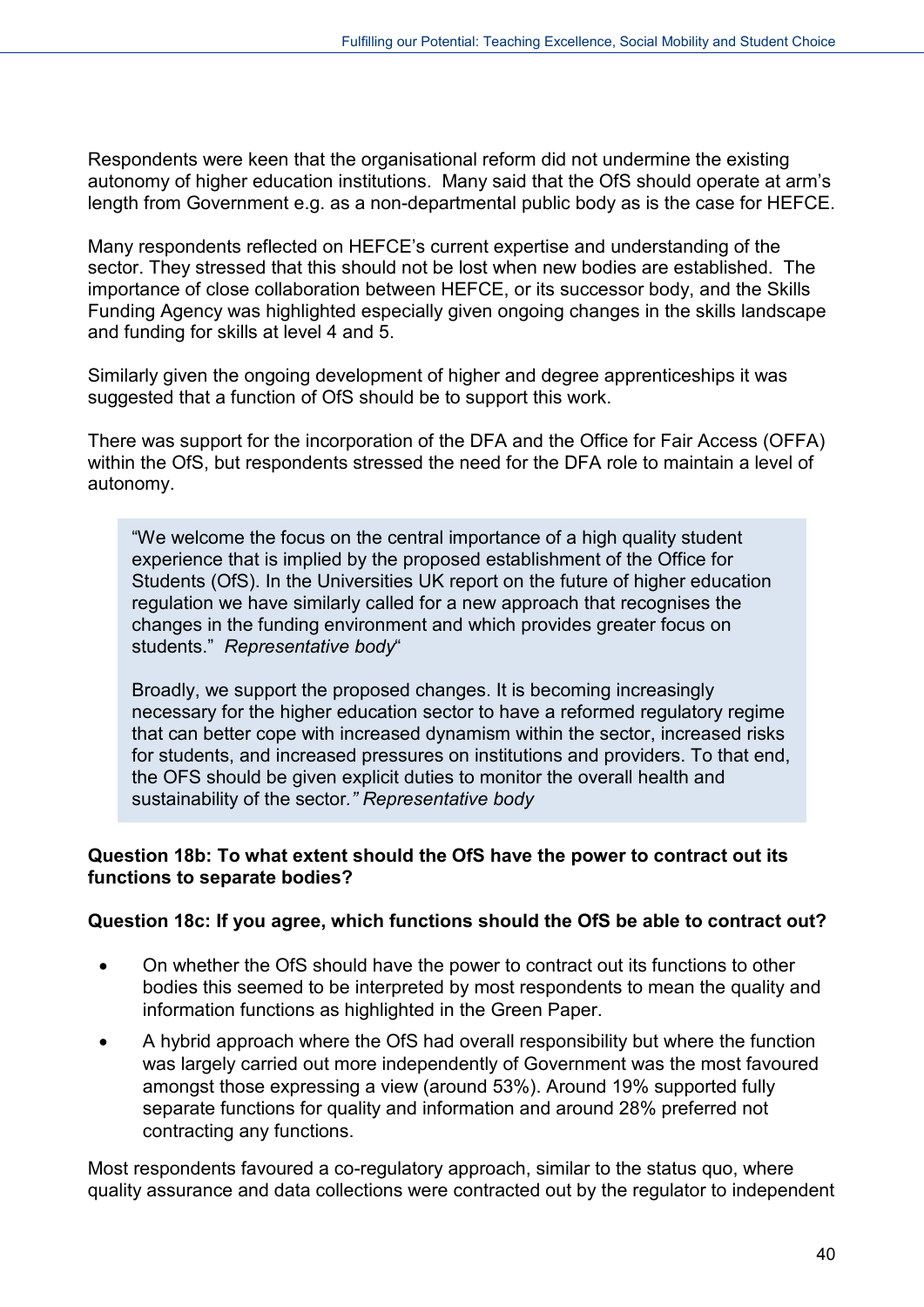bodies. Reasons given for the importance of these functions being carried out independently of Government were: to avoid conflicts of interest with regulatory and funding functions; and because the international reputation of UK higher education is founded on the basis of quality assurance that is independent of Government.

On data specifically, respondents stressed that independent data is critically important for the future, as data becomes more integrated and fundamental to driving public policy, student choice, and value for money.

Some respondents also highlighted that quality assurance and data collection are currently provided on a UK wide basis, and one benefit of these functions continuing to be contracted out or delivered independent of Government would be maintaining this UK wide approach, which would save significant disruption and cost.

An alternative suggestion to the contracting out model was to put the QAA and HESA on a statutory basis by designating these independent bodies, like the Office of the Independent Adjudicator (OIA).

"We believe that it is hugely positive for the sector to have an independent quality assurance process run by an expert body, one which values peer review and involves students directly in the process." *Representative body*

"We believe that regulatory reform by government should explicitly embrace coregulation with the higher education sector." *Representative body*

#### **Question 18d: What are your views on the proposed options for allocating teaching grant? Please give reasons for your answer.**

- On the two options for allocating teaching grant the response to the consultation was overwhelmingly in favour of option 2 – that ministers should set strategic priorities and allocation responsibilities should be divested to the OfS.
- On option 1: Around 12% of those expressing a view agreed, around 70% disagreed and 18% were not sure.
- On option 2: Around 58% of those expressing a view agreed, around 21% disagreed and 21% were not sure.

Respondents gave several reasons for preferring the allocation of teaching grant to be done by the OfS. The strongest views were the importance of protecting the arms' length nature of the allocations, and that another body would not have sufficient expertise. The point was made that since the creation of the University Grants Committee, funding allocations to universities have been taken at arm's length from ministers. Respondents also commented that HEFCE has a depth of knowledge, not just in devising formulas but in understanding the impact those formulas have, and this should not be lost.

Other points made included the suggestion that an alternative approach, where ministers make allocation decisions and payments are made by the SLC would not be feasible, as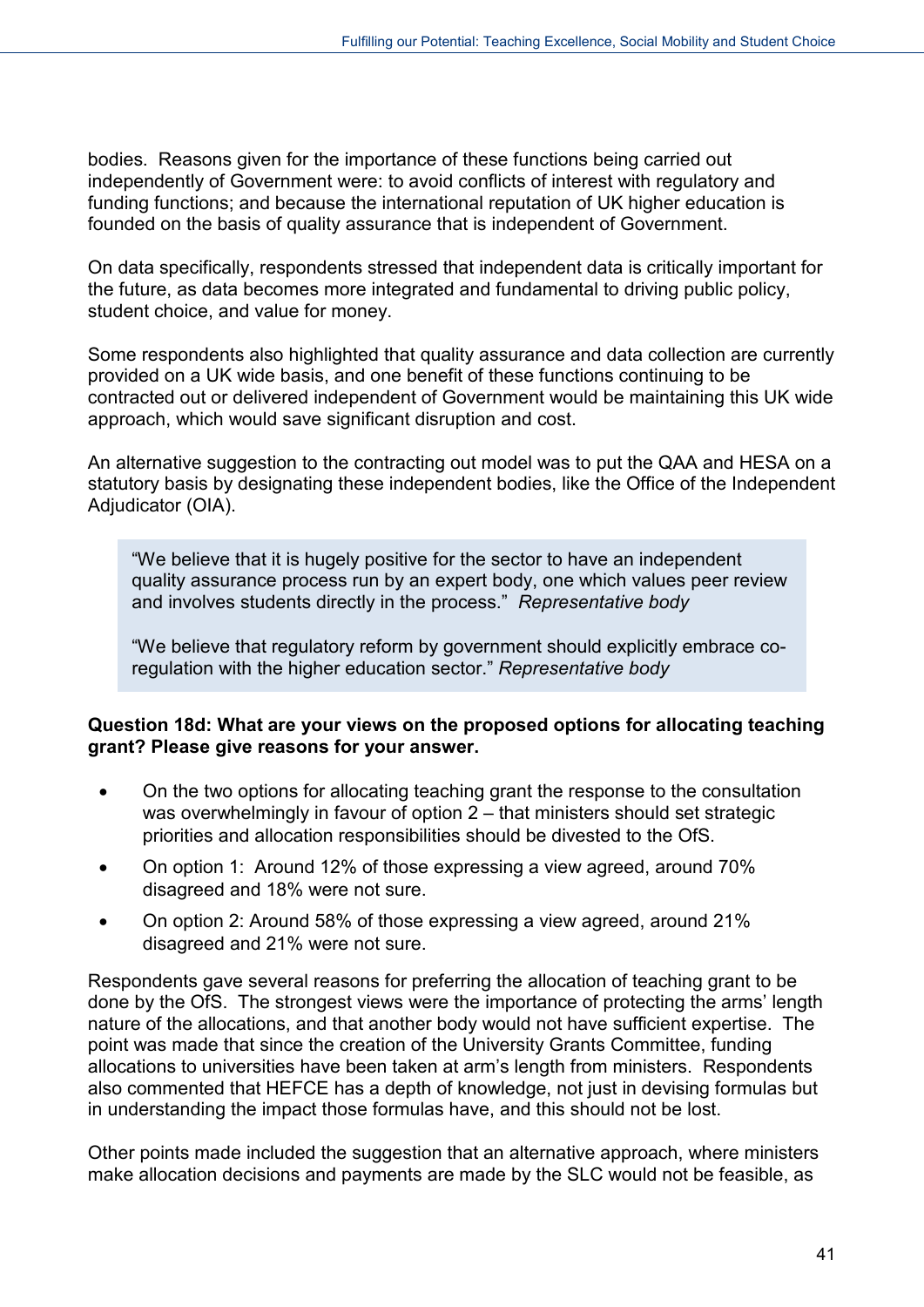SLC does not have the capacity to deliver effectively the additional service and processes that would be required.

**Question 19: Do you agree with the proposal for a single, transparent and light touch regulatory framework for every higher education provider? Please give reasons for your answer, including how the proposed framework would change the burden on providers.**

- On the introduction of a single transparent and light touch regulatory framework for every provider respondents were most frequently in favour.
- Around 56% of those expressing a view agreed with the proposal, around 16% were opposed and 28% were not sure.
- A number of responses here overlapped with questions 14-16 on the higher education sector, and relevant issues have been addressed there.

Most respondents felt that all providers should be regulated in the same way, and subject to the same risk based regulatory and statutory requirements. There was general support for a risk based approach, with a lighter touch applied if provider risk is low to reduce burdens, but agreeing that where there are higher risks, greater regulation and scrutiny is appropriate.

Several respondents commented that baseline regulatory requirements should cover all providers, including those not currently covered by higher education regulation or not receiving student loan funding.

Respondents tended to use this question to talk about the regulatory burden of other proposals or requirements, rather than how a single regulatory framework would change the burden. Some respondents felt that the introduction of the TEF and additional information requirements would be likely to increase regulatory burdens. Others felt that much of the current regulatory burden comes from bodies outside the core regulatory system, including the accountability requirements of Ofsted, the NHS and professional and statutory regulatory bodies.

"We agree that a diverse sector needs to be underpinned by a fair and equitable regulatory framework for all types of higher education providers. As such a framework can only be fully implemented through changes to primary legislation, we urge the government to introduce a higher education Bill at the earliest opportunity." *Representative body*

"We see significant benefits in the proposed powers of the OfS to manage risk in the HE sector. As detailed elsewhere, we support a risk-based approach to the regulation of the HE sector and it is important that the OfS has the necessary powers and the sanctions to implement this in order to protect the interests of students." *Government body*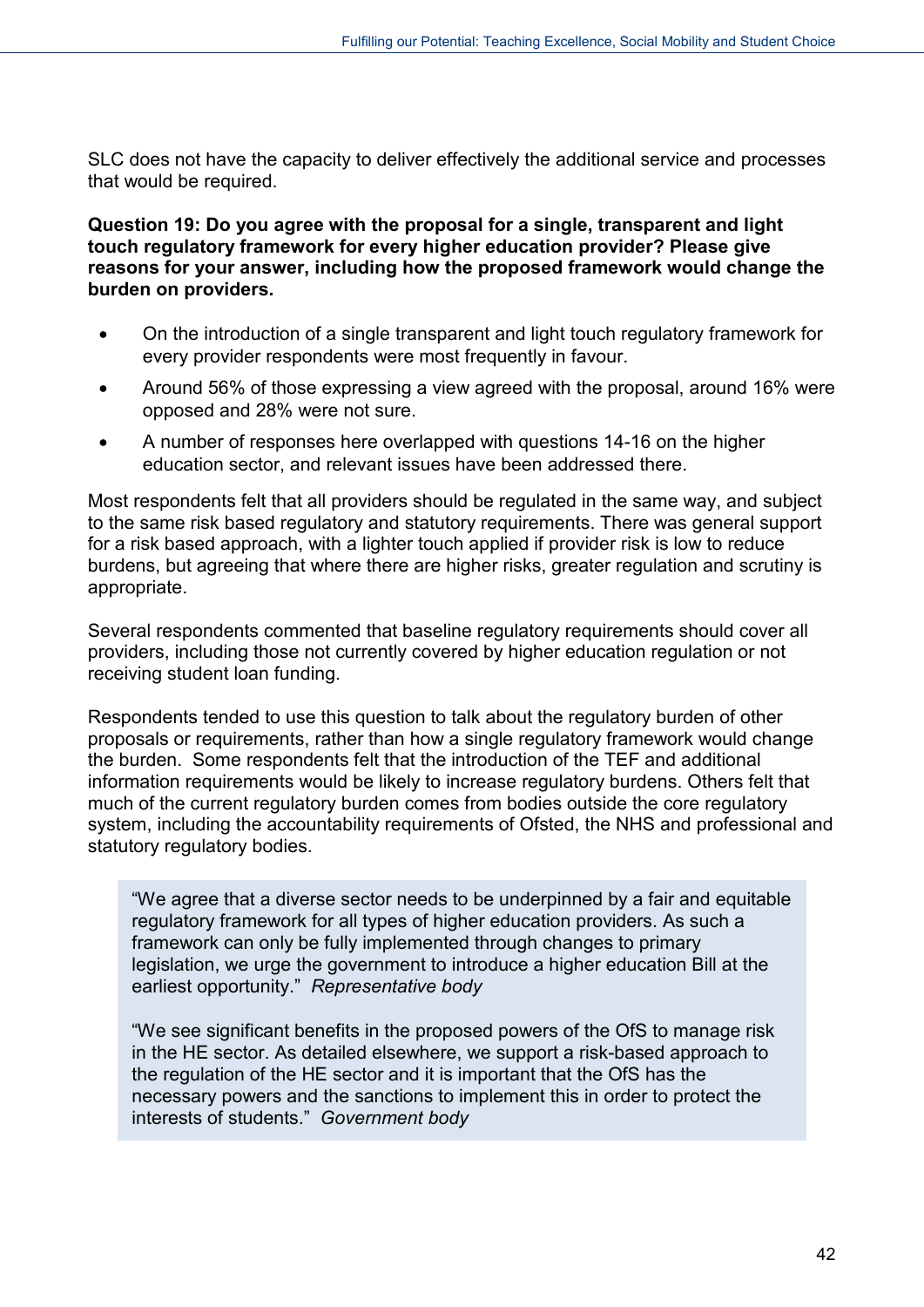#### **Question 20: What steps could be taken to increase the transparency of students' unions and strengthen unions' accountability to their student members?**

Many respondents commented that students' unions are transparent and accountable to their membership, the Charity Commission and to their higher education institution. A number of respondents also asked what problem we are trying to solve with regards the transparency of students' unions; others pointed to difference between students' unions and trade unions.

Many respondents also emphasised the contribution students' unions make in ensuring a positive student experience, for example, by engaging with their institution in the development of teaching and learning, providing student services independently and in partnership with their institution, developing employability, widening participation and in handling student complaints.

A number of responses from students' unions suggested, however, that there is always room for improvement and said that there are examples of good practice in existence that could be spread more widely. Some respondents suggested possible action in this area including publishing annual accounts (already required by the Charity Commission), and having independent trustees. For example:

"Publication of a clear strategic plan, annual report of achievements and annual accounts plus a clear and understandable statement showing their income, sources of income and expenditure." *Higher education institution*

However, many of these respondents also said that they don't think there is a pressing need to increase transparency in the sector.

The NUS response is referred to and supported by many students' unions. This sets out the wide ranging roles students' unions now play in terms of advice and support in areas such as drinking on campuses, support on mental health issues and student voter registration. Specific areas where NUS suggested improvements could be made are:

- Giving greater encouragement/endorsement of the Quality Students' Unions framework.
- Promoting data sharing.
- Continuing to include questions about a students' satisfaction in the NSS.

"We have some concerns about the idea that students' unions should be treated in the same way as trade unions. Students are not employees and SUs are not primarily involved in negotiating terms and conditions. They have clear accountability to HE providers under the 1994 Education Act and as registered charities have accountability to the Charity Commission. We see the NUS' proposals to further increase transparency and accountability, for example, by developing the Quality Students' Unions framework, as a positive step". *Other body*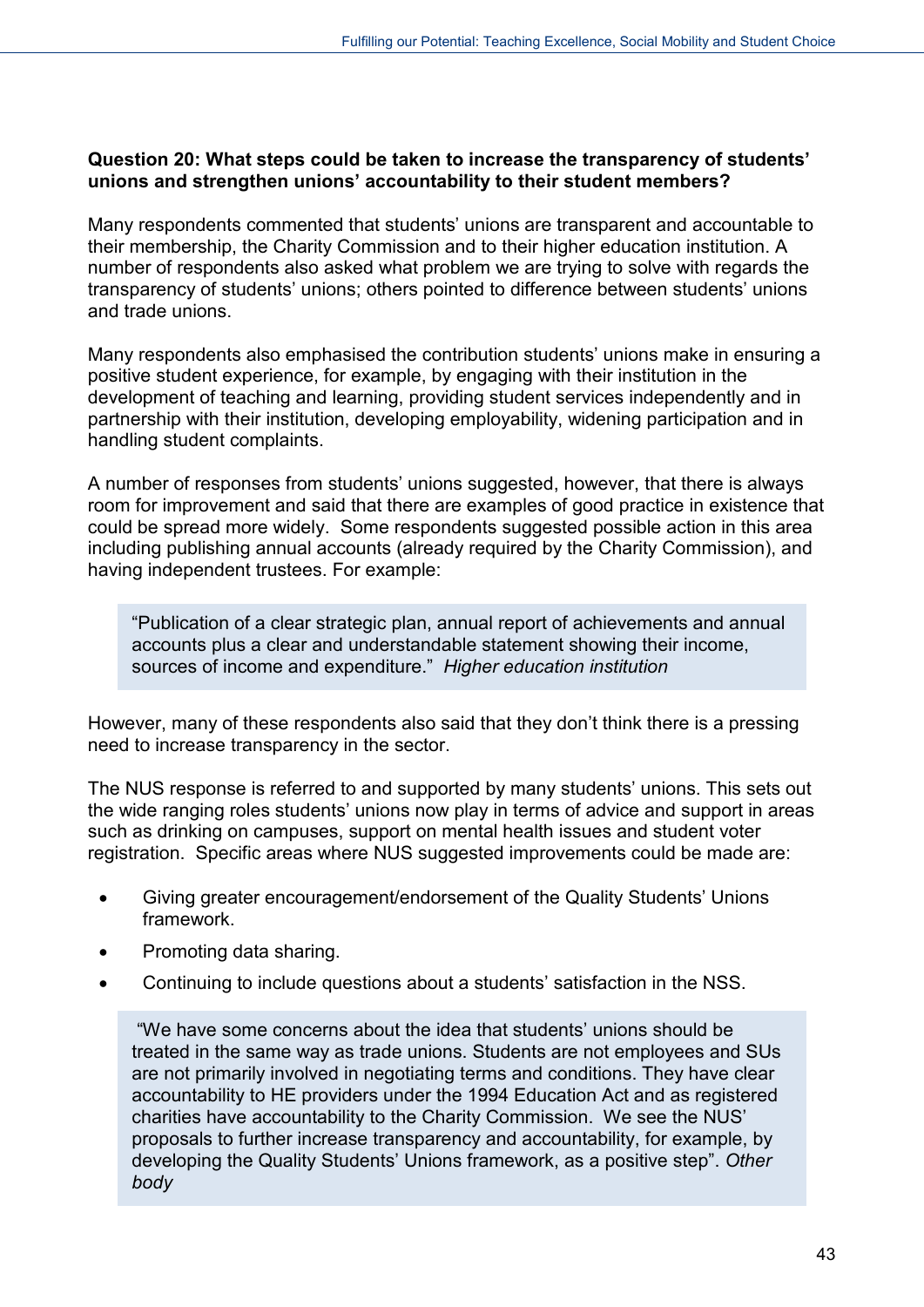"In terms of accountability, through elections, referenda, general meetings, councils, forums etc., Students' Unions are already significantly accountable to their student members – more so than any other charity of a similar nature. When this is combined with the accountability provided by both the Charity Commission and HEI, we do not see any problem that needs fixing." We believe the Education Act 1994 and the Charities Act 2006 together provide sufficient legal protection for the transparency of students' unions." *Students' union*

"Unless compelling evidence is provided that students themselves are demanding more transparency and accountability from their unions, then no changes are necessary, and even if changes were warranted then as far as possible it would be best left to students to retain autonomy and manage themselves – the government should not intervene." *Individual student*

#### **Question 21a: Do you agree with the proposed duties and powers of the Office for Students? Please give reasons for your answer.**

• More respondents that answered this question were supportive than not with around 40% agreeing and around 27% disagreeing. 33% were not sure.

The issues raised in responses to this question were disparate but broadly based around two areas, both of which overlap substantially with responses to other questions. Many related to OfS' wider remit or position within the overall architecture, and largely duplicated or restated the points raised under question 18a above.

Most of the other points raised picked up on particular functions within OfS' remit that relate to specific areas of policy covered in more detail elsewhere in the Green Paper. For example, issues around TEF, safeguarding the remit of DFA within OfS structures and not giving the OfS direct powers to validate. These have been covered under other questions so have not been repeated here.

It was also indicated that in the eyes of the investment community HEFCE currently provides "a Government guarantee" of quality and sustainability. It was noted that the OfS should ensure this positive branding for UK higher education institutions is maintained.

#### **Question 21b: Do you agree with the proposed subscription funding model? Please give reasons for your answer.**

- Respondents were mostly divided between disagreement in principle and tentative agreement subject to assurance on various areas of concern.
- Around 18% of those expressing a view agreed, around 42% disagreed with 40% not sure.

Respondents gave a range of views about the proposal to charge a subscription fee. The most commonly raised concerns were around cost burdens, barriers to entry, and fairness. Several respondents noted that this would be an additional cost burden on providers.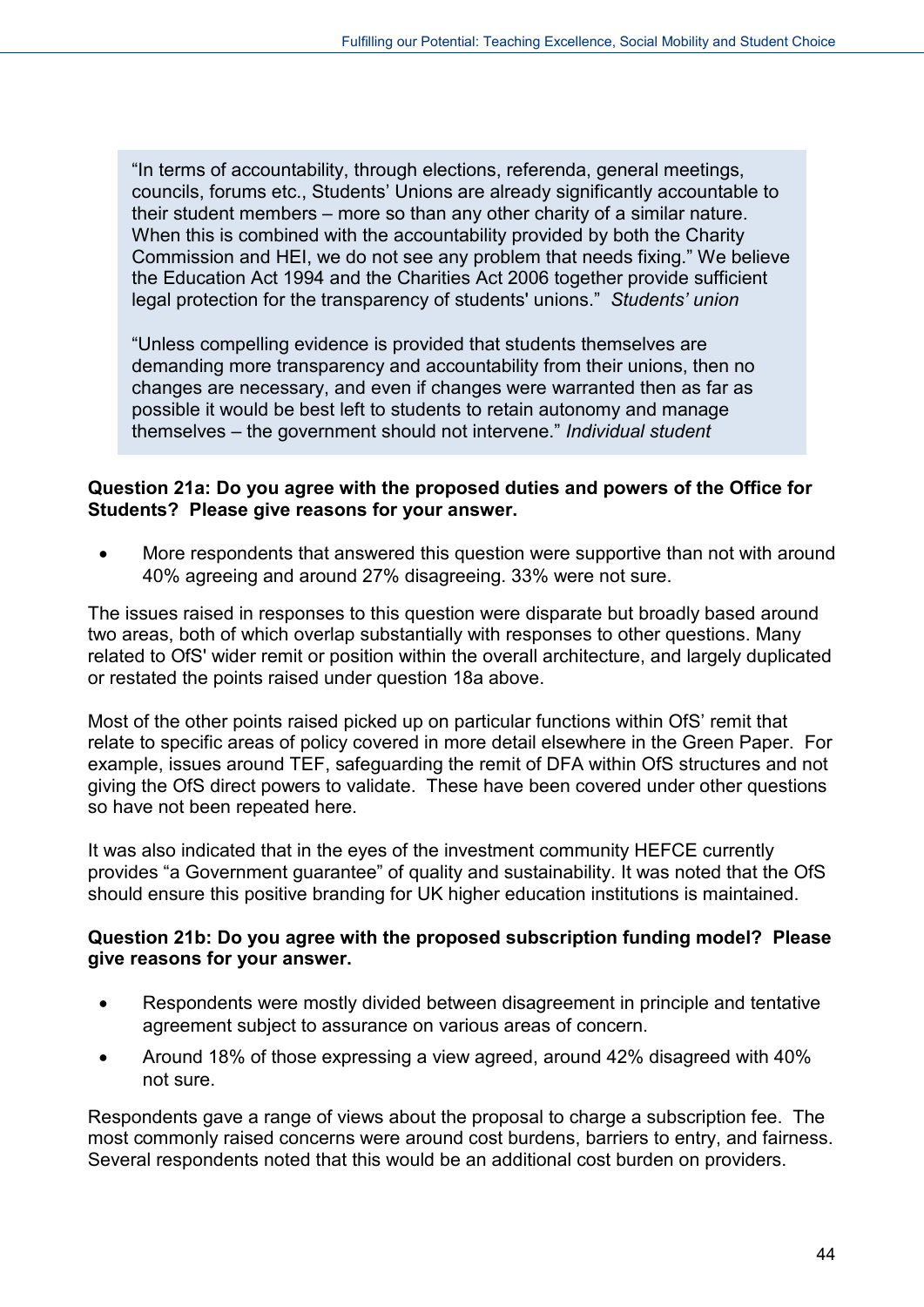Several respondents called for charges to individual providers to be set in proportion to the size of the provider. There were views that actual cost is the fairest basis for a charge and concern about cross subsidy between different groups (e.g. 'traditional' sector subsidising smaller, commercial alternative providers, or stronger performing institutions paying for more costly regulation of weaker parts of the sector under a risk based regulatory system).

Broader points raised were suggesting that some type of sector representation, influence or ability to challenge the cost is built in to protect fairness, comparing the charge to a membership subscription. A number of alternative models were suggested including: a cofunding model with Government providing some of the cost of regulation rather than passing all costs to the sector; a proposal for an 'entry fee' for new providers to avoid cross subsidy of higher initial costs.

"For simplicity and in terms of equity, we would expect subscription levels to be based in part on student numbers. However, student numbers alone are unlikely to be sufficient to determine the level of regulatory oversight as different institutions will require different services and varying levels of support. One option could be to offer different subscription levels according to the level of regulation required by different institutions. We would welcome the opportunity to work with the Department of Business, Innovation and Skills to explore this further." *A sector body*

"There is too little information on rates of subscription and the roles and responsibilities of OfS and other institutions are not yet finalised e.g. HEA and QAA. Subscription rates should reflect the burden on the OfS and not simply be based upon student and or staff multipliers" *Higher education institution*

#### **Question 22a: Do you agree with the proposed powers for OfS and the Secretary of State to manage risk? Please give reasons for your answer.**

#### **Question 22b: What safeguards for providers should be considered to limit the use of such powers?**

• Around 37% of those expressing a view agreed with the proposed powers to manage risk for serious breaches of public funding conditions. Around 31% did not agree, and 32% were not sure.

Respondents in favour of the proposed powers said it was, vital to intervene quickly and effectively where institutions fail to reach the standards set by the regulator. These respondents said that the powers were reasonable and proportionate and essential to protect the interests of students and that they should apply all providers equally. Some respondents said that the powers would protect the reputation of the UK HE sector, while others thought that they could be detrimental.

Many respondents said that clear guidance and transparency would be needed regarding the circumstances in which intervention would take place and that appropriate safeguards needed to be in place. It was suggested that such guidance should be developed in consultation with the sector and there should be clear rules governing the escalation of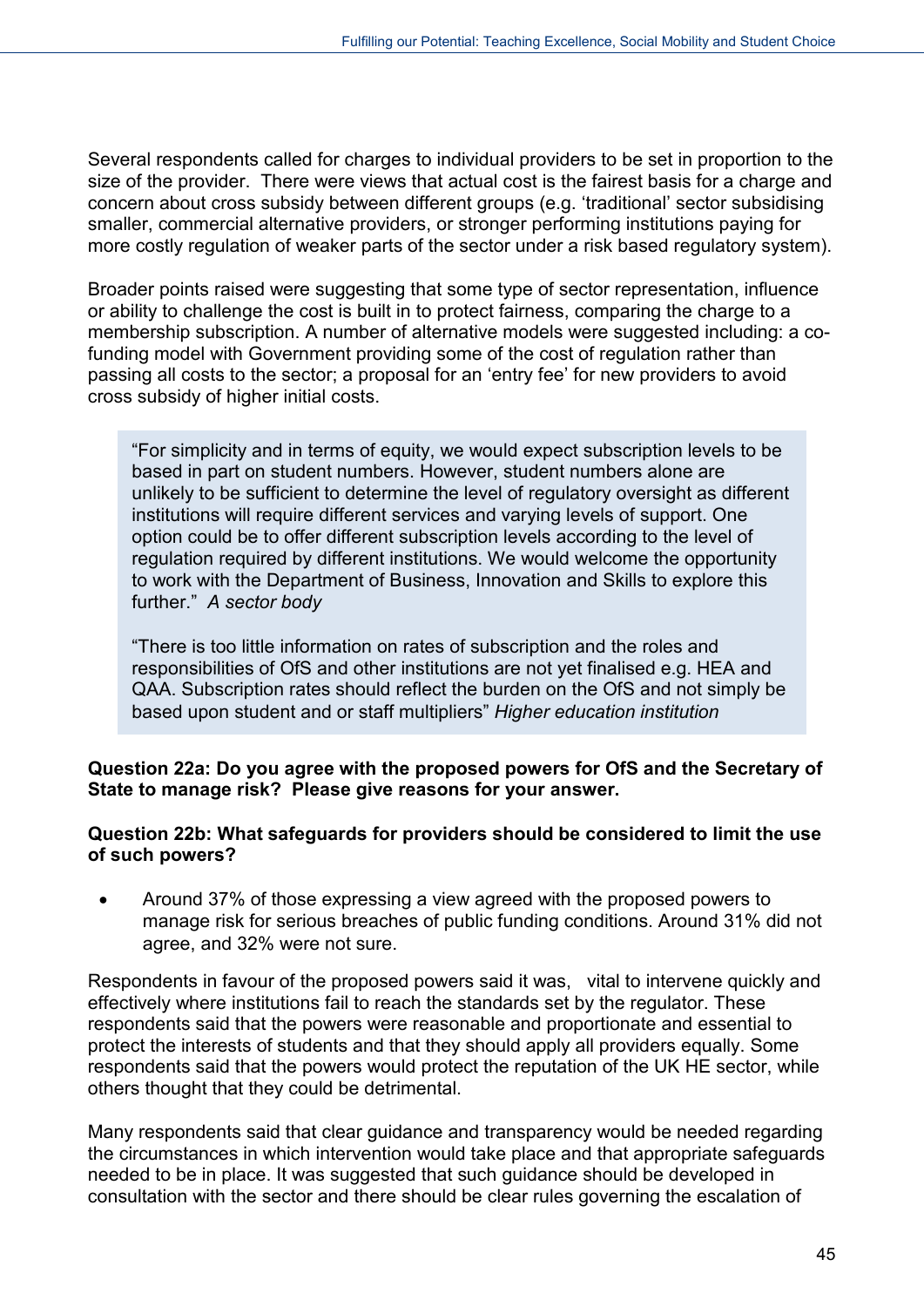issues and concerns. It was also recognised that these powers would only be used when serious breaches of conditions are suspected.

Those opposed to the powers were primarily concerned about infringement of institutional autonomy. Several respondents said that they could not provide a view until the Government produced more details on how we would legislate for the powers.

Some said that emphasis would be better placed on developing a robust system of ongoing monitoring and early intervention. Others suggested that risk could be better managed by maintaining a high threshold for entry into the sector.

Several respondents stated that the power of entry and inspection was important to guard against fraud and protect the public purse. Some respondents said that the powers should reside with the OfS as the lead regulator, rather than with the Department or the Secretary of State. It was felt that this would ensure that institutions are safeguarded and that investigations are monitored by an arms-length regulator.

"A power to enter and inspect is needed to allow serious breaches of conditions to be tackled as swiftly and effectively as possible, safeguarding the interests of students and the taxpayer, and protecting the reputation of the sector." *Representative body*

"In respect of autonomy, it is important to ensure that the position of the buffer body is protected – our position is that we believe that OfS should have powers to enter or inspect HE providers and it is not therefore necessary to give those powers to the Secretary of State." *Representative body*

A small number of respondents said that existing mechanisms such as those in the Memorandum of Assurance and Accountability between HEFCE and HEIs should continue to be used.

Respondents suggested safeguards should include, for example the OfS and the Secretary of State being required to have robust and evidenced reasons for exercising such powers.

"The Higher Education Regulator in the form of OfS … should be prepared to intervene and act promptly where problems are identified to protect the students involved and to limit reputational damage to the English HE sector. *Higher education institution*

"The OfS and the Secretary of State must have robust and evidenced reasons for exercising such powers and must be held to account for their decisions to exercise the powers, particularly where such decisions impact upon the reputation and standing of the provider." *Higher education institution*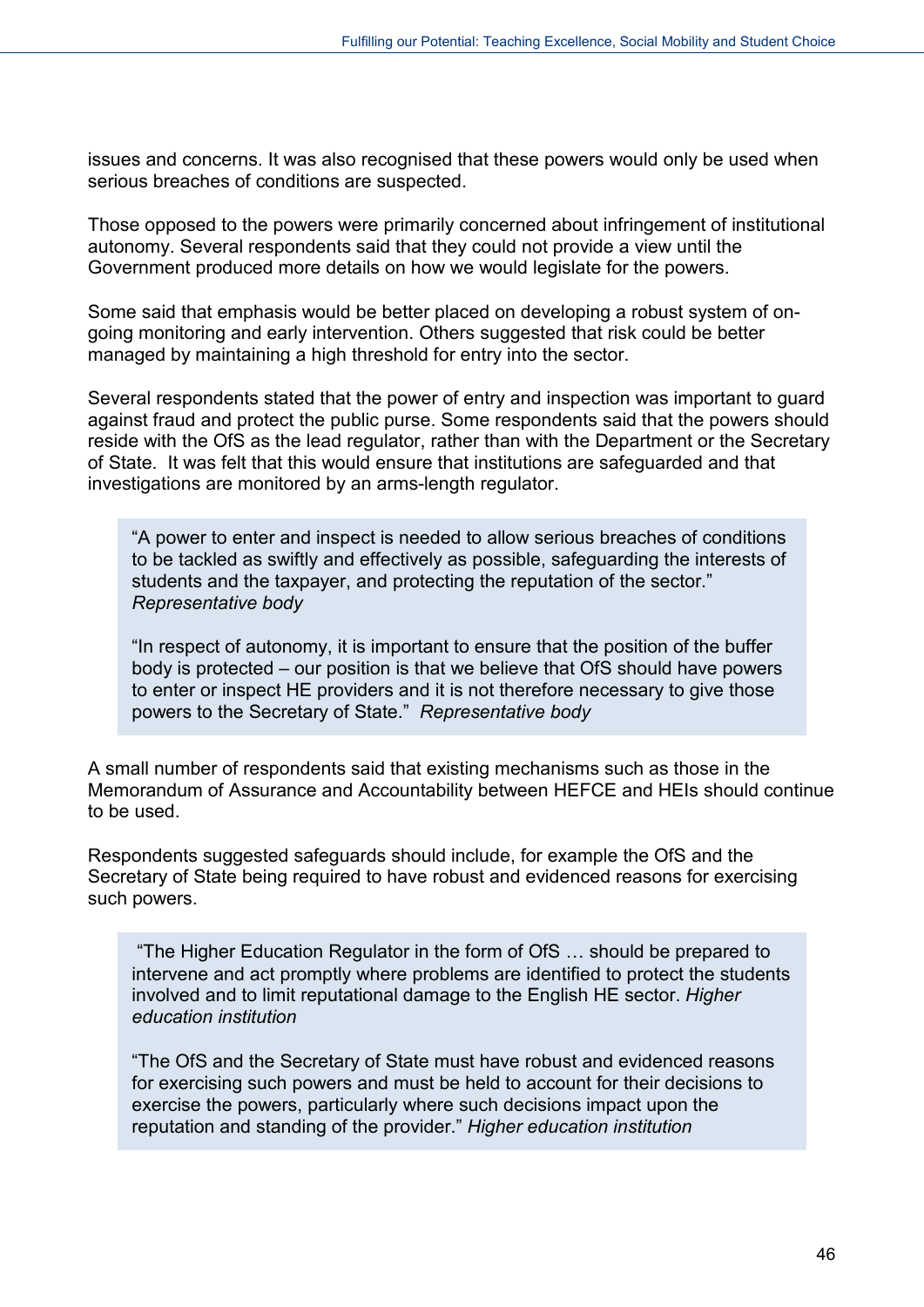**Question 23: Do you agree with the proposed deregulatory measures? Please give reasons for your answer, including how the proposals would change the burden on providers. Please quantify the benefits and/or costs where possible.**

- Question 23 included proposals on the role of the Privy Council in approving governing documents, deregulation of HECs and Freedom of Information (FoI).
- Overall the respondents who responded 'yes' or 'no' were almost evenly split between those supporting the proposals (around 39%), those opposed (around 37%)
- However respondents were in the main more negative about the FoI proposal. A further analysis of responses showed respondents were much more positive about the other issues in the question.

**Removing HEFCE-funded providers from FoI:** There were a wide range of comments in response to the reference to removing HEFCE-funded providers from FoI.

The majority of those that commented on FoI argued that publicly funded institutions should be accountable through complying with the Freedom of Information Act as they access considerable direct public funding through grants for teaching, research and capital. Some respondents made the point that the overall trajectory of the Green Paper is to increase transparency and accountability for students in particular and that removing institutions from FoI would not sit well with this direction of travel.

A small number of respondents pointed to specific examples of where the FoI duty has uncovered information around such things as senior pay and expenses which otherwise would not have been available to students or the wider public via the media. They argue that this information should be available to the public in the interests of accountability and transparency.

There were mixed views on the cost and burden of compliance with FoI. Some commented that the costs and burdens of FoI have been exaggerated and pointed to conflicting sources of data on those costs. Some stated that even the upper estimates of costs represent a very small proportion of most publicly funded institutions income. Others suggested that the costs of FoI are a significant burden on institutions particularly once senior staff time and legal costs are factored in.

In general most respondents wished to see publicly funded providers continue to be covered by the duties placed on 'public bodies'. There was some support for reducing the burdens on publicly funded providers deemed to be 'public bodies'. However, there were few examples given or the benefits quantified.

"The College welcomes the Government's consideration of deregulation in relation to the obligations placed upon HEFCE-funded providers arising from the Freedom of Information Act (FOIA). As recognised in the Green Paper, the current situation, where HEFCE-funded providers are treated as "public bodies" but alternative providers are not, has resulted in an uneven playing field where alternative providers are at a significant advantage." *Higher education institution*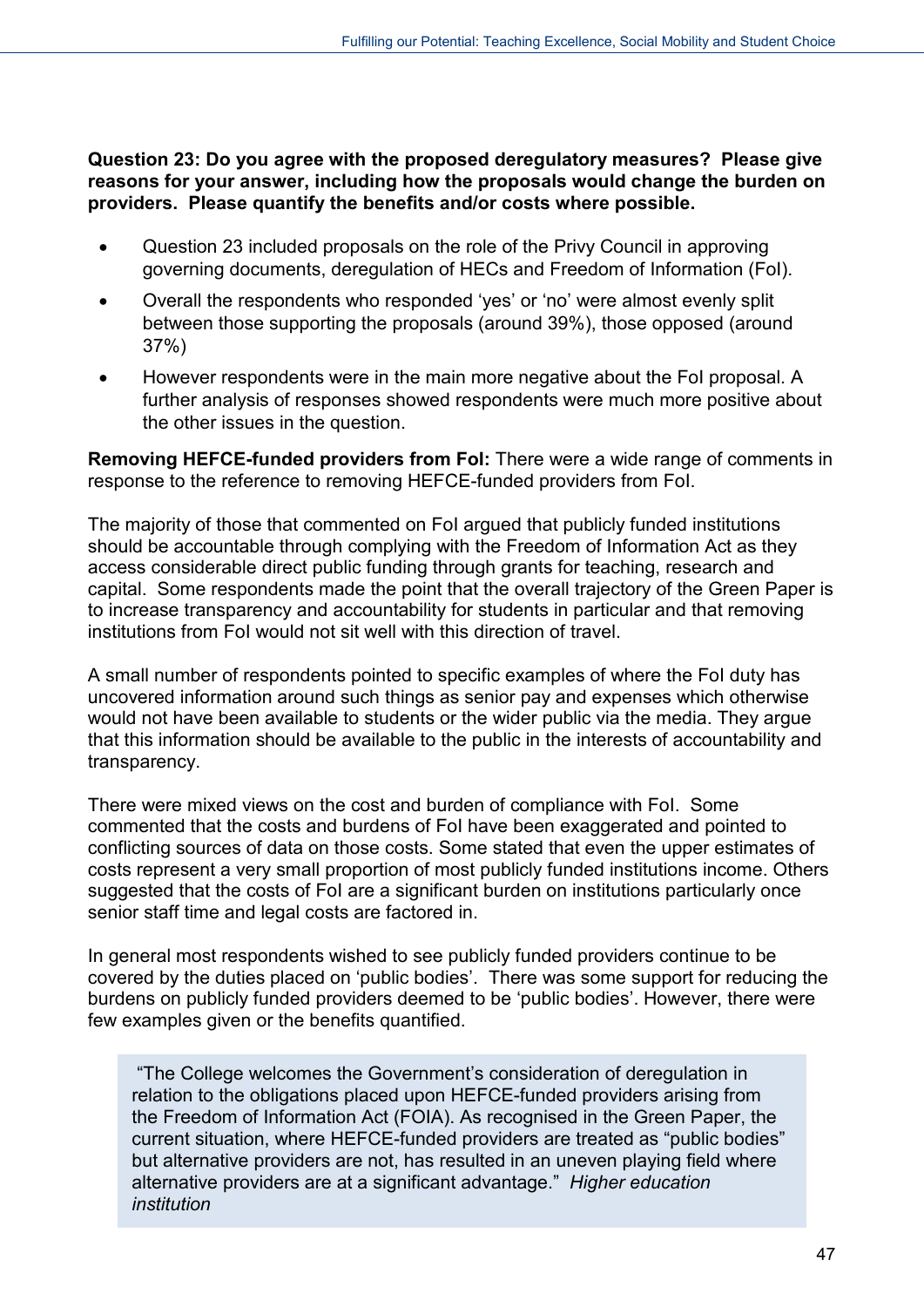We believe strongly that Freedom of Information requests are of huge importance of students' ability to gauge transparency in their educational experience. When the Government is proposing the need for more transparency in Students' Union accountability and in how tuition fees are spent, it should not also be seeking to strip away a mechanism which currently gives a level of transparency" *Students' union*

"The Freedom of Information Act is based on the unarguable principle that taxpayers have the right to know how their money is being spent. …. In addition to receiving substantial public funding, universities are powerful institutions that exercise important public functions, such as controlling access to the professions, awarding degrees and the ability to discipline members." *Other body*

**Simplifying the role of the Privy Council in approving HEIs' governing documents:** The majority of respondents who commented on this welcomed the proposals to simplify the approval process for amendments to the governing documents of publicly funded HE providers and remove the Privy Council from the process on the basis that:

- the current process is expensive (often requiring specialist legal advice) and timeconsuming, whereas, the proposals would speed things up, remove the administrative burden and be more efficient;
- the proposals would encourage providers to update, modernise and streamline their constitutions rather than working round existing out-dated provisions;
- the proposals would help institutions to operate in a more flexible, agile, responsive and innovative manner in a more competitive sector that required faster and more commercially oriented decision making.

Many respondents welcomed the proposal that the simplified process would include a requirement for institutions to comply with a published list of public interest principles. Some respondents also commented on the need to review the current list (some saying it was out-of-date and too long) and welcomed the proposal to consult in due course.

Very few respondents disagreed with the proposals. A couple of respondents felt that the current system ensured that HEIs consulted all concerned when proposing changes to their governing documents thus ensuring that changes were properly thought through.

**Reforming the constitutional arrangements of HECs:** Many respondents were supportive of proposals to deregulate HECs. Respondents recognised that the constitutional arrangements were outdated and restrictive and did not recognise the autonomy or maturity of HECs. There was widespread support that the proposals will allow HECs greater freedom and flexibility to innovate and respond to business opportunities. Some respondents also commented that reform was important and overdue.

**Proposal to allow HECs to dissolve themselves and transfer their assets:** Whilst there was some support for the proposal in terms of it being a positive step to remove the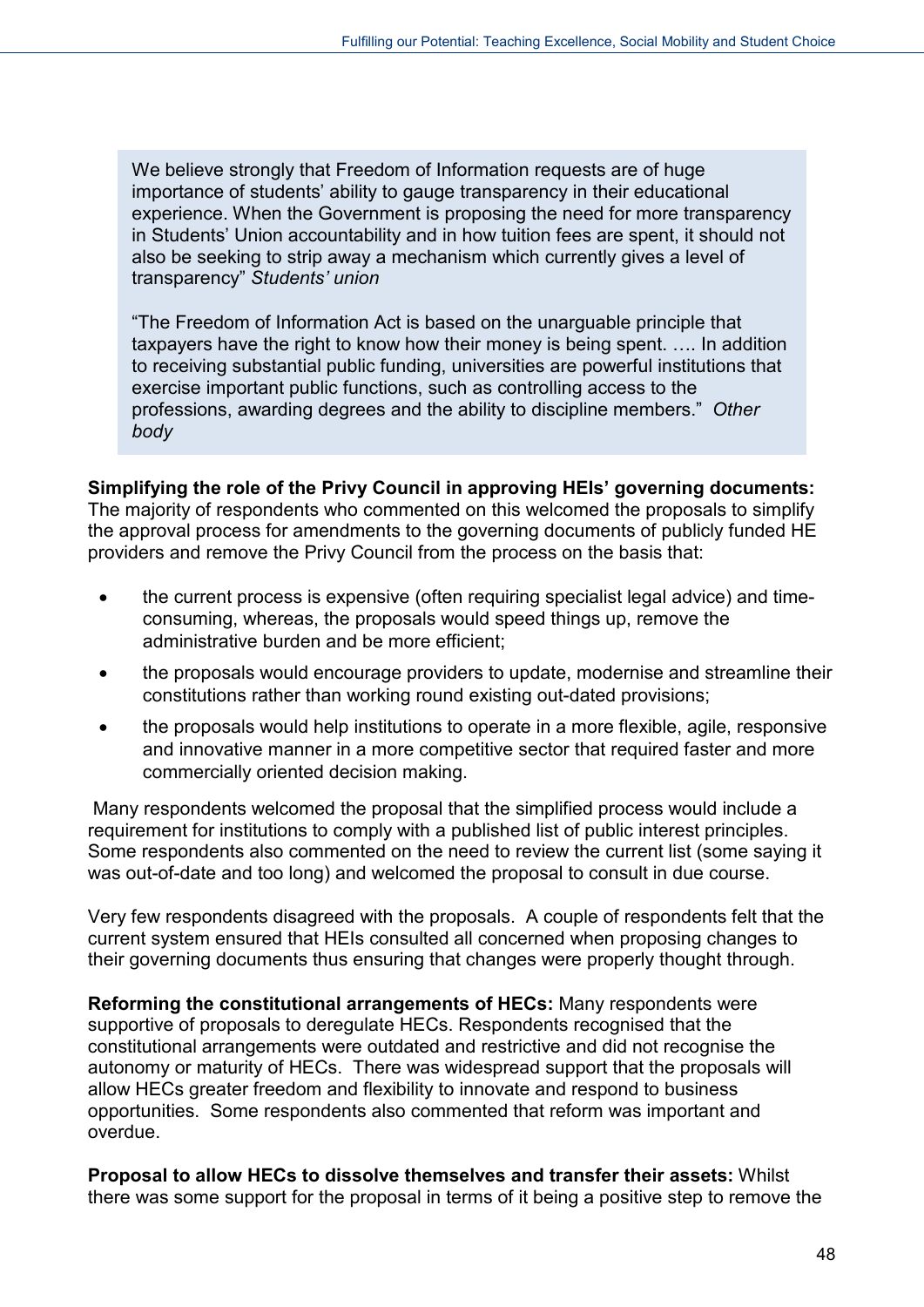inequitable treatment of HECs compared to other differently constituted institutions and allow them the same commercial flexibilities in respect of their legal form, many respondents had concerns and cautioned that any such proposal required detailed consideration.

Concerns were focussed around HECs transferring to private ownership and the need to ensure adequate public interest protections are in place.

"We welcome the proposal to remove the requirement for changes to the governing documents of HEFCE-funded providers to be approved by the Privy Council. This will help universities to modernise and streamline governance processes." *Representative body*"

[We agree…] that reforms to the constitutional arrangements for higher education corporations (HECs) are required. These are out-dated and restrictive and do not recognise the autonomy and maturity of HECs. It will also be helpful to simplify the role of the Privy Council in approving higher education institutions' governing documents, in ways that allow compliance with public interest principles to be monitored. This should also improve efficiency of process." *Representative body*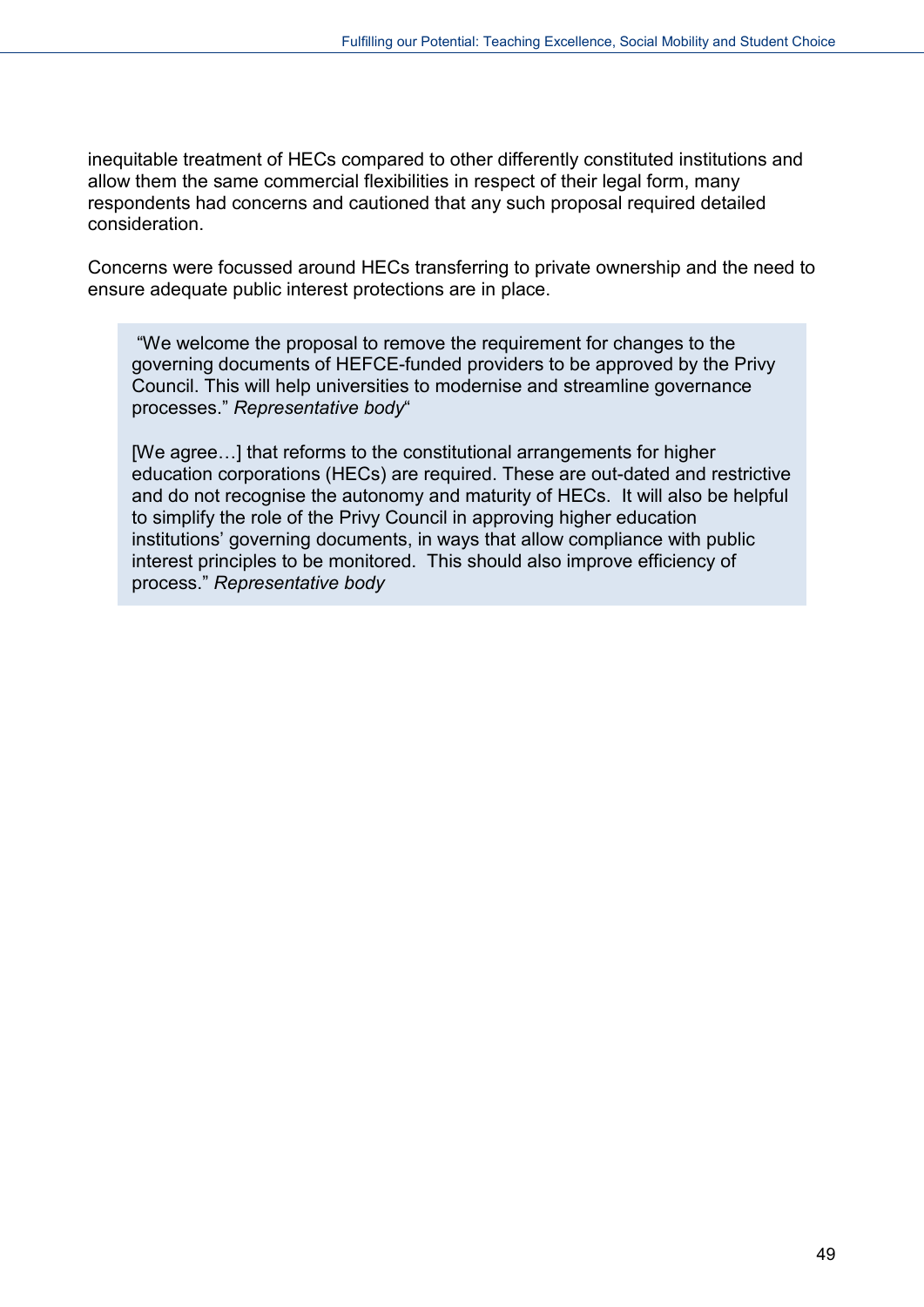## <span id="page-49-0"></span>**Research landscape**

Respondents were in general agreement that the UK's research base is world-leading and urged that any reform must build on the strengths of the current system. In particular, respondents welcomed Government's restated commitment to the Haldane Principle and dual support funding. There was also general support for the principles underpinning the Nurse Review's recommendations, and broad agreement that improved support for multi and inter-disciplinary research and reduced administrative burdens where possible would be welcome. The most frequently raised risks were the perceived potential for dual support and the autonomy of research disciplines to be undermined in a streamlined system. Respondents were generally keen to see further detail on Government's proposals.

### **Questions 24-25**

Many answers and the themes raised within the responses to these questions were wide-ranging and relevant to more than one question so have been summarised together.

**Question 24: In light of the proposed changes to the institutional framework for higher education, and the forthcoming Nurse Review, what are your views on the future design of the institutional research landscape?**

**Question 25a: What safeguards would you want to see in place in the event that dual funding was operated within a single organisation?**

**Question 25b: Would you favour a degree of hypothecation to ensure that dual funding streams, along with their distinctive characteristics, could not be changed by that organisation?** 

Many respondents emphasised the globally recognised excellence of the UK's research base. Some of these agreed that there was room to build on this success either through the reforms proposed in the Nurse Review or through renewed efforts within existing structures, such as those already being implemented by Research Councils UK. Others cautioned against any steps that could weaken a world-class system for research and innovation.

"The current system of research funding in the UK has proven highly effective over many years. Charities choose to fund research in UK universities because of the world-class research environments they provide. Nevertheless, there is room for improvement in co-ordination between funding bodies, support for multi- and inter-disciplinary research and in sharing best practice." *Representative body*

"We welcome Sir Paul Nurse's Review of Research Councils. A fully resourced and empowered R-UK could galvanise interdisciplinary research, provide strategic oversight of the science portfolio, harmonise policies, and reduce administrative pressures... However, R-UK's implementation must be carefully considered and executed" *Charity*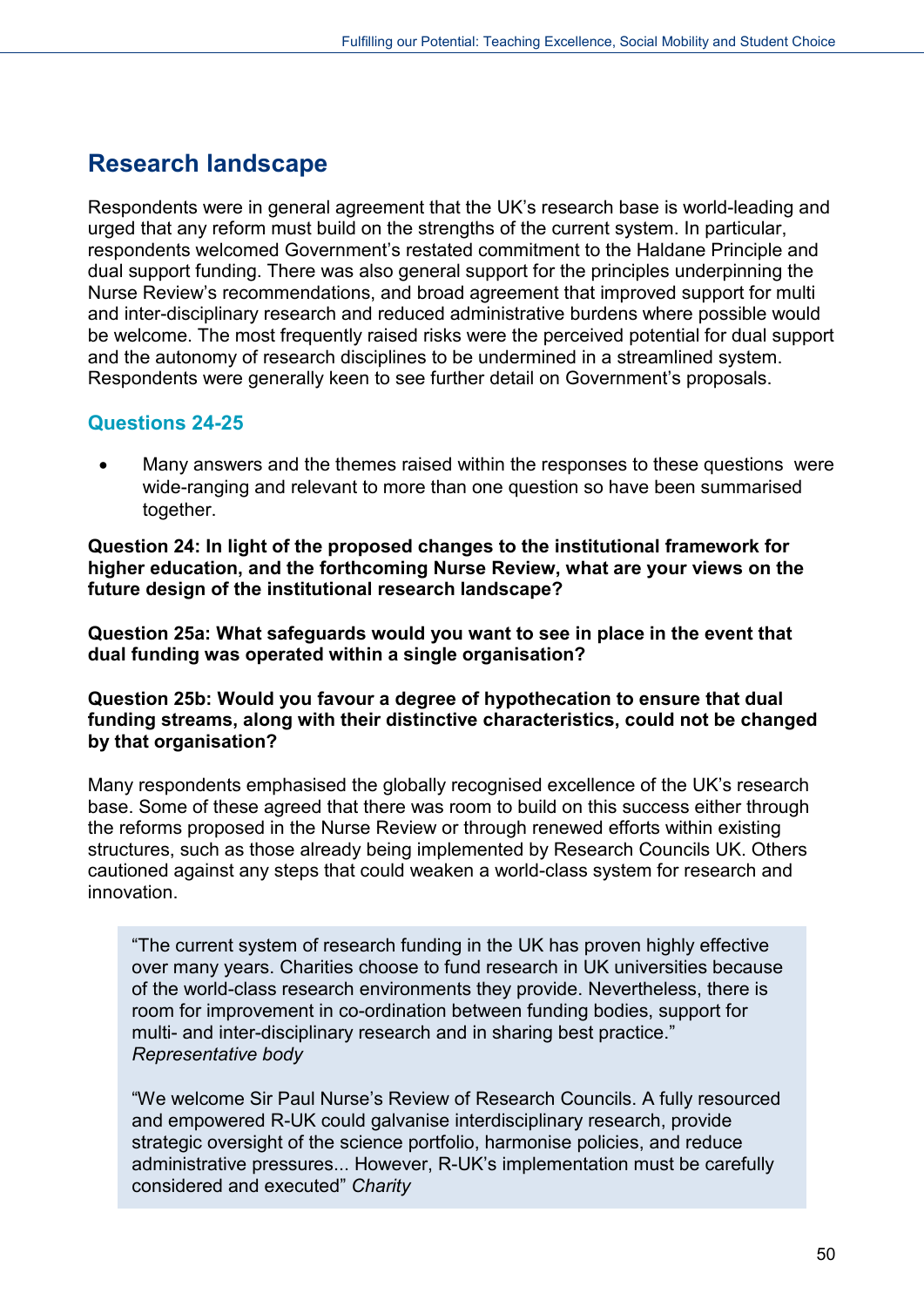Several respondents stressed the need for timelines to allow for further consultation with stakeholders over specific proposals and implementation planning. Several also stressed that funding streams must not be disrupted in the transition. A significant number called on the Government to take steps to ensure the expertise, experience and networks of both HEFCE and Research Council staff are not lost in the transition to a new structure.

Many respondents emphasised the importance of long term funding stability to the continued excellence of the UK's research base. A number of these welcomed the Government's protection of the science budget through the Spending Review and emphasised that for any structural reforms to be successful, they must be coupled with investment.

Many respondents supported (and none opposed) the Government's continued commitment to the Haldane principle, which was seen as a key contributor to the strength of the UK research base. It was widely agreed that strategic and funding decisions should be taken at arm's length by the sector on the basis of promoting excellent and diverse research, including where economic impact is not immediately obvious, with government setting broad priorities.

The small number who discussed the Nurse Review's proposed creation of a ministerial committee for research were generally supportive of the aims of raising the profile of research in Government and with the public. However, most of those who discussed this proposal were concerned that it might light lead to increased political influence over funding decisions.

"The proposed Ministerial Committee could provide research with a stronger voice in Government, but this conduit would be bi-directional and safeguards would be needed to ensure that funding decisions continue to follow Haldane Principles." *Representative body*

#### **Bringing the Research Councils under a single overarching body**

Of the respondents who directly discussed this proposal, the majority saw potential benefits. The majority also urged careful consideration of a number of risks.

The most frequently discussed potential benefit of this proposal was increased support for multi-disciplinary and inter-disciplinary research. Many emphasised the importance of such research in tackling grand challenges, and saw the proposal as a welcome step towards encouraging more collaboration between disciplines. Some respondents specifically discussed the proposed creation of a new interdisciplinary fund, which was generally welcomed subject to an appropriate balance being struck between discipline-specific and interdisciplinary budgets, and transparent criteria and processes for administering it being put in place.

A large number of respondents discussed this proposal's potential to reduce complexity, with the majority of these agreeing that there was room for improvement in this area. Some stressed that careful consideration must be given to detailed design to ensure that the proposed structure achieves this.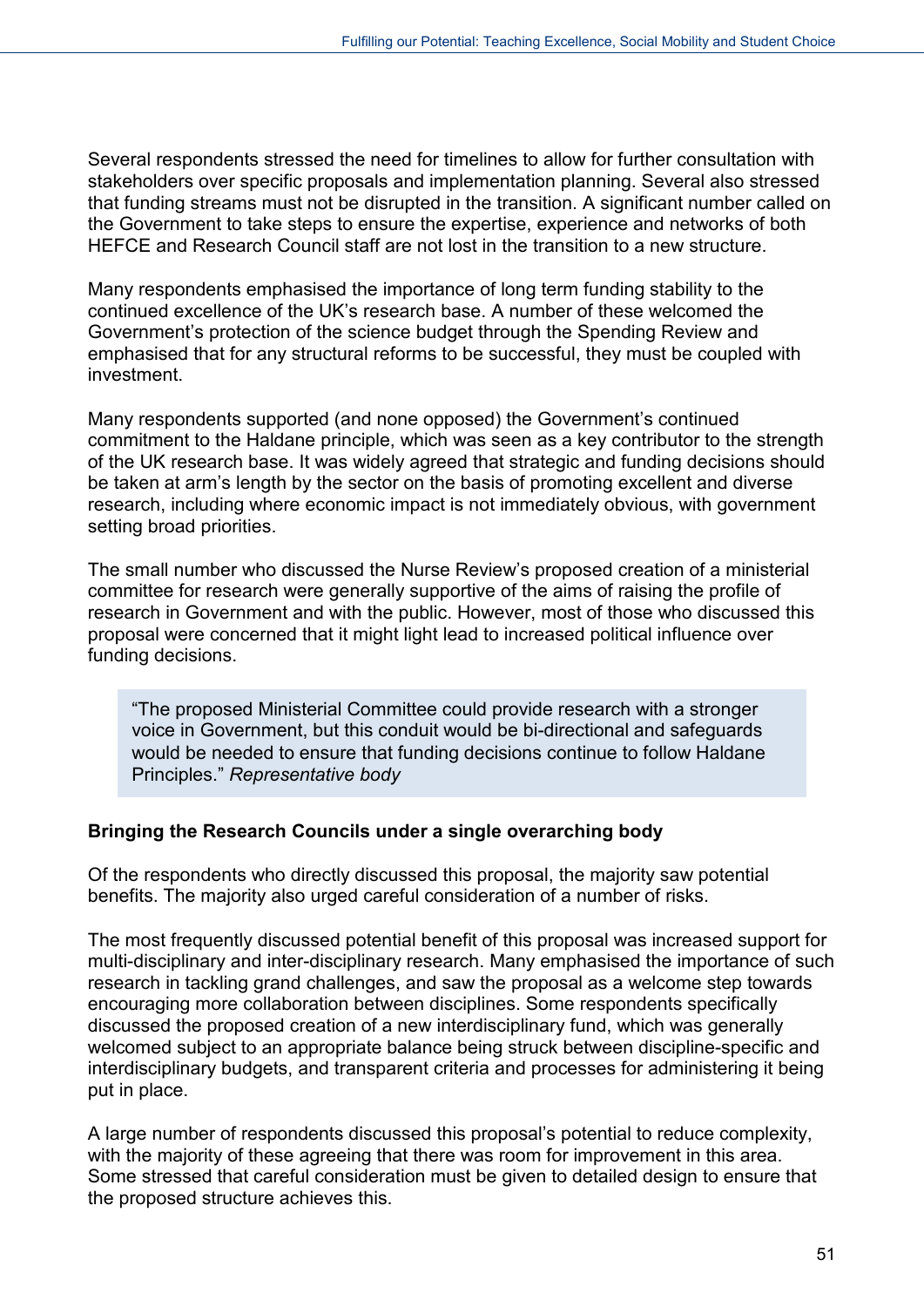A number of respondents discussed the benefits that greater strategic oversight could bring to the research sector. More comprehensive mapping of the research landscape to identify areas of strength and weakness, alignment of strategies, and giving research a stronger and more coherent voice in engagement with government and the public, were all broadly welcomed.

Most of those who addressed this proposal emphasised that it must not erode the autonomy or status of the individual research disciplines This was seen as important for protecting the flexibility to tailor their strategic and delivery approaches to the needs of their different user communities and external partners, such as non-government research funders. Some respondents suggested that high profile discipline leadership roles with significant autonomy would be required to attract researchers of the necessary calibre.

There were some calls for elements of public research funding to be made available to organisations not currently eligible for them including the Catapult network, further education colleges and alternative higher education providers.

"The world is facing ever more complex challenges, and often the research and innovation that is required to solve these problems occurs at the interface of disciplines... In the experience of the engineering community there is still significant room for improvement in the facilitation and support available for interdisciplinary and multidisciplinary research and researchers, so the creation of RUK provides a valuable opportunity for progress to be made." *Professional body*

"We welcome the Nurse Review recommendation that an overarching body (proposed to be known as Research UK) is established with clear accountabilities and responsibilities, able to support the whole system of research funding. The proposal recognises and builds on the foundations of the Councils' existing strategic partnership through RCUK (while seeking to address the limitations of the existing arrangements)." *Representative body*

#### **Integrating Innovate UK into the proposed overarching body**

A number of respondents submitted views on the Government's announcement in November 2015 that it would look to integrate Innovate UK into the proposed new body. The Government separately sought views on this announcement through a series of stakeholder events and an online survey. The overarching views of stakeholders are summarised below.

A large number of respondents highlighted that Innovate UK must: retain its own funding; retain its clear voice as the business-facing element of government support for innovation; and continue to function as a flexible and responsive funder of innovation.

Many respondents saw the potential benefits from integration. Bringing together research and innovation funding functions under a single organisation could drive up awareness among researchers of the needs and interests of the business sector, as well as enable the business community to more readily identify opportunities arising from research. This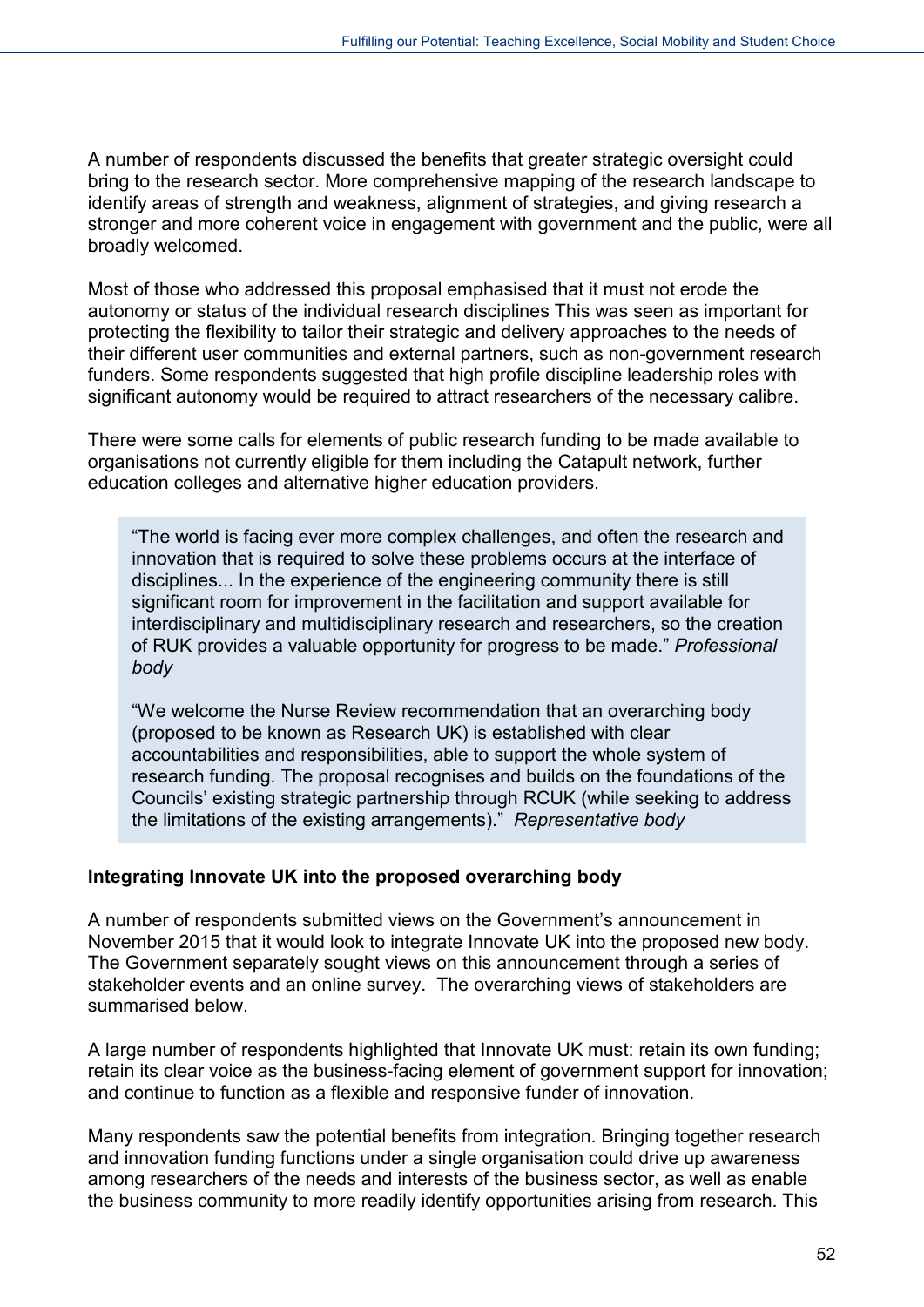would enable more informed funding decisions which in turn would maximise benefits to the UK economy from the significant Government investment in research and innovation.

Some respondents said that business and academia working more closely together would help increase the understanding of both communities and would make collaborations easier and funding mechanisms clearer. Simplification of the landscape would reduce costs across the board and would enable more funds to be used on research and innovation projects.

Many respondents highlighted the risks that would need to be considered. Innovate UK risked being "lost" in such a large organisation, or be seen to be just the technology transfer arm of the Research Councils. Some cautioned that the disparity in the size of the research and innovation budgets could affect Innovate UK's influence.

There were concerns that a greater proportion of Innovate UK's resources would be diverted towards academically focused early stage research. But at the same time, there were concerns from a different perspective that curiosity-driven "blue sky" research would be scaled back if the focus was put on projects with immediate commercial reward.

It was also highlighted that research and innovation were different activities and care would be needed to reconcile these differences in a combined organisation, for example, academics desire to publicise research whereas businesses are more likely to want to maintain commercial confidentiality

Stability was seen as an important element both for facilitating long-term collaboration between academia and industry and for attracting global inward investment. A number of respondents cautioned that changes to the landscape must not create a hiatus in funding.

#### **Integrating HEFCE's research functions into the proposed overarching body**

The majority of respondents who directly discussed this proposal urged caution over key risks. Several also raised potential benefits. Some saw delivering both streams of funding through a single body as a logical way of reducing complexity and administrative burdens. Some also welcomed the greater oversight of the research sector this proposal could bring, enabling better study of the health of research disciplines and a more strategic approach to capital investment.

A clear majority welcomed the Government's commitment to maintaining the dual support funding system.

Many respondents were concerned that Quality-Related (QR) research funding may come under pressure if delivered by the same organisation as competitive Research Council funding and called for the current balance between the streams to be maintained. These respondents argued that strict separation of the governance, management and delivery mechanisms of the two streams would be required.

A number of respondents called for clarity over whether the proposal extended to all HEFCE's non-teaching functions, in particular support for postgraduate students, support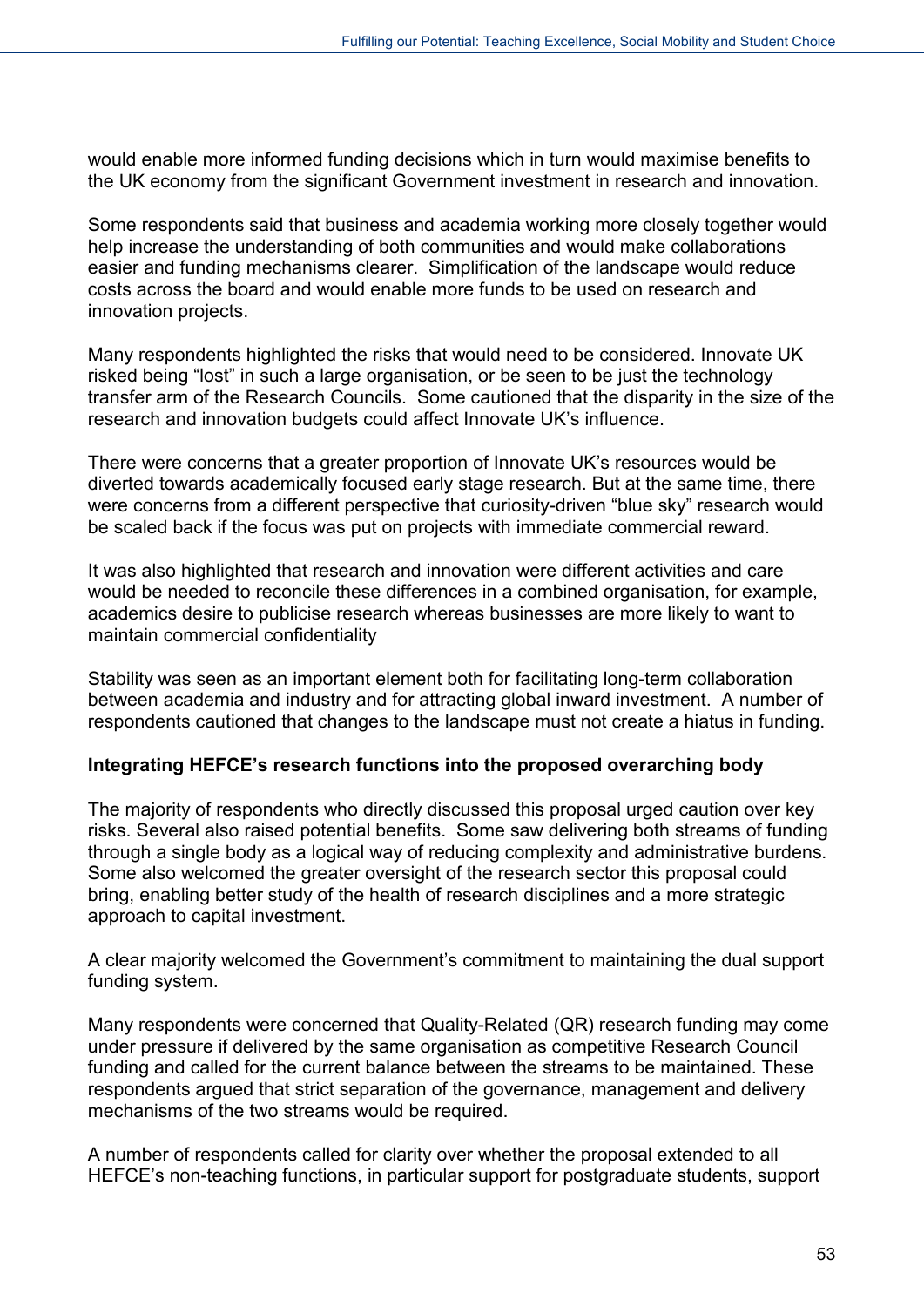for knowledge exchange, including the Higher Education Innovation Fund (HEIF) and the charities support element of QR (colloquially known as Charity Research Support Fund).

A number were also keen that Government take steps to ensure continued strategic oversight of the higher education sector, and to ensure that the links between teaching and research in institutions are preserved.

A significant number of respondents were concerned that the inclusion of English-only functions (those currently delivered by HEFCE in England, but devolved in Scotland, Wales and Northern Ireland) into a body responsible for the UK wide functions of the existing Research Councils, would need careful consideration.

"Bringing QR and Research Council funding under one strategic umbrella would allow better study of the health of disciplines, and ensure the dual funding streams most effectively support research excellence... However, robust mechanisms – potentially through primary legislation – are needed to ensure Quality-Related, Research Council and Innovate UK funding streams are managed and administered independently, both now and in the future. Crucially, the autonomy of the leadership of these separate funding streams must be maintained." *Representative body*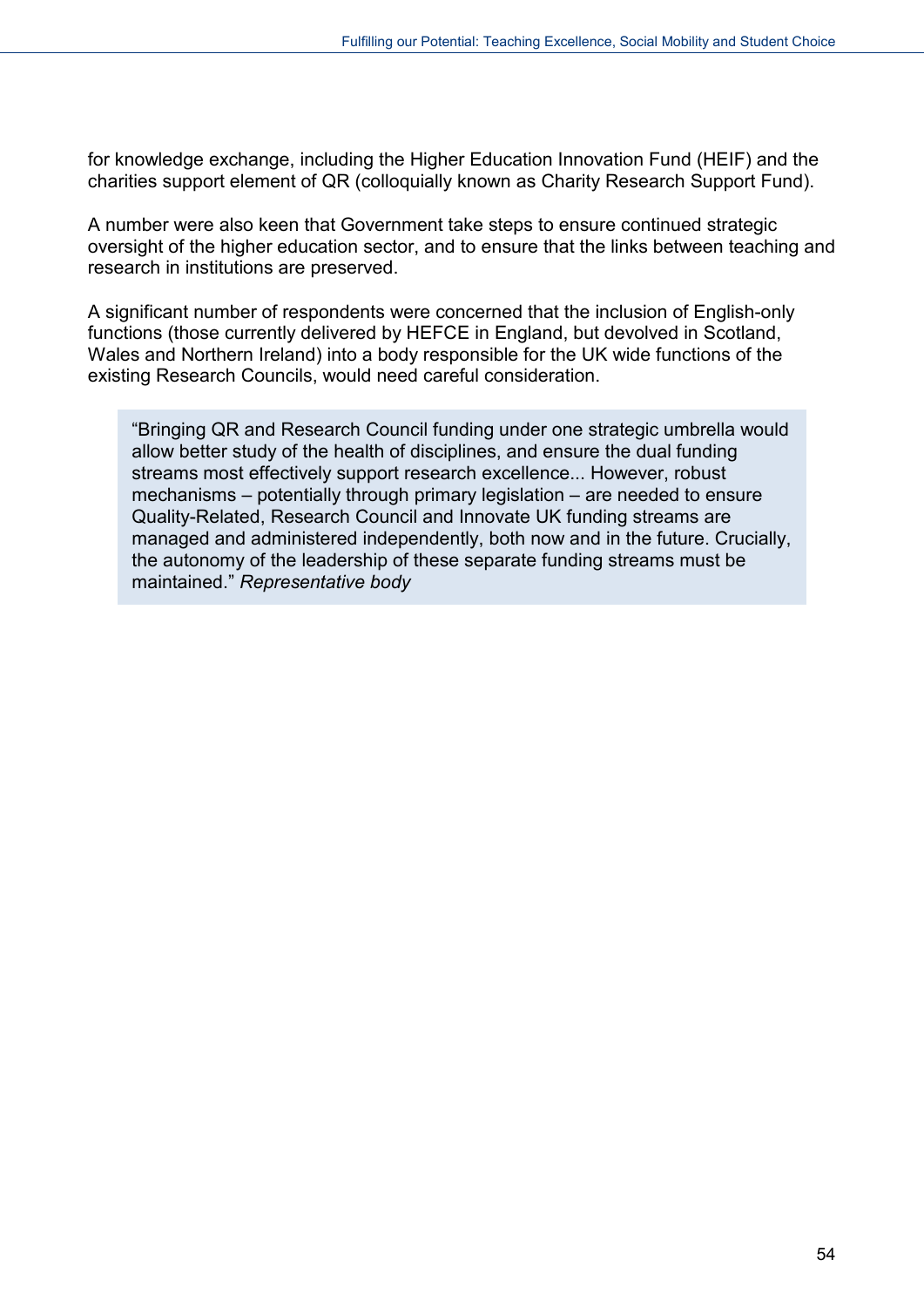## <span id="page-54-0"></span>**The Research Excellence Framework**

A number of themes emerged from the responses in this section. These included; recognition that the REF has enhanced the UK's international reputation and has been replicated elsewhere as a model of good practice; positive feedback on the introduction of impact; some concern about potential gaming and unintended behaviours including research activity being prioritised over teaching although it was recognised that the TEF may provide more balance; caution against metrics replacing peer review and a broad welcome to Lord Stern's Review of the RFF

The findings from this section of the consultation will help inform Lord Stern's Independent Review of the REF launched in January 2016. In addition responses to question 28 will help inform implementation of Government's proposals for the reform of the funding landscape set out in the Higher Education and Research White Paper

### **Questions 26-28**

• Many answers and the themes raised within the responses to questions 26 and 27 were wide-ranging and relevant to more than one question so have been summarised together.

#### **Question 26: What are the benefits of the REF to a) your institution and b) to the wider sector? How can we ensure they are preserved?**

#### **Question 27: How would you suggest the burden of REF exercises is reduced?**

The majority of responses to question 26 were positive and many respondents were broadly supportive of the REF. Mission groups, HEIs, learned societies, charities and businesses and individuals all highlighted benefits to both institutions and the sector as a whole. A small number of respondents, predominately individuals, said there were no benefits to the REF. A few respondents supported the principles underlying the REF but did not support the processes, favouring the development of an alternative approach.

There was wide support from respondents across all categories for reducing the burden and cost associated with the REF. Many respondents acknowledged that the costs incurred by institutions were a rational response to the potential benefits of successful participation in the REF. There was no clear consensus on how the burden of the REF could be reduced.

The most commonly cited benefits for institutions were that the REF:

- drives excellence in research;
- recognises excellence across a spectrum of institutions, giving institutions legitimate recognition of research excellence vital for attracting external funding and building collaborations with businesses and charities;
- has reputational benefits vital for recruiting talented staff and students. The recognition in international league tables is also a driver for postgraduate recruitment and undergraduate sponsorship opportunities;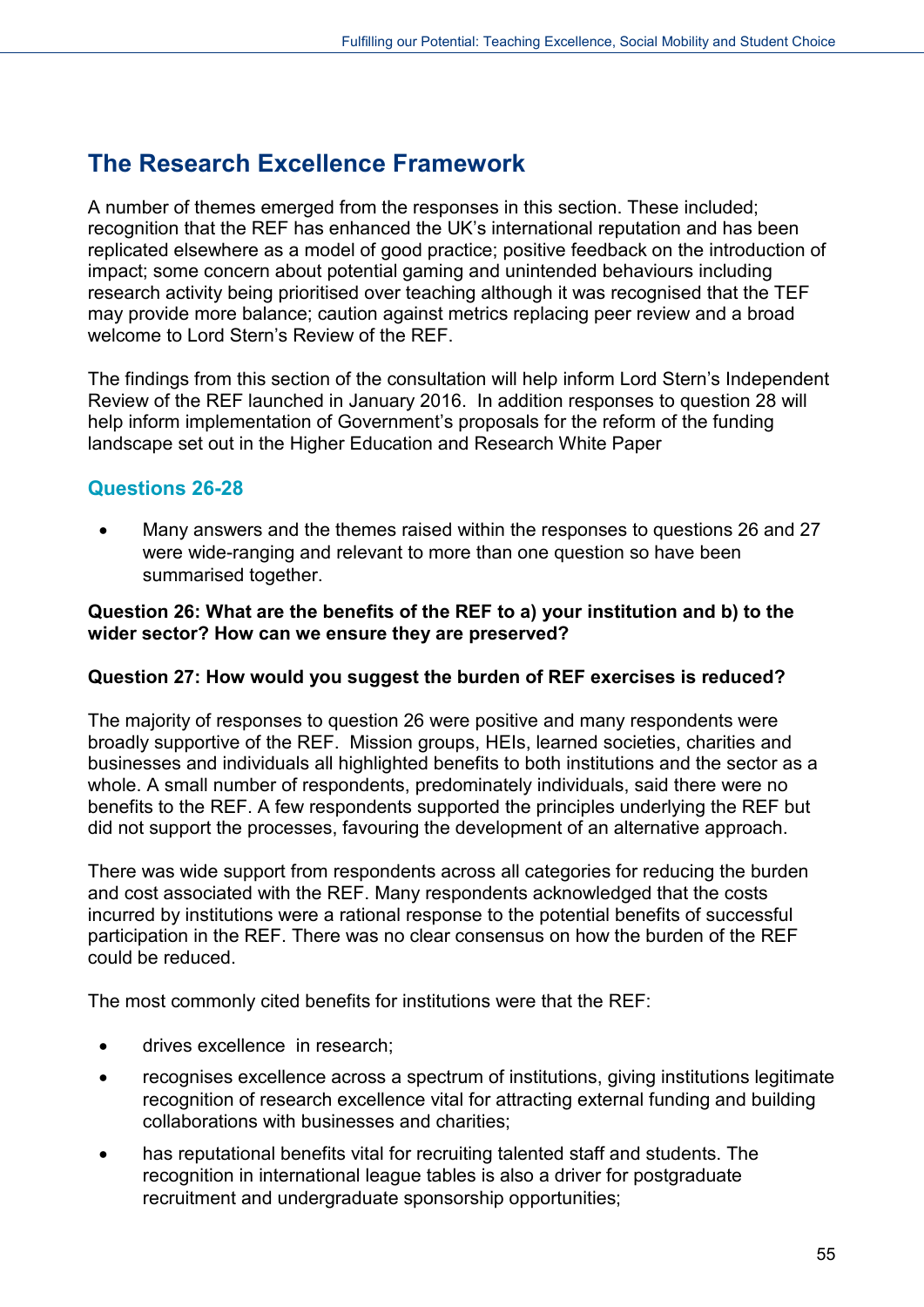- provides institutional benchmarking;
- helps institutions plan strategically and focus their research agenda.

The most commonly cited benefits for the sector were that the REF:

- demonstrates UK wide excellence across sectors gaining international recognition;
- provides cross sector and international benchmarking;
- provides legitimate accountability of public funding;
- increases collaboration across industry, charities and communities;
- ensures stability of funding, which the sector can plan around strategically.

Many respondents thought the REF benefited the research base as a reliable method for assessing research quality, as testified by international experts on the REF panels. Recognition of excellent research has enabled universities to be internationally competitive on the global market and attract students, high calibre staff, and collaborations with industry and charities, to the benefit of institutions and the wider sector.

Respondents were positive about the introduction of an impact measure to the REF, suggesting it has helped validate research. A large number of respondents felt it had introduced a positive culture shift in academics, encouraging them to think about the impact of their research, and enabling academics to communicate with industry more effectively and see the reach and value of their work. It was noted by many that impact has improved institutions' visibility and helped attract investment into institutions and has enabled institutions to deliver more economic and social benefits.

Many respondents noted how highly regarded the UK system internationally, as evidenced by the replication of the REF and its predecessor exercise the Research Assessment Exercise (RAE) in other countries. The introduction of impact has further promoted UK research and the long-term benefits to the economy and society.

Some respondents expressed scepticism that submissions were assessed only on the quality of the research. While REF panels do not use "journal rankings" or the perceived standing of the publisher when assessing the quality of research outputs submitted, some still feel it has influence in the REF. Many respondents claim the REF leaves too much scope for institutions to place additional burdens and pressures on academics and to "game" the system. Many respondents would like to see steps taken to discourage gaming, although very few provided ideas or solutions.

Some respondents expressed concern that the REF has led to academics placing more value on research than teaching, taking staff time away from teaching. Some respondents noted that the TEF may increase the value placed on teaching and provide balance.

Respondents across all identifying categories welcome Lord Stern's Review of the REF, and the opportunity to provide further feedback on the REF.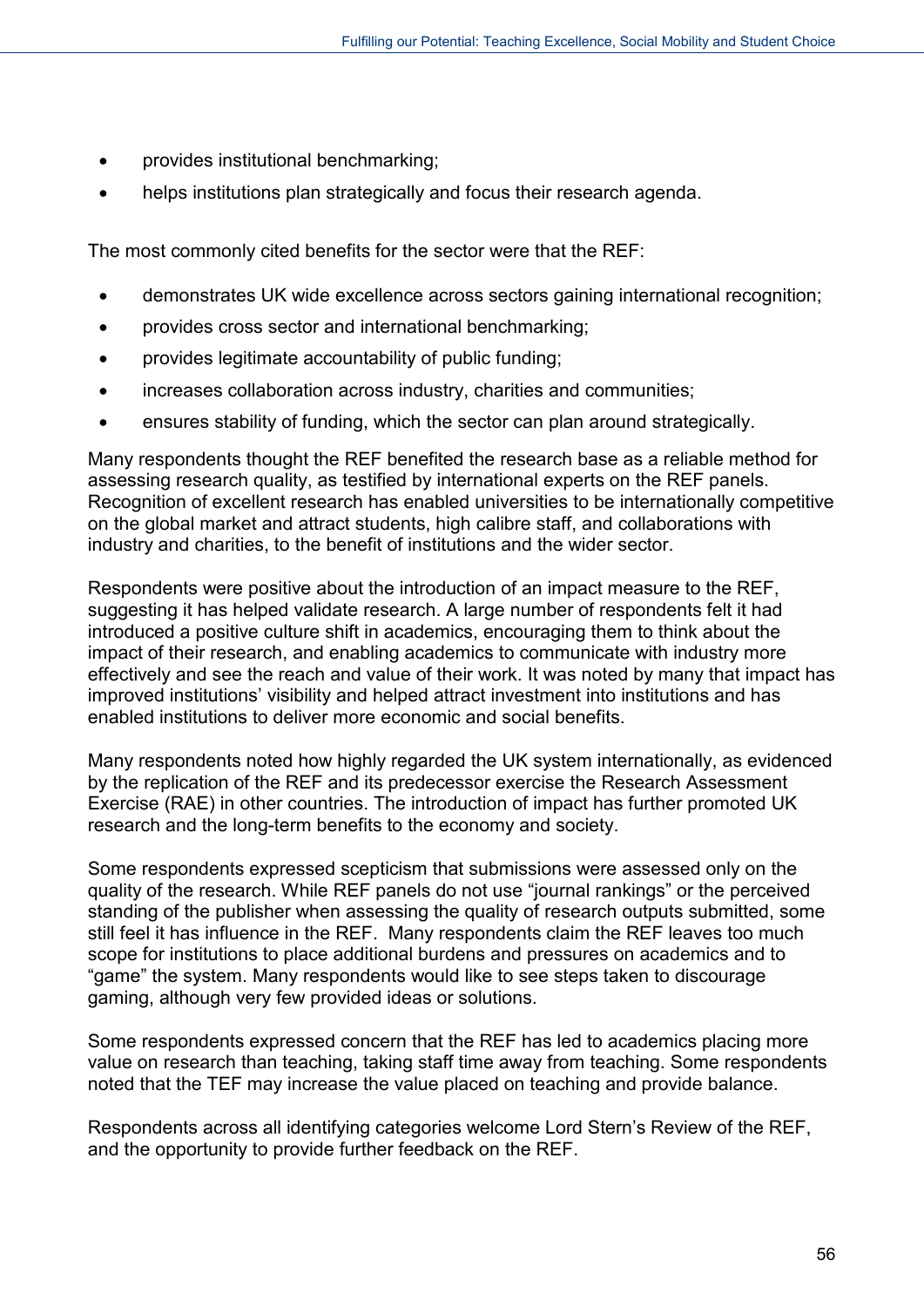"The REF and the RAEs that preceded it have fostered a culture of institutions striving for research excellence. The REF has improved research quality and the UK's global competitiveness. The results provide a means of validating and benchmarking subjects' research performance across a series of different assessment elements. The UK's assessment methodology has been emulated around the world." *Higher education institution*

"The REF is particularly useful when we are starting new research areas where we have not been active in the past as it provides us with a view of where the best talent is available in academia." *Employer*

"We welcome the review of the REF being undertaken by Lord Stern, and we look forward to engaging with this process in more detail on behalf of our members." *Representative body*

Suggestions about how the burden of the REF could be reduced covered included:

- Clarity: Many respondents felt that uncertainty about the future REF process would drive additional costs and requested that the details and arrangements for the next REF and the associated funding formulae be published as soon as possible.
- Limiting changes: A significant number of respondents highlighted that changes made between the RAE and the REF increased the costs and burdens on institutions and academics as they adapted to the new system. It was noted that institutions had put systems in place that would reduce the burden for future iterations of the REF, and that limiting changes will therefore reduce the costs and burdens in the next REF exercise.
- Metrics: The majority of respondents across questions 26 and 27 did not rule out further investigation of the use of metrics. The majority of respondents who commented on this cautioned against metrics replacing peer review.
- Staff selection: Many respondents saw staff selection into the REF as the most burdensome part of the REF process. Some respondents suggested removing the staff selection process and either submitting all staff into the REF or finding an alternative or standardised method to select staff.
- Equality and diversity: Most respondents across questions 26 and 27 endorsed steps taken to improve fairness. However the approach taken in REF2014 was seen as burdensome. A few suggested exploring the possibility of collecting equality data annually via HESA.
- Impact: Whilst some respondents commented that impact case studies were a significant burden, few respondents spoke negatively about the concept of impact. Respondents highlighted the potential to update and reuse impact case studies that had produced additional outputs in future exercises. Other proposals included reducing the number of case studies required for each unit of assessment; adopting a broader approach to the definition of impact; and integrating the impact and environment templates.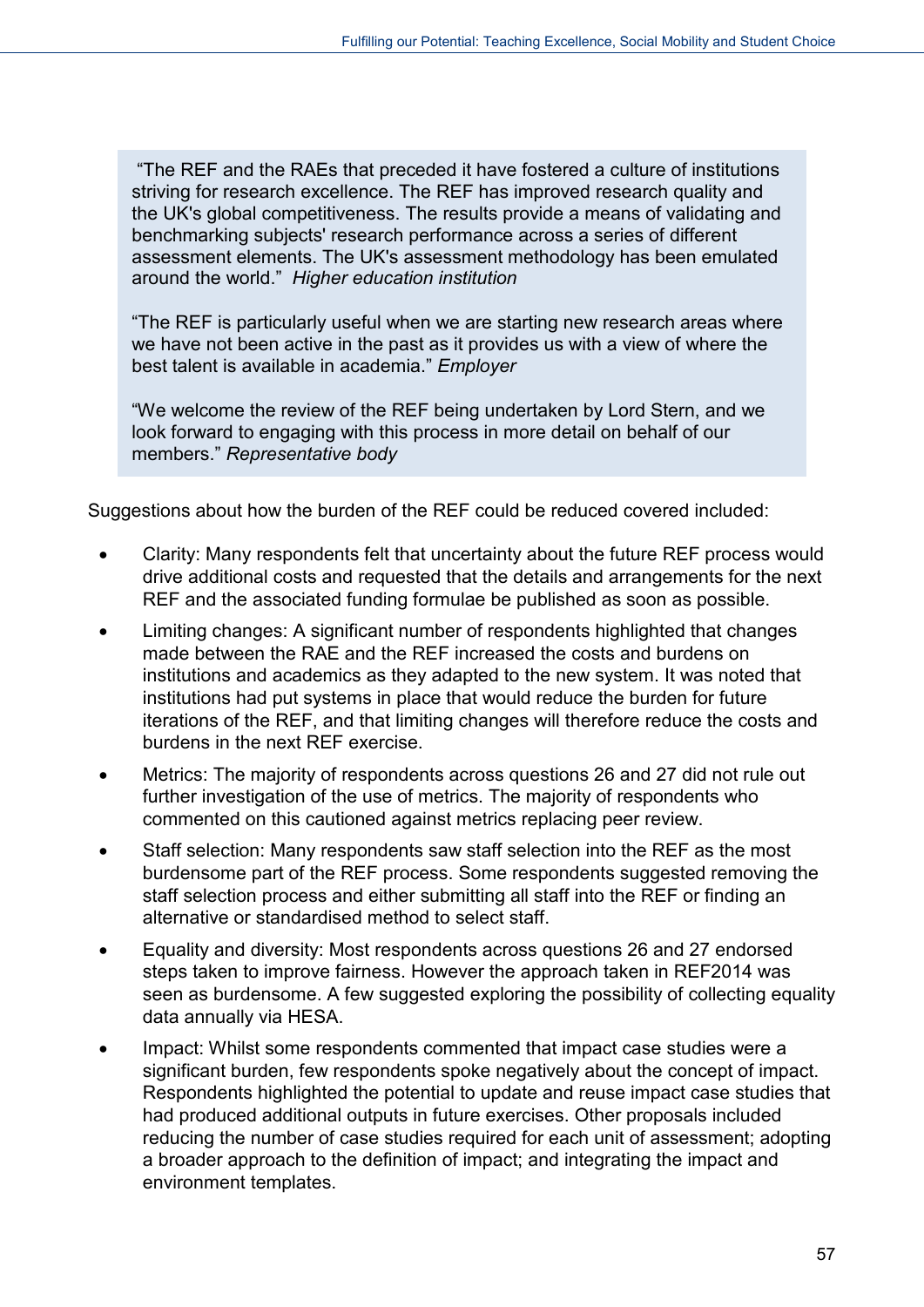• Environment: Several respondents commented that removing the narrative element of the environment section would be a "quick win" that would simplify the process. A further suggestion was to review the data elements in the environment section to use existing datasets (e.g. from HESA or Research Councils) wherever possible, such as the number of postgraduate research (PGR) students, PGR completions and external research income.

"[We welcome] the general scope of the Stern review in its aim to reduce administrative burden of the REF, and to introduce a lighter touch review that retains peer review." *Higher education institution*

#### **Question 28: How could the data infrastructure underpinning research information management be improved?**

Many of the respondents to question 28 highlighted themes around unification of research information management data, on improving the interoperability of research management systems, on standardisation of data and processes, on more central policy and financial support, or on establishing a single national database. On a similar theme, many respondents discussed issues around open access.

Many respondents gave their views on metrics, with almost all advising caution on using metrics to evaluate research. A minority of respondents felt that research information management data did not need to be improved. In addition to those a small proportion highlighted that any changes to data carries an administrative burden.

Many respondents felt that the interoperability of data systems should be improved. Respondents felt that this would reduce the cost and burden of recording and collecting research information management data, and improve the usefulness and transparency of this data. Some respondents suggested tools for improving interoperability most notably ORCID (unique researcher IDs). DOIs (journal article IDs) and FundREF (funding source references) were also mentioned.

Several respondents felt there should be more standardisation of research information management data. Respondents felt that the benefits of increased standardisation would be similar to those of interoperability in terms of reducing burdens and increasing interoperability.

<span id="page-57-0"></span>Other topics that were mentioned by respondents included increased central support for improving management systems, or the possibility of introducing a national data management system. Some respondents also commented on open access in research management data. A few respondents were not supportive of any changes to research management data.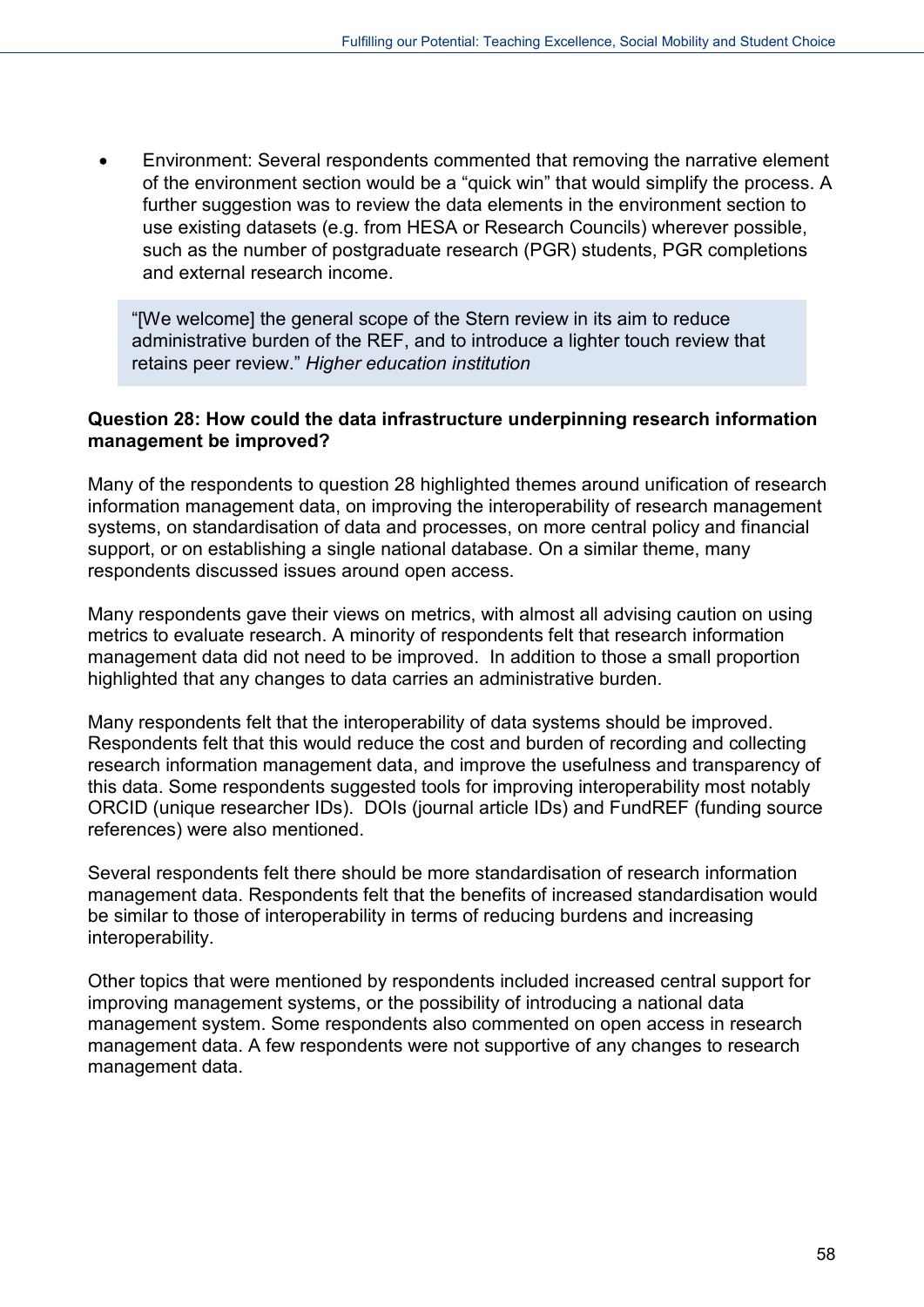## **Other comments on the consultation**

Respondents were given the opportunity to provide any other comments on the proposals in the Green Paper. A range of issues were covered, including the importance of an independent students complaints process, specific support for postgraduate students, the treatment of alternative providers in relation to international students, and the importance of the cultural and intellectual contribution of the higher education sector. There were also comments on the consultation process itself.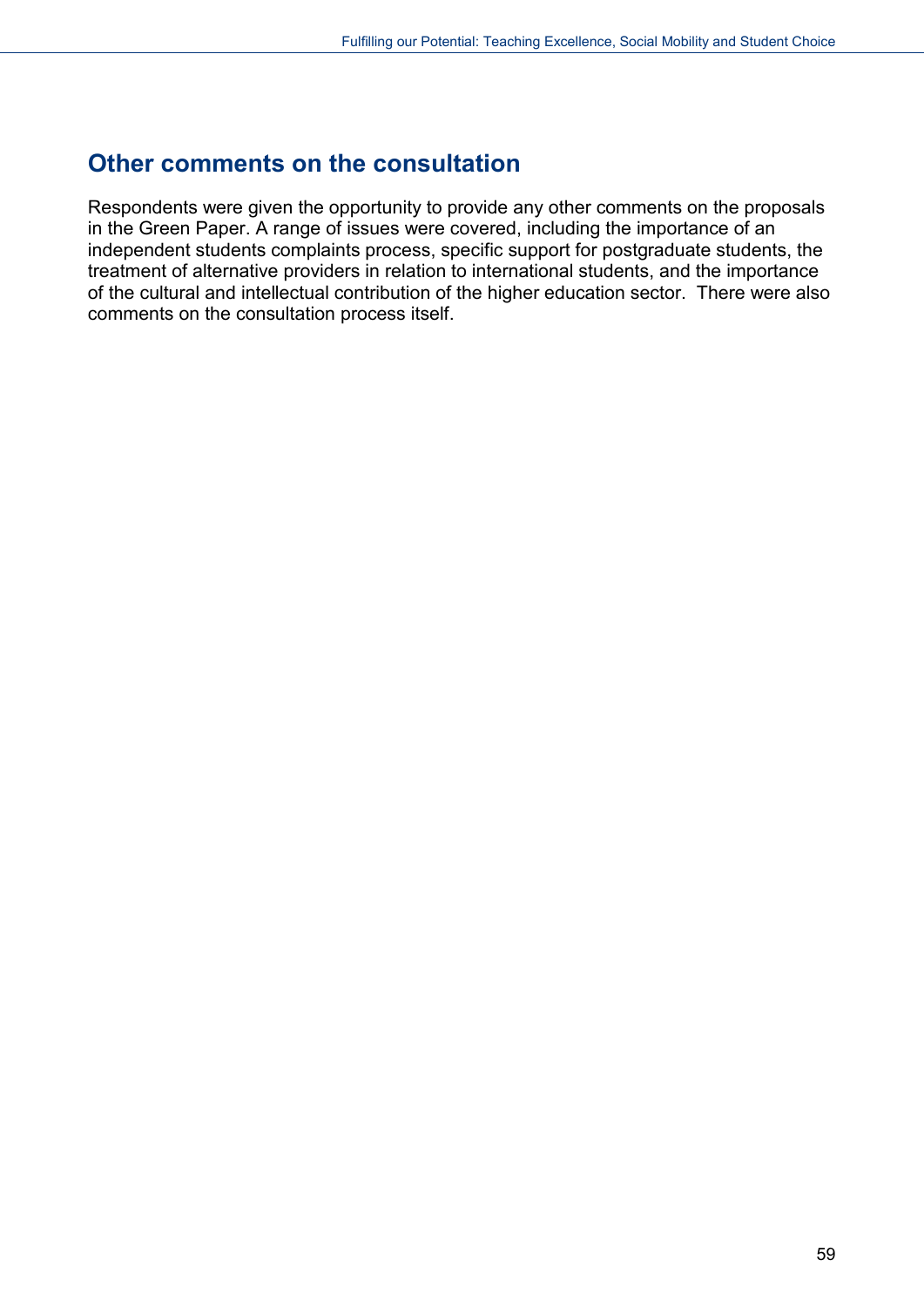# **Annex A: List of respondents to the consultation**

Aberystwyth University

Academic Registrars' Council

Academy of Social Sciences/Campaign for Social Science

ACCA's (Association of Chartered Certified Accountants)

Action for Carers

ADS Group

AGCAS (Association of Graduate Careers Advisory Services)

Aimhigher West Midlands

All Party Parliamentary Group for Micro Businesses.

AMOSSHE; The Student Services **Organisation** 

Anglia Ruskin Student Union

Anglia Ruskin University

APC Futures Ltd

Arden University

Areti Consulting

Arthritis Research UK

Arts and Humanities Alliance

Arts Council England

Arts University Bournemouth

Ascentis

Associated Newspapers Ltd

Association for Learning Technology

Association of Colleges

Association of Directors of Estates

Association of Graduate Recruiters

Association of Heads of University Administration

Association of Medical Research Charities'

Association of Research Managers and **Administrators** 

Association of School and College Leaders (ASCL)

Association of University Administrators

Aston Students' Union

Aston University

Backstage Academy

Bath Spa University

Bath Spa University, Students' Union

Bellerbys Education Services Limited

Big Innovation Centre

Big Society Capital; Social Finance; Impetus & The Private Equity Foundation: & Right to Succeed; The Access Project; and UBS

BioIndustry Association (BIA)

Birkbeck, University of London

Birmingham City University

Birmingham City University Students' **Union** 

Birmingham Metropolitan College

Bishop Grosseteste University

Blackburn College

Blackpool and The Fylde College

Bolton Students' Union

Bournemouth University

BPP University

Bradford College

Bradford College Students' Union

Brighton Students' Union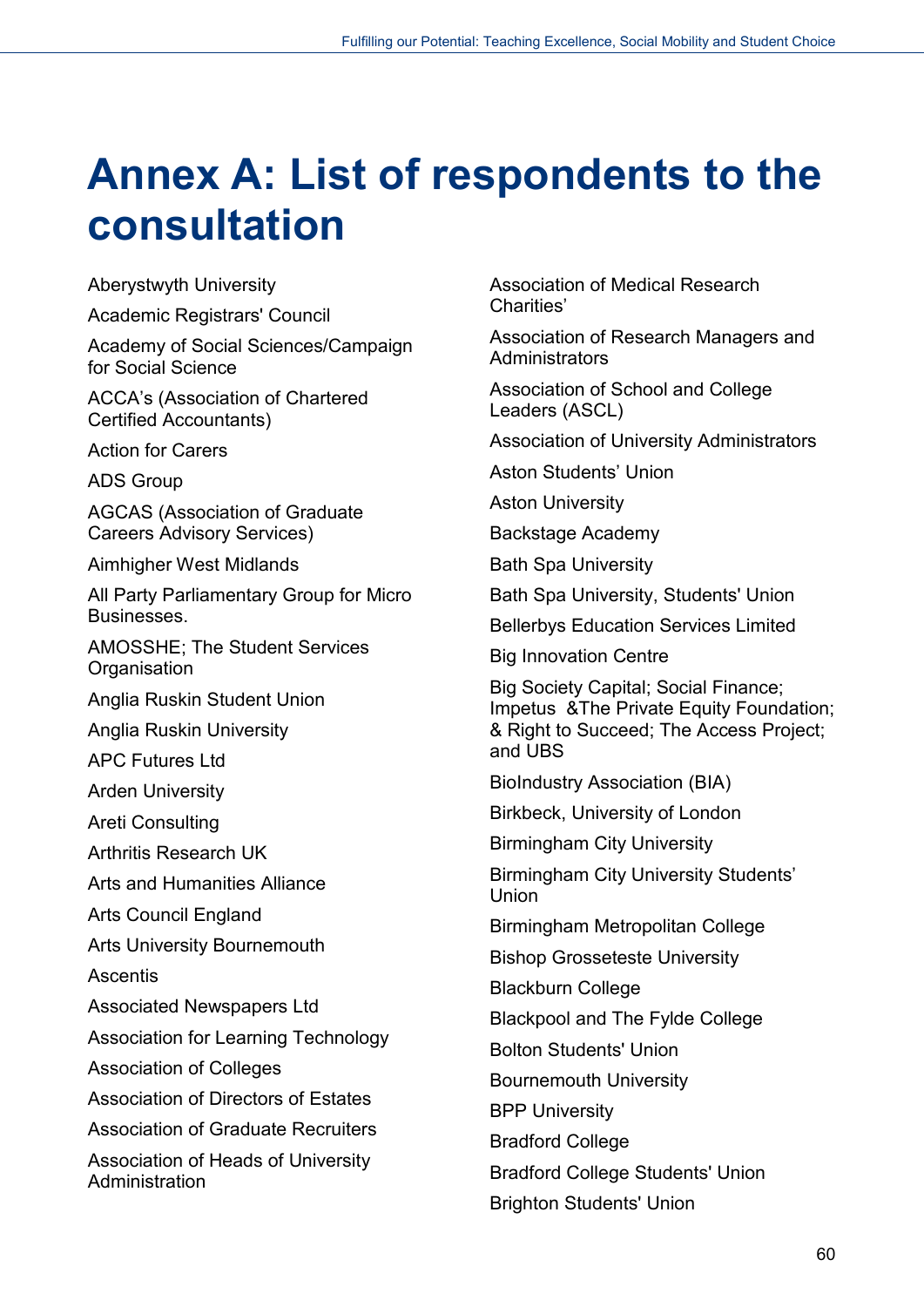**Brightside** 

Bristol Baptist College

Bristol Students' Union

British Academy

British Accreditation Council

British Association of Modernist Studies

British Chamber of Commerce

British Dental Association

British Heart Foundation

British Medical Association

British Psychological Society

British Society for Immunology

British Sociological Association

British Universities Finance Directors Group

Brunel University London

Brunel University London-Council

Buckinghamshire New University

Cabinet Secretary for Education and Lifelong Learning (Scotland)

Cambridge UCU

Cambridge University Students' Union

Campaign for Science and Engineering

Cancer Research UK

Canterbury Christ Church University

Canterbury College

Cardiff Metropolitan University

Cardiff University

Career Development Institute

Careers Research & Advisory Centre (CRAC)

Carers Trust

Catapult Offshore Renewable Energy (ORE)

Cathedrals Group

Catholic Education Service

### CBI

Cell Therapy Catapult

Central Students' Union, Royal Central School of Speech and Drama

Centre for Higher Education and Equity Research, University of Sussex

Chartered Association of Business **Schools** 

Chartered Management Institute (CMI)

Chester Students' Union

Christ Church Students' Union

CIPD

CIPFA, the Chartered Institute of Public Finance and Accountancy,

City of Bristol College

City University London

City University London Students' Union

Colchester Institute

Committee of University Chairs (CUC)

Competition and Markets Authority

Conservative Academics Group

Conservatoires UK

Cornwall College Group

Council for Higher Education in Art & Design (CHEAD)

Council for the Defence of British **Universities** 

Council of Deans of Health

Council of Heads of the Built Environment

Coventry University

Coventry University Students Union

Creative Industries Federation

Creative Skillset

De Montfort Students Union

De Montfort University

DELNI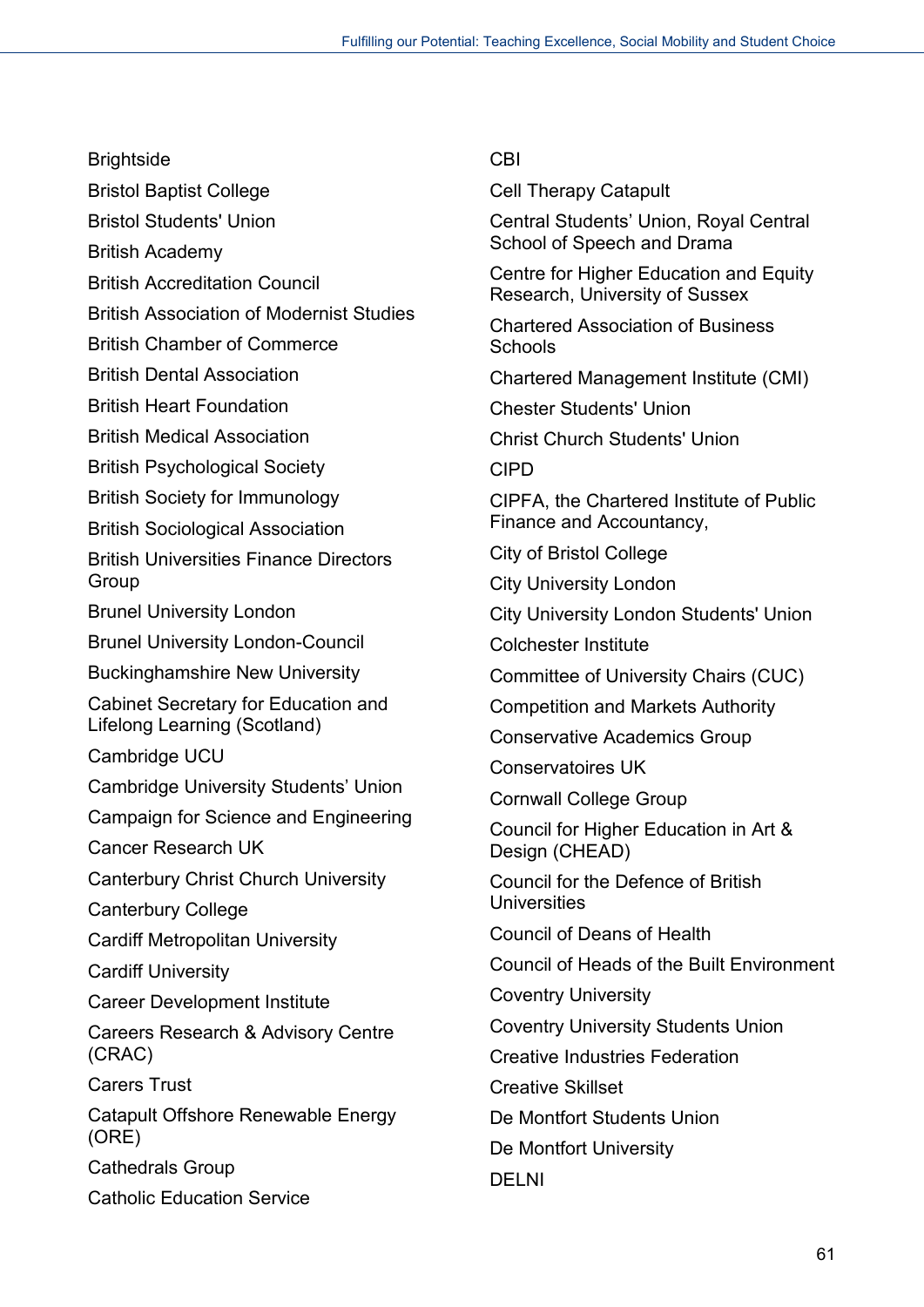Dental Schools Council

Design Council

Digital Catapult

Durham University

Edge Hill Students' Union

Edge Hill University

Edinburgh University Students' Association (EUSA)

EEF, the manufacturers' organisation

Energy Systems Catapult

Engineering Professors' Council

Engineering the Future (EtF)

English Association

Enterprise Educators UK

Equality and Human Rights Commission

Equality Challenge Unit (ECU)

Experimental Psychology Society

Falmouth & Exeter Students' Union

Falmouth University

Forum for Access and Continuing **Education** 

Future Cities Catapult

Futureworks Training Limited

Girls' Schools Association and Headmasters' and Headmistresses' **Conference** 

Glasgow Caledonian University

Goldsmiths UCU

Goldsmiths, University of London

GSM London

Guildford College of Further and Higher **Education** 

GuildHE

Hadlow Group (incorporating Hadlow College and West Kent and Ashford College)

Harper Adams University

Hartpury College

Hartpury Students' Union

Havering College of Further and Higher **Education** 

Head of Educational Development Group

Heads of Chemical Engineering

Heads of Departments of Mathematical Sciences in the UK

Heads of Natural Sciences of various universities

Heads of University Centres of Biomedical Sciences (HUCBMS)

Health Education England

HEPI

Hereford College of Arts

Heriot-Watt University

Hertfordshire Students' Union

**HESA** 

Higher Education Access Tracker (H.E.A.T)

Higher Education Commission

Higher Education Funding Council for Wales (HEFCW)

Higher Education Race Action Group

Higher Education Strategic Planners Association

Huddersfield Students' Union

Hull College Group

Hull University Union

ICAEW - Institute of Chartered **Accountants** 

IChemE

ICON College of Technology and Management

ifs University College

Imperial College London

Imperial College Union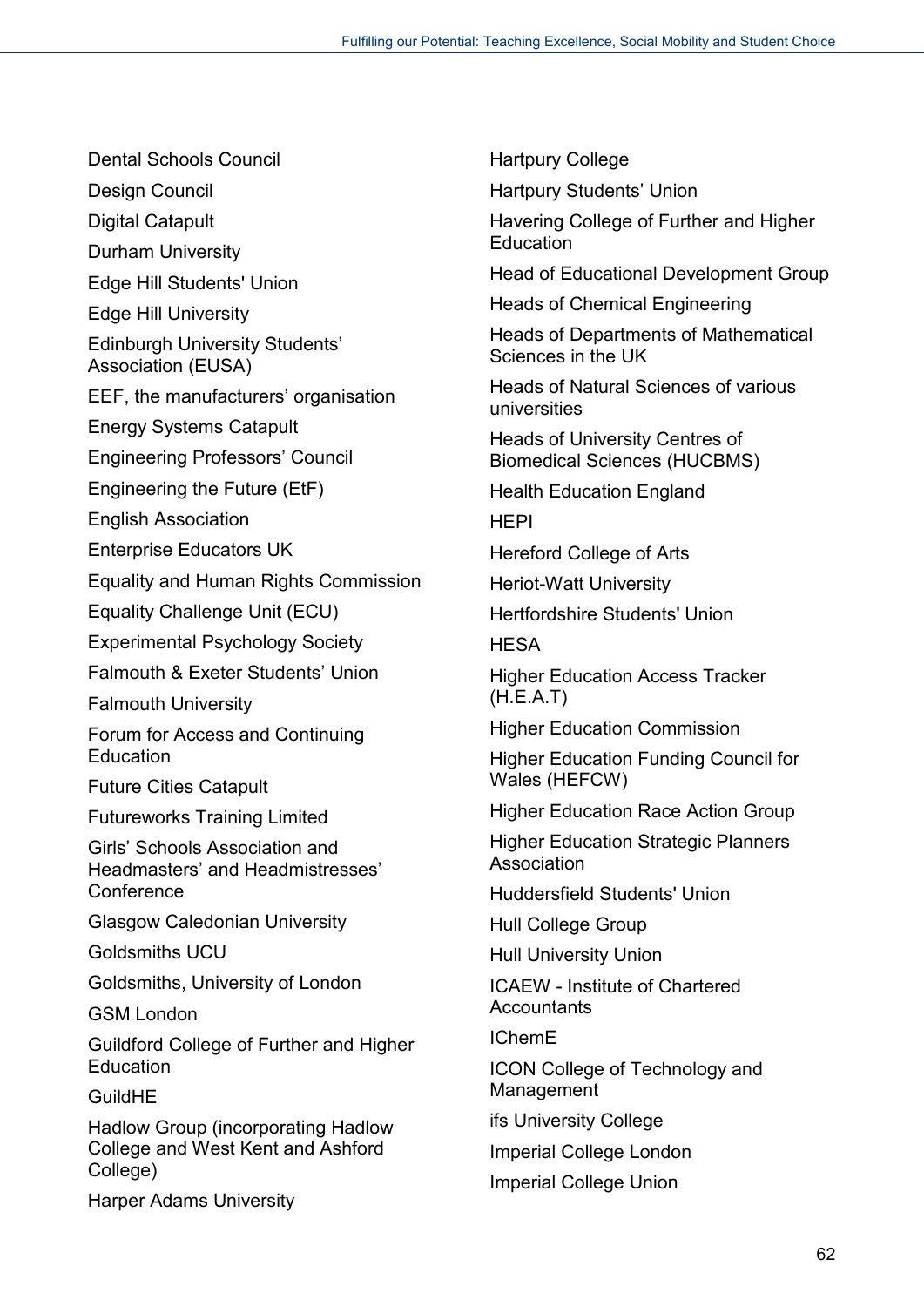Independent Universities Group

Information Commissioner's Office

Innovate UK

Institute of Contemporary Music Performance (ICMP)

Institute of Directors

Institute of Physics

Institute of Physics and Engineering in Medicine

Institute of Small Business and Entrepreneurship

Institution of Engineering and Technology (IET)

Intergenerational Foundation

**IntoUniversity** 

Jisc

Joint BISA, PSA and UACES

Joint Committee for Psychology in Higher Education.

JS Group

Kaplan

Keele University

Keele University Students' Union

Kent and Medway Progression Federation (KMPF)

Kent Union

King's College London

King's College London Students Union

Kingston University London

Lancaster University

Lancaster University Students' Union

Landex Land based Colleges Aspiring to **Excellence** 

Leadership Foundation

Leeds Beckett Students' Union

Leeds Beckett University

Leeds University Union

Linking London, hosted by Birkbeck, University of London

Liverpool Guild of Students

Liverpool Hope Students' Union

Liverpool Hope University

Liverpool John Moores University

London Higher

London Mathematical Society (LMS)

London Metropolitan University

London School of Business and Management

London School of Economics and Political Science

London School of Hygiene & Tropical Medicine

London South Bank Students' Union

London South Bank University

London Studio Centre

Loughborough Students' Union

Loughborough University

LSE Students' Union

Management of Small Higher Education Institutions Network (MASHEIN)

Manchester Metropolitan Students' Union

Manchester Metropolitan University

Marie Curie

Mayor of London

Media, Communication and Cultural Studies Association

Medical Schools Council

Metanoia Institute

Middlessex University

million+

Mixed Economy Group of FE Colleges

Myerscough College

National Association for Music in Higher **Education**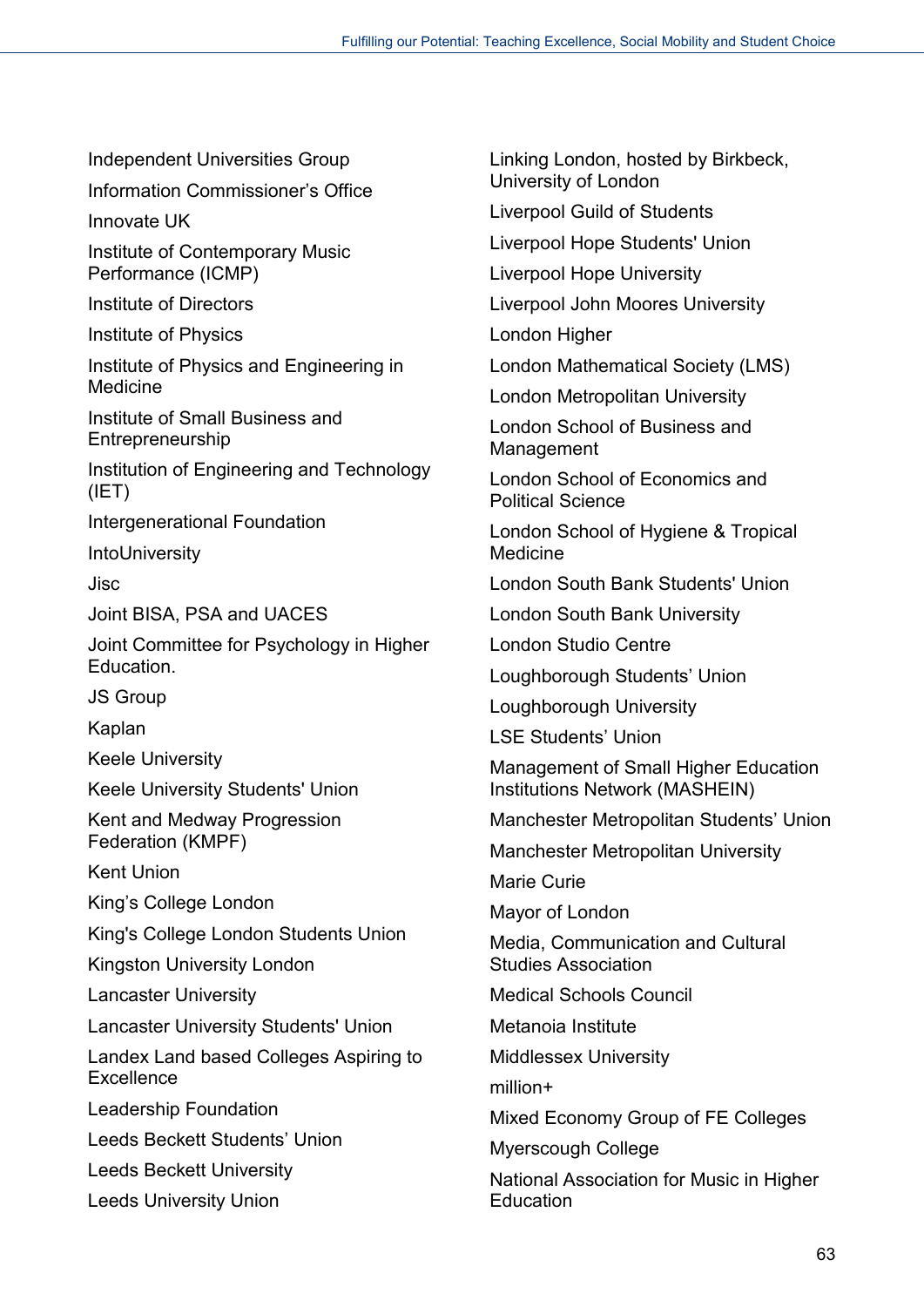National Campaign Against Fees and **Cuts** National Centre for Universities and Business (NCUB) National Deaf Children's Society National Education Opportunities Network National Oceanography Centre National Union of Students' Nazarene Theological College **NCEE** NCG Nelson College London New College of the Humanities Newbold College of Higher Education Newcastle University Newcastle University Students' Union Newman University, Birmingham News Media Association Northumbria Students' Union Nottingham Trent Students' Union Nottingham Trent University Nuffield Council on Bioethics Nuffield Foundation NUS Scotland NUS Wales NUS-USI OFFA Office of the Independent Adjudicator for Higher Education Open University Students Association Operational Research Society Oxford Brookes Students' Union Oxford Brookes University Oxford University Student Union PCS, Public & Commercial Service Union Pearson UK

Pharmacy Schools Council Pinsent Masons LLP Plymouth University Point Blank Music School PraxisUnico Precision Medicine Catapult Principal Fellows of the HEA JISCmail forum Publishers Association Quality Assurance Agency for Higher Education (QAA) Quality Strategy Network Queen Mary University of London (QMUL) Queen Mary University of London Students' Union Queens University Belfast Randstad Student Support Ravensbourne Reading University Students' Union Realising Opportunities Reaseheath College Regional Studies Association Research Councils UK (RCUK) Research Libraries UK RIBA RICS (Royal Institute of Chartered Surveyors) Roehampton University Students' Union Rose Bruford College Royal Academy of Dance Royal Academy of Engineering Royal Agricultural University Royal College of Art Royal Geographical Society (with IBG) Royal Historical Society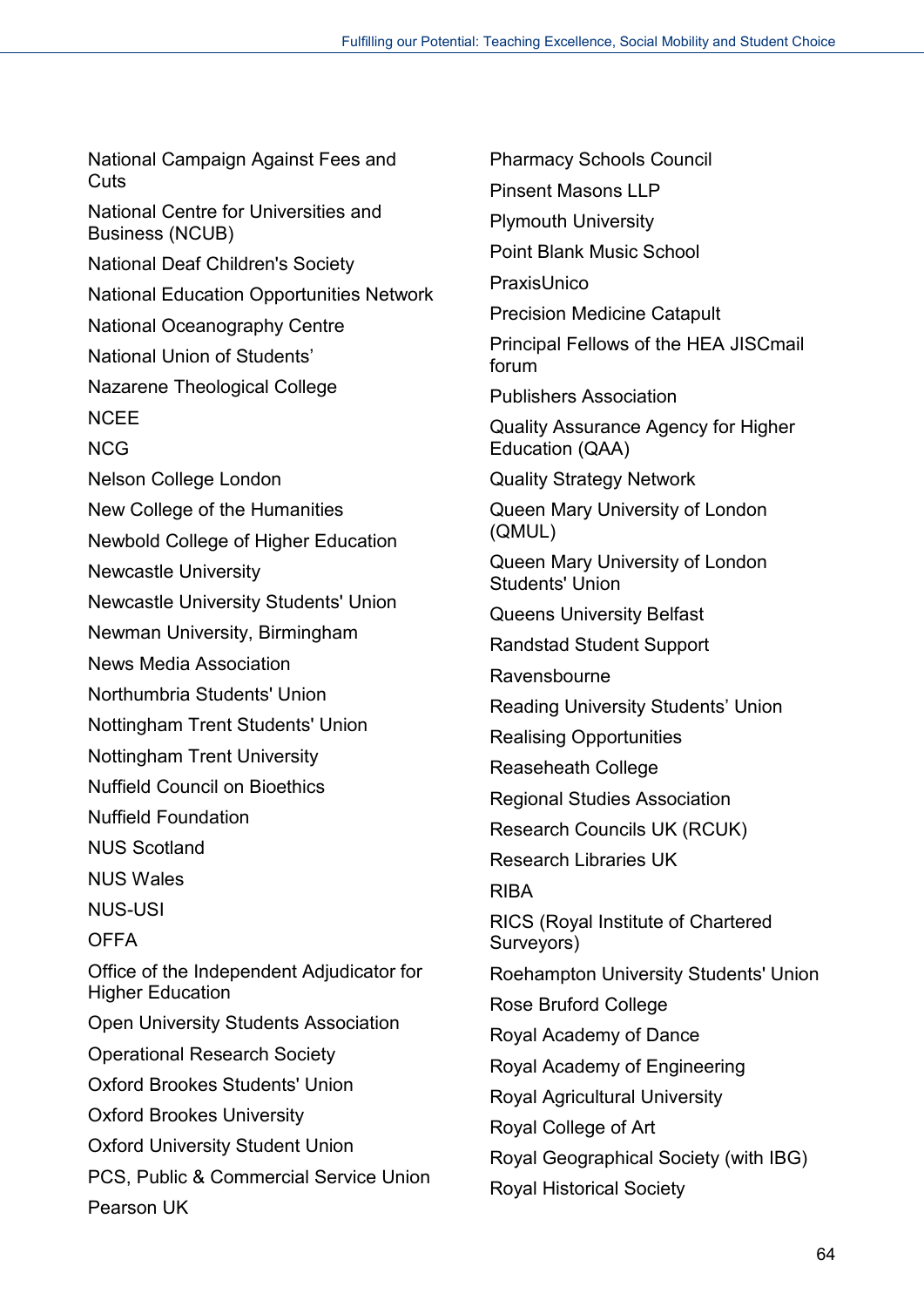Royal Holloway, University of London

Royal Northern College of Music

Royal Society

Royal Society of Biology

Royal Society of Chemistry

Royal Society of Edinburgh

Royal Statistical Society

Royal Town Planning Institute

Royal Veterinary College

Russell Group

SACU LTD

Satellite Applications Catapult

School of Education Durham University

School of Oriental and African Studies (SOAS)

Science Council

**SCONUL** 

Scottish Funding Council

SEEC - Southern England Consortium for Credit Accumulation and Transfer

Sheffield Hallam University

SOAS Students' Union

Social History Society- University of York

Social Mobility and Child Poverty Commission

Social Policy Organisation

Society for Research into Higher **Education** 

Society for women in Philosophy

Solent Students' Union

South East Physics Network

South Tyneside College

Southampton Solent University

St Nicholas' Training Centre for the Montessori Method of Education Ltd (Montessori Centre International)

St Patrick's International College

St. George's University of London

St. Mary's University

Staff and Educational Development Association (SEDA)

Staffordshire University

Staffordshire University Students' Union

Stand Alone Charity

Standing Conference of University Drama Departments (SCUDD)

STFC Innovation Advisory Board

Students' Union Royal Holloway **University** 

Students' Union of the University of the Arts London

Students' Union University of Greenwich

Study UK

Supporting Professionalism in Admissions

Swansea University

Teach First

Teesside University

Teesside University Students' Union

Thales UK- research and Technology

The Academy of Medical Sciences

The Association of the British Pharmaceutical Industry

The BIMM Group

The Bournemouth and Poole College

The Bridge Group

The British Philosophical Association

The Centre for Recording Achievement

The Chartered Institute of Building (CIOB)

The Chartered Institute of Legal Executives, CILEx

The Chartered Institute of Library and Information (CILIP)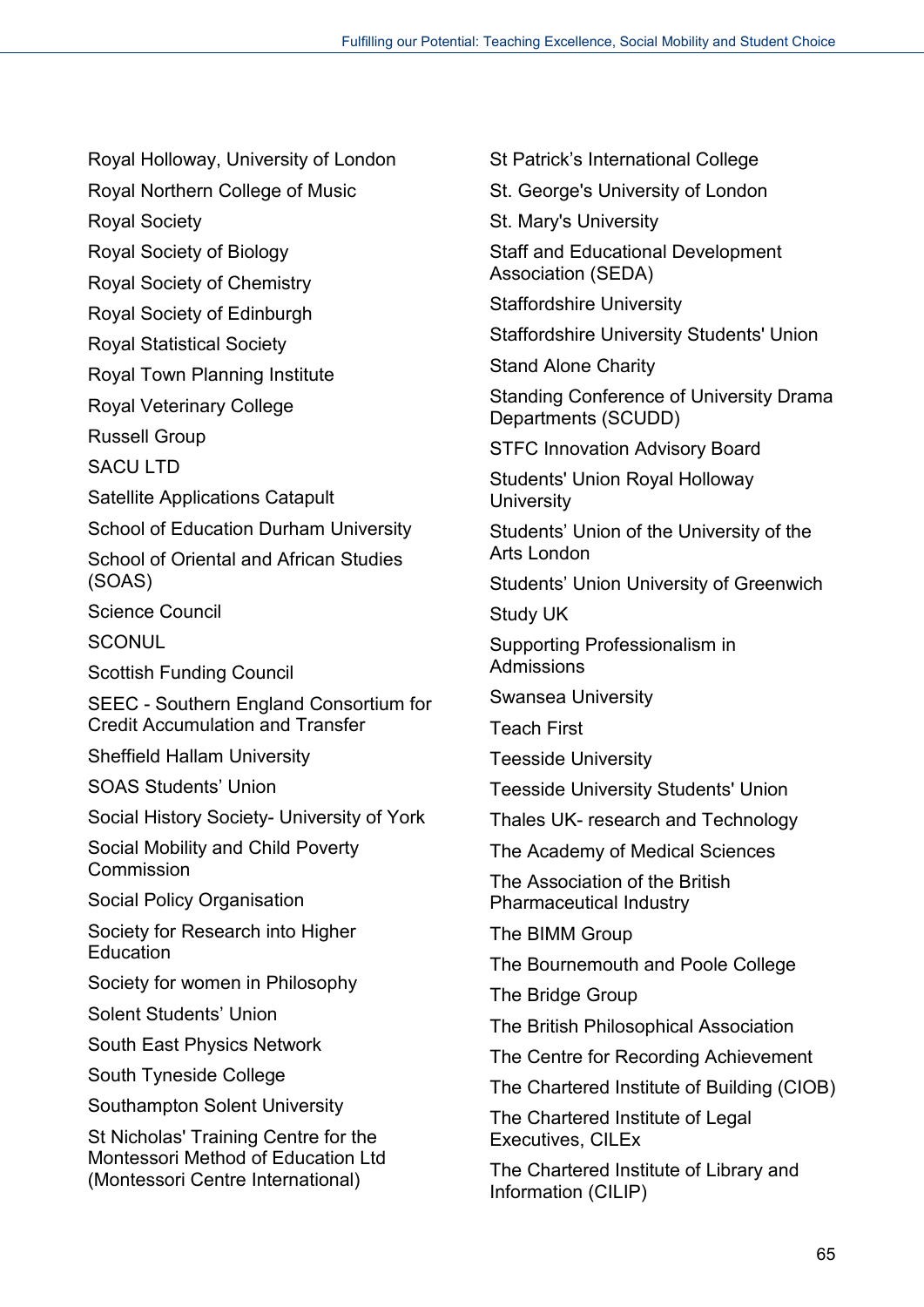The Courtauld Institute of Art The Geological Society The Higher Education Academy The Institute of Cancer Research The Institute of Mathematics and its Applications (IMA) The Manchester College The National Association of School Based Teacher Trainers The Open University The Royal Central School of Speech and Drama The Scale-Up Institute The Society and College of Radiographers The Society of Homeopaths The Student Engagement Partnership The Students' Union at UWE The Sutton Trust The University of Dundee The University of Glasgow The University of Law The University of Nottingham The University of Sheffield The Who Cares Trust Transport Systems Catapult Trinity Laban Conservatoire of Music and Dance **TUC** UCAS UCL (University College London) UCU Marjon Branch UEA Students' Union UELSU UK and Ireland Engineering Education Research Network

UK Association of National Teaching Fellows UK Branch Campuses Malaysia UK Deans of Science UK NARIC Ulster University UNISON Universities and Colleges Employers Association (UCEA). Universities Association for Lifelong Learning (UALL) Universities Scotland Universities UK (UUK) Universities Wales University Alliance University and College Union University Campus Suffolk University College London (UCL) University College London Union University English University for the Creative Arts University for the Creative Arts Students' Union University of Bath University of Bath Students' Union University of Bedfordshire University of Birmingham University of Birmingham Guild of **Students** University of Bolton University of Bradford University of Brighton University of Cambridge and the Cambridge Colleges University of Central Lancashire

University of Central Lancashire Students' Union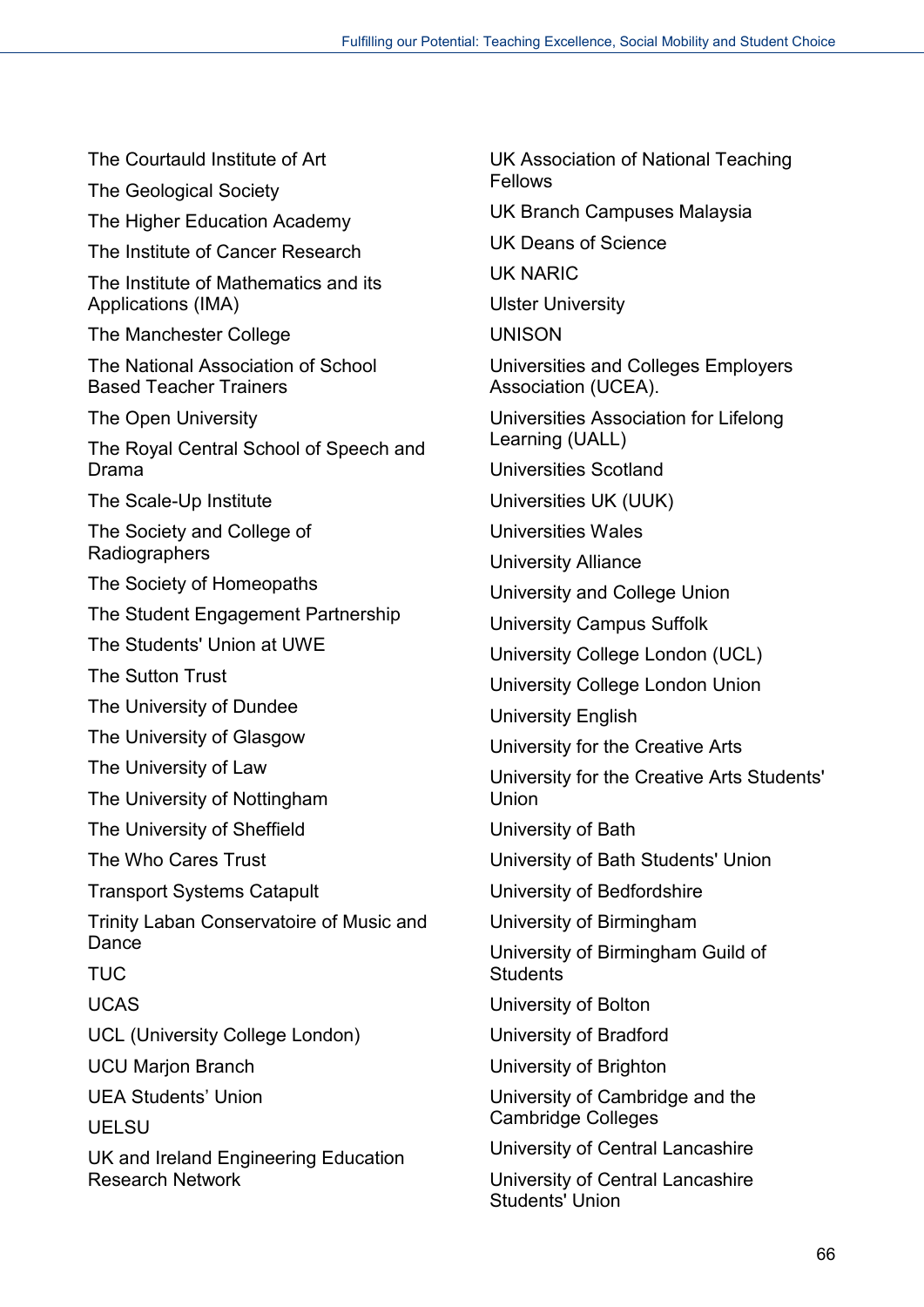University of Chester University of Chichester University of Cumbria University of Derby University of Derby Students' Union University of East Anglia University of East London University of Edinburgh University of Essex University of Essex Students' Union University of Exeter University of Exeter Students' Guild University of Greenwich University of Huddersfield University of Hull University of Kent University of Leeds University of Leicester University of Leicester Students' Union University of Lincoln University of Liverpool University of London University of Manchester University of Manchester Students' Union University of Northumbria University of Nottingham Students' Union, University of Oxford University of Portsmouth University of Reading University of Roehampton University of Salford University of Salford Students' Union University of Sheffield Students' Union University of South Wales University of Southampton

University of St Andrews University of St Mark & St John Plymouth University of Stirling University of Strathclyde University of Sunderland University of Sunderland Students' Union University of Surrey University of Surrey Students' Union University of Sussex University of Sussex Students' Union University of the Arts London University of the West of England University of the West of England, Bristol University of the West of Scotland University of Warwick University Of West London Students' Union University of Westminster University of Westminster Students union University of Winchester University of Wolverhampton University of Wolverhampton Students' Union University of Worcester University of York University Of York Students' Union. University Partnership Programme (UPP UPSU (University of Plymouth Students' Union) Vertigo Ventures Veterinary Schools Council. Villiers Park Educational Trust Vitae / CRAC Wakefield College Warwick Branch, University and College Union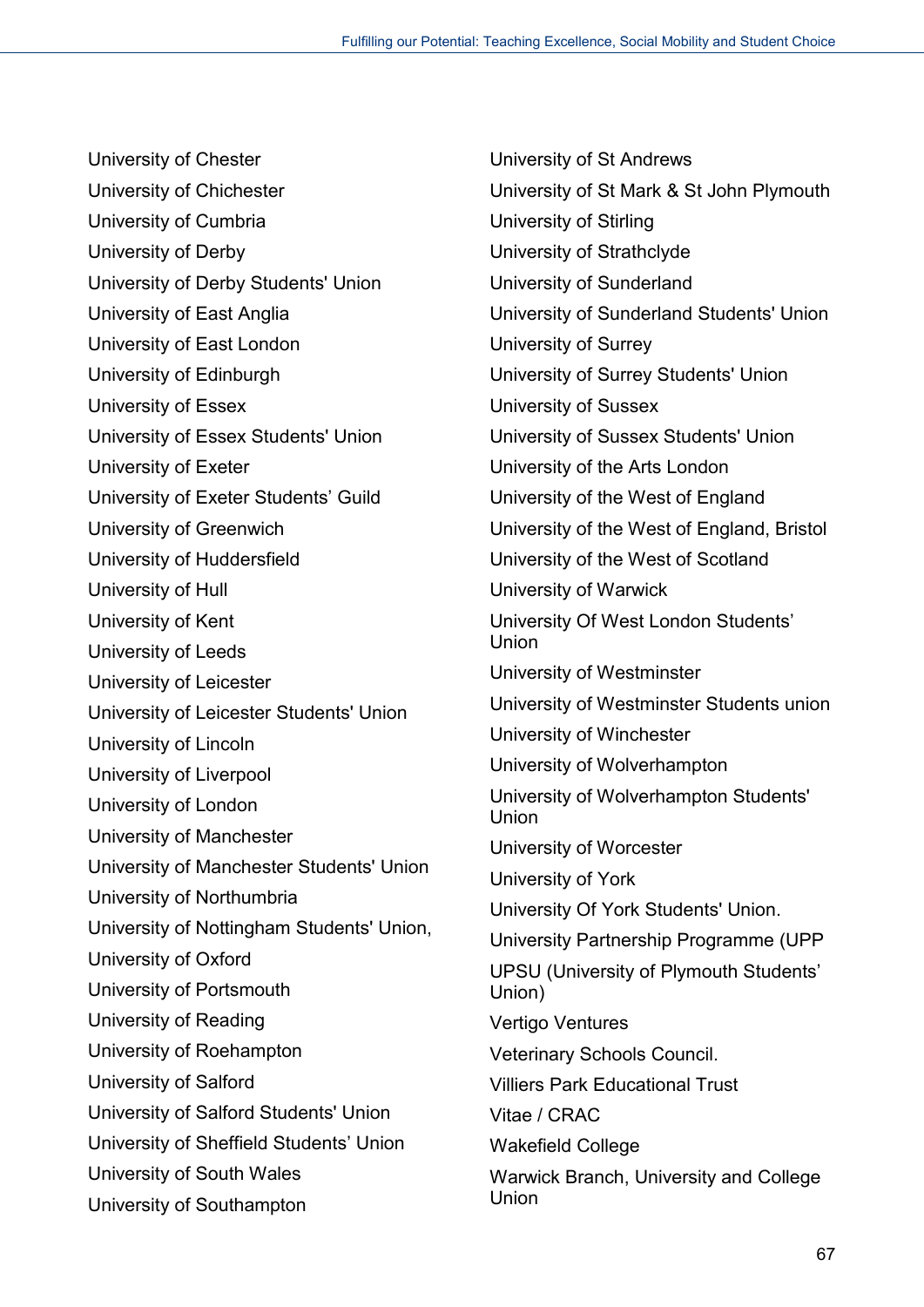Warwick Students' Union Wellcome Trust Wentworth Jones West Dean College (Part of the Edward James Foundation) West Nottinghamshire College

Which? York St John Student's Union York St John University Yorkshire Universities Youth Employment UK